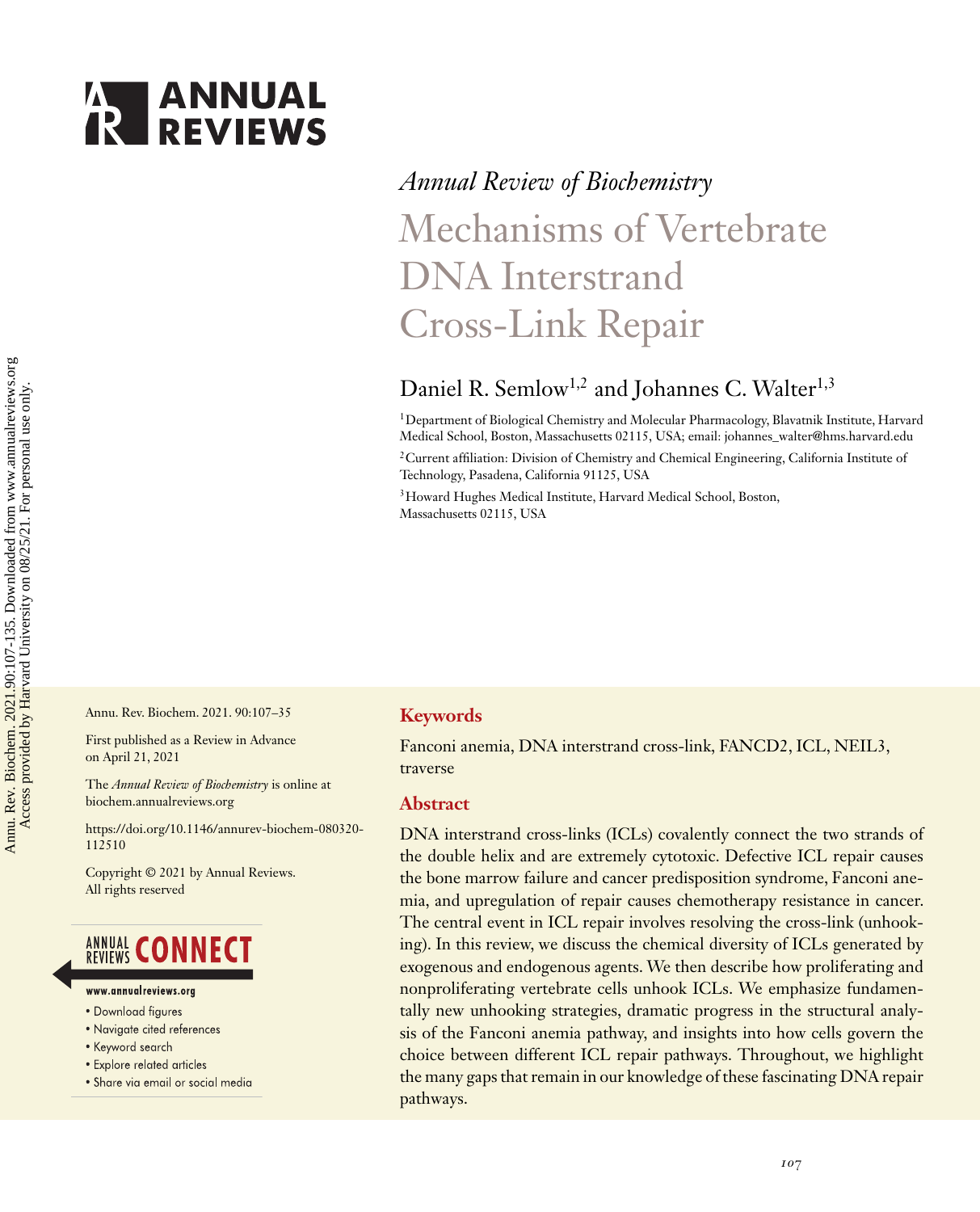#### **Contents**

|                                                               | 108 |
|---------------------------------------------------------------|-----|
|                                                               | 108 |
|                                                               | 111 |
|                                                               | 111 |
|                                                               | 113 |
| Activation of ICL Repair by Replication Fork Convergence      | 113 |
|                                                               | 116 |
| Does ICL Repair Normally Involve a One-Ended or Two-Ended     |     |
|                                                               | 117 |
| Recruitment of the Core Complex to Stressed Replication Forks | 118 |
| The Mechanism of ID Ubiquitylation by the Core Complex        | 119 |
|                                                               | 122 |
|                                                               | 122 |
|                                                               | 124 |
|                                                               | 125 |
|                                                               | 127 |
|                                                               | 127 |

#### **INTRODUCTION**

In the early twentieth century, it was discovered that mustard gas, a bifunctional alkylating agent, is highly damaging to hematopoietic cells, which was the first indication that such agents could be used in cancer therapy [\(1\)](#page-21-0). The subsequent observation that bifunctional alkylators are much more cytotoxic than monofunctional agents suggested that cytotoxicity derives from the cross-linking of macromolecules involved in cell division. The model of DNA and its mode of duplication proposed in 1953 immediately suggested that cross-linking between the two DNA strands might underlie the cytotoxicity of alkylating agents. The first evidence for this idea came soon thereafter with the finding that nitrogen mustards cross-link guanines [\(2\)](#page-21-0). Since then, diverse bifunctional cross-linking agents have been identified, many of which are now used in cancer therapy [\(3\)](#page-21-0). Importantly, endogenous metabolites also create interstrand cross-links (ICLs), which explains why cells have evolved elaborate mechanisms to repair these dangerous lesions. Hereditary mutations in genes required for ICL repair cause cancer and bone marrow failure, and there is evidence that somatic mutations in these genes also contribute to cancer progression [\(4\)](#page-21-0). On the other hand, upregulation of ICL repair in tumors is associated with chemotherapy resistance [\(4\)](#page-21-0). Thus, understanding the molecular basis of ICL repair is highly relevant to cancer biology. The critical event in all forms of ICL repair is called unhooking, in which the covalent linkage between the two strands of DNA is resolved. In this review, we present an updated description of how ICLs are formed by exogenous and endogenous agents. We then discuss how vertebrate cells repair ICLs. We emphasize the three known pathways of replication-coupled ICL repair, since these are the most critical for cell survival, and we contrast these with replication-independent pathways of ICL repair.

#### **SOURCES OF ICLs**

ICLs are generated by diverse chemical agents and mechanisms (**Figure 1**). The structural diversity of ICLs arises as a function of the myriad agents that can form DNA adducts, coupled with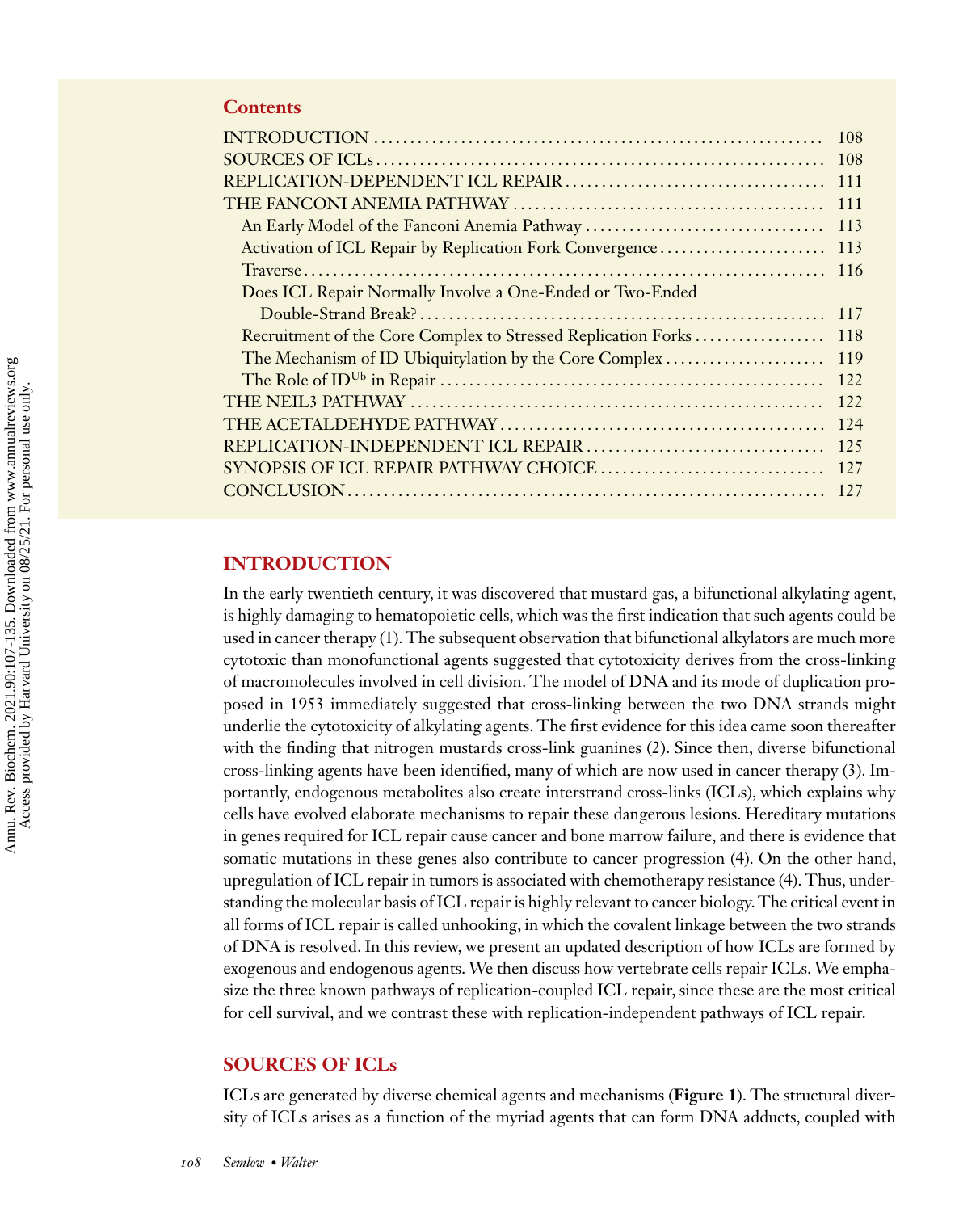

(*Caption appears on following page*)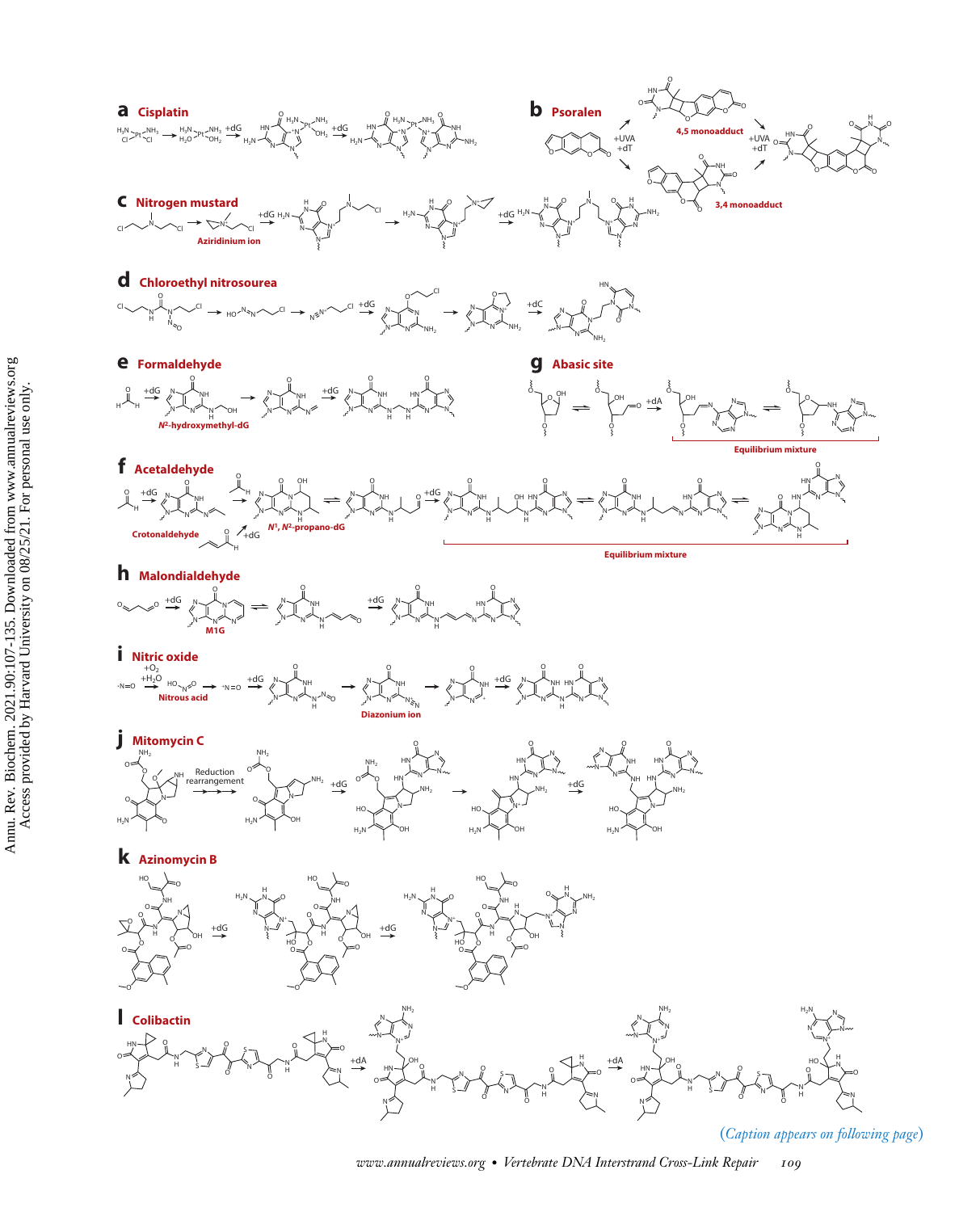Mechanisms of interstrand cross-link (ICL) formation. (*a*) Platinum compounds (e.g., cisplatin, carboplatin, oxaliplatin) contain a *cis* arrangement of two chlorido ligands that are displaced by water in cells. This activated form reacts predominantly with the  $N^7$  position of dG to adduct DNA [\(153\)](#page-27-0). Subsequent reaction at *N*<sup>7</sup> of a second dG on the same strand produces a DNA intrastrand cross-link, whereas reaction with the opposing strand produces an ICL. (*b*) Psoralen and its derivatives (e.g., trimethylpsoralen and 8-methoxypsoralen) are composed of aromatic fused furan and pyrone structures. Psoralens intercalate into DNA, and photoactivation with ultraviolet light generates cyclobutane adducts with the 5,6 double bond of deoxythymidine on either the furan side (4,5 monoadduct) or pyrone side (3,4 monoadduct) [\(154\)](#page-27-0). Reaction of the same psoralen with two deoxythymidines on opposing strands produces a psoralen ICL that does not significantly distort the DNA helix [\(155\)](#page-27-0). (*c*) Nitrogen mustards (e.g., chlorambucil, cyclophosphamide, melphalan) undergo intramolecular activation to generate aziridinium ions that can alkylate the *N*<sup>7</sup> and *O*<sup>6</sup> positions of dG, the *N*<sup>3</sup> and *N*<sup>1</sup> positions of dA, and the *N*<sup>3</sup> position of dC (summarized in [156\)](#page-27-0). Reaction of nitrogen mustards with DNA has been observed to produce dG–dG, dG–dA, and dA–dA cross-links [\(157, 158\)](#page-27-0). (*d*) Chloroethyl nitrosoureas (e.g., carmustine and lomustine) initially react at the  $O^6$  position of dG and then undergo cyclization with the  $N^1$  position. This adduct can then be attacked by the *N*<sup>3</sup> position of dC to form a dG–dC ICL [\(159\)](#page-27-0). (*e*) Formaldehyde (from one carbon metabolism and DNA and histone demethylation) reacts with the  $N^2$  exocyclic amine of dG to produce a hydroxymethylguanine adduct and subsequent Schiff base intermediate that can be attacked by a second exocyclic amine at the  $N^2$  position of  $dG$  to cross-link the two nucleotides through a methylene bridge [\(9\)](#page-21-0). (f) Reaction of two acetaldehyde molecules (from alcohol metabolism) or a single crotonaldehyde molecule (from lipid peroxidation) with dG forms a cyclic *N*1,*N*2-propanoguanine monoadduct [\(160\)](#page-27-0). Further reaction with a second dG produces dG–dG ICLs that exist as equilibrium mixtures of cyclized and extended forms [\(161\)](#page-27-0). (*g*) The aldehyde form of an abasic site (from spontaneous depurination events or DNA glycosylase action) reacts with the exocyclic amine of dA to produce an ICL that exists as an equilibrium mixture of deoxyribose ring-open and ring-closed forms [\(162\)](#page-28-0). (*h*) Malondialdehyde (from lipid peroxidation) reacts with  $N^2$  of dG, generating an M1G adduct that can isomerize and further react to form a dG–dG ICL [\(163\)](#page-28-0). *(i)* Nitric oxide is converted to nitrous acid, which reacts with DNA exocyclic amines in vitro to generate ICLs via a diazotized intermediate [\(164\)](#page-28-0). ( *j*) The *Streptomyces caespitosus* isolate mitomycin C (MMC) is unreactive toward DNA until it is activated through chemical or enzymatic reduction [\(165\)](#page-28-0). Reduction of MMC induces a series of rearrangements that result in formation of a vinyl group that reacts with the  $N^2$  of dG to generate the dominant MMC monoadduct. A subsequent rearrangement of the monoadduct produces a second vinyl that reacts with *N*<sup>2</sup> of a second dG to form an ICL. (*k*) Produced through a polyketide synthase–nonribosomal peptide synthetase (PKS-NRPS) biosynthetic pathway, azinomycin B contains epoxide and aziridine rings that each react with the  $N^7$  positions of purines to cross-link DNA [\(166, 167\)](#page-28-0). (*l*) Colibactin, produced by bacteria expressing a PKS-NRPS gene cluster [\(168\)](#page-28-0), binds in the minor groove of DNA and contains two cyclopropane groups that react with the  $N^3$  position of dA in opposing strands to form ICLs [\(13, 14\)](#page-21-0).

> the multiple reactive functional groups found on DNA nucleobases. Although preferred adduction sites vary with the genotoxic agent, purine nucleotides (dG and dA) tend to be more reactive than pyrimidine nucleotides ( $dT$  and  $dC$ ) [\(5\)](#page-21-0), and purines, especially  $dG$ , make up the majority of physiologically and therapeutically relevant ICLs. However, all four DNA nucleotides have been observed to participate in cross-link formation. In general, cross-links form between adjacent DNA functional groups that occupy the same major or minor DNA groove, though longer cross-linking agents (e.g., nitrogen mustards) can span intervening nucleotides. In addition, some ICLs cause dramatic DNA unwinding, helical bends, and even eversion of adjacent bases, while others produce minimal perturbations [\(6\)](#page-21-0). Importantly, the degree of ICL-induced DNA distortion influences the choice of ICL repair pathway [\(7\)](#page-21-0).

> ICL-inducing agents can be loosely classified as chemotherapeutics, endogenous metabolites, or microbial metabolites. Cross-linking drugs used in chemotherapy include platinum compounds, psoralens, nitrogen mustards, and chloroethyl nitrosoureas (**Figure 1***a–d*). Cisplatin, for example, preferentially reacts at the  $N^7$  position of dG to generate both intrastrand and highly distorting interstrand cross-links [\(8\)](#page-21-0). Endogenous sources of ICLs include, predominantly, electrophilic aldehydes that typically react with the exocyclic amines of purine nucleotides (the *N*<sup>2</sup> position of dG and *N*<sup>6</sup> position of dA). In the case of formaldehyde (**Figure 1***e*), nucleophilic attack by an exocyclic amine forms a hydroxymethyl monoadduct that can further react to produce an ICL with a second exocyclic amine [\(9\)](#page-21-0). Importantly, a di(*N*2-guanosyl)methane cross-link formed by endogenous formaldehyde is currently the only endogenous ICL reported to have been detected in tissues [\(10\)](#page-21-0). Acetaldehyde, malondialdehyde, and abasic [or apurinic/apyrimidinic (AP)]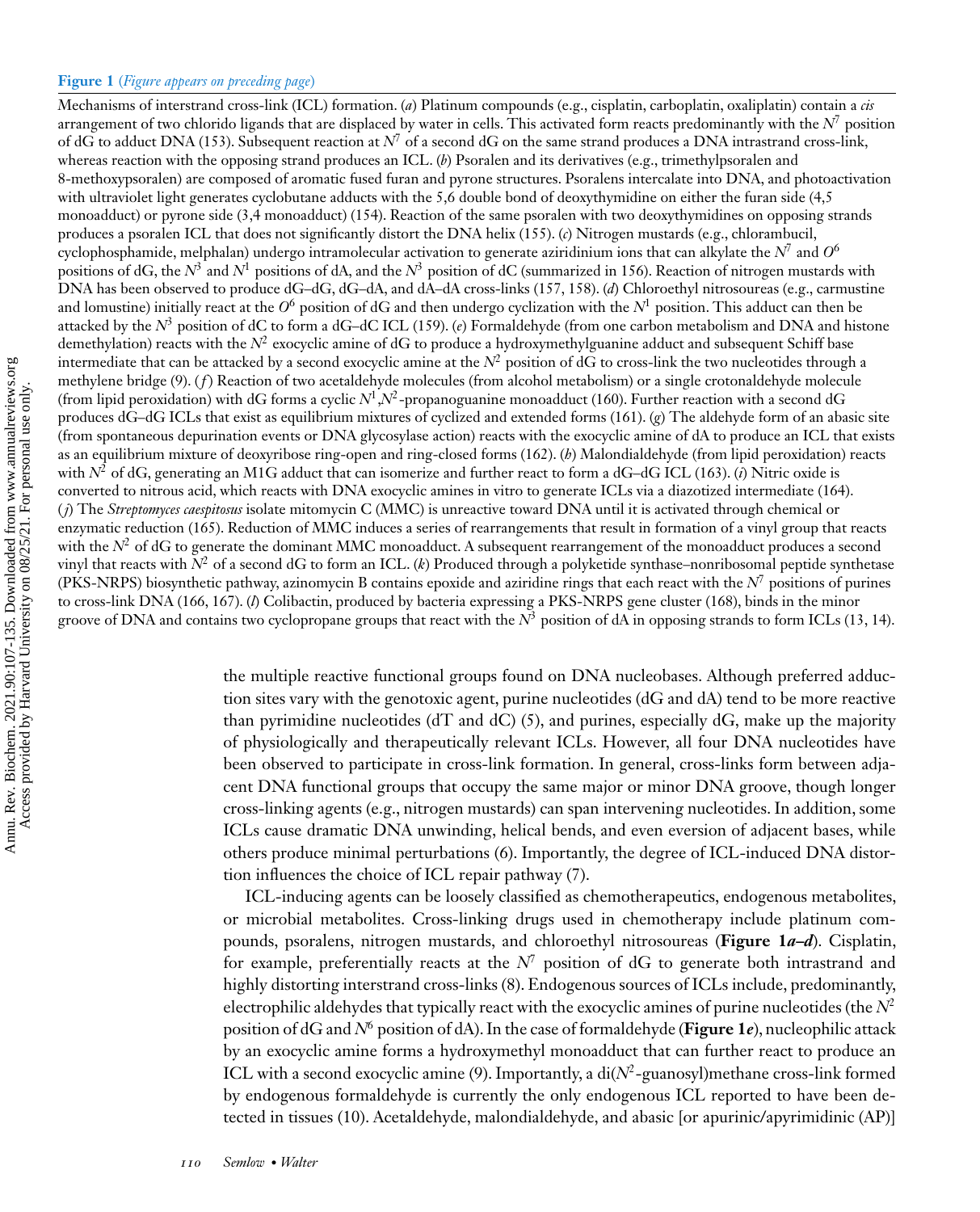Annu. Rev. Biochem. 2021.90:107-135. Downloaded from www.annualreviews.org<br>Access provided by Harvard University on 08/25/21. For personal use only. Annu. Rev. Biochem. 2021.90:107-135. Downloaded from www.annualreviews.org Access provided by Harvard University on 08/25/21. For personal use only.

site aldehydes form ICLs by analogous chemical mechanisms (**Figure 1***f–h*). Other endogenous species, such as the signaling molecule nitric oxide (**Figure 1***i*), can also form ICLs, though the physiological significance of ICLs produced by these agents remains largely unexplored. ICLinducing agents produced by bacteria have found clinical relevance both as chemotherapeutics and as potential drivers of human disease (**Figure 1** *j–l*). The widely used chemotherapeutic mitomycin C (**Figure 1***j*), which cross-links the  $N^2$  position of dG, was originally isolated from *Streptomyces caespitosus* and is still produced from bacterial extracts [\(11\)](#page-21-0). Azinomycin B is another *Streptomyces* isolate with antitumor properties that derive from its ability to form ICLs [\(12\)](#page-21-0). More recent work has revealed that colibactin (**Figure 1***l*), an *Escherichia coli* toxin associated with colorectal cancer, is a bifunctional alkylating agent that forms cross-links through reaction at the *N*<sup>3</sup> position of dA [\(13, 14\)](#page-21-0). Importantly, DNA adduction by colibactin can induce rapid depurination, resulting in AP sites that can decompose into single-strand and double-strand DNA breaks (DSBs) [\(15\)](#page-21-0). Colibactin is therefore likely to produce a complicated spectrum of DNA damage requiring multiple mechanisms of DNA repair. This variety of ICL structures probably helps to account for the multiple pathways, described below, that vertebrate cells possess to repair these lesions.

#### **REPLICATION-DEPENDENT ICL REPAIR**

ICLs impede DNA replication, with potentially catastrophic consequences. It is therefore not surprising that DNA replication forks trigger ICL repair. Cells prepare for replication in the G1 phase of the cell cycle when many prereplication complexes consisting of minichromosome maintenance 2–7 (MCM2–7) double hexamers are assembled along vertebrate chromosomes [\(16\)](#page-21-0). In S phase, MCM2–7 double hexamers are activated by cyclin-dependent kinase, leading to the association of cell division cycle 45 (CDC45) and go-ichi-ni-san (GINS) with MCM2–7 and formation of the Cdc45-MCM2–7-GINS (CMG) helicase. CMG translocates along the leading strand template, unwinding DNA at the leading edge of the replisome. As described below, all known mechanisms of replication-coupled ICL repair are initiated by collision of CMG with the lesion.

#### **THE FANCONI ANEMIA PATHWAY**

The first mechanism of replication-coupled ICL repair discovered in mammalian cells has come to be known as the Fanconi anemia (FA) pathway [\(17\)](#page-21-0). In 1927, the Swiss pediatrician Guido Fanconi described three siblings that exhibited birth defects and severe anemia [\(18\)](#page-21-0). Later, it was appreciated that FA is also associated with acute myeloid leukemia as well as solid tumors of the head and neck. In 1973, Sasaki and Tonomura discovered that, upon exposure to bifunctional cross-linking agents, FA patient–derived cells exhibit a high level of chromosomal aberrations, indicative of a defect in repair (reviewed in [19\)](#page-21-0). Together, these results established FA as a genome instability syndrome characterized by congenital abnormalities, bone marrow failure, and cancer predisposition. FA is an autosomal recessive disorder, and to date, mutations in 22 different *FANC* genes have been associated with the disease [\(4\)](#page-21-0) (**Figure 2**). Several lines of indirect evidence suggest that FA is caused by a defect in the repair of ICLs generated by endogenous aldehydes [\(20\)](#page-21-0) (**Supplemental Appendix 1**). However, it has not been demonstrated that endogenous ICLs accumulate in FA cells, so this model requires confirmation.

We classify the 22 Fanconi gene products into four functional groups (**Figure 2**). Many of the FANC proteins had been previously identified, and in the following description, their original names are given in parentheses. We also highlight proteins that interact closely with the FANC proteins but do not carry the FANC designation because mutations in the corresponding genes have not yet been linked to FA. The first group is called the FANCM module and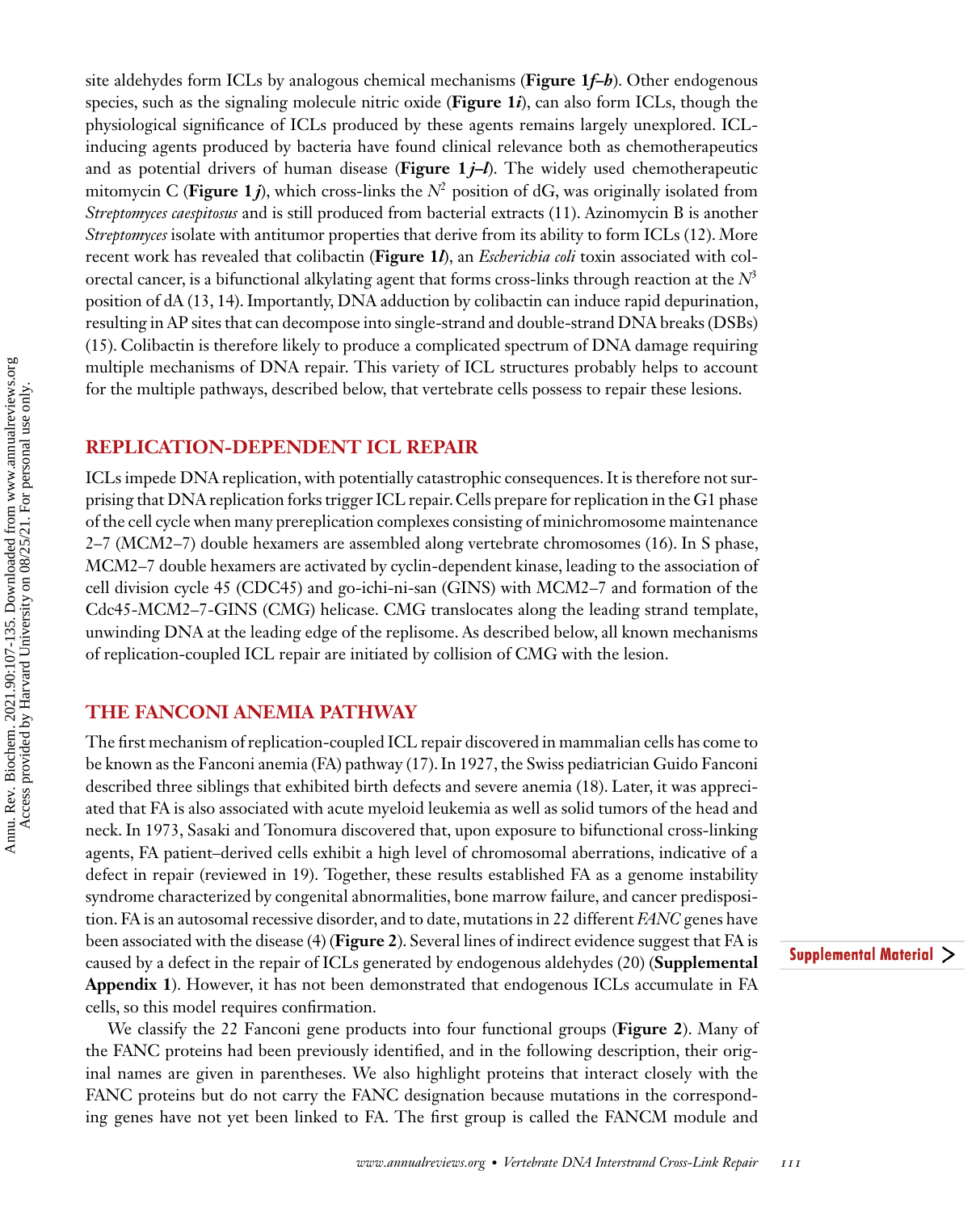| #                       | Group                   | <b>FANC</b>    | <b>Alias</b>      | <b>Function</b>                   | Group 1                              |
|-------------------------|-------------------------|----------------|-------------------|-----------------------------------|--------------------------------------|
|                         |                         | protein        |                   |                                   | <b>FANCM</b>                         |
| $\mathbf{1}$            | $\mathbf{1}$            | M              |                   | <b>DNA</b> translocase            |                                      |
| $\overline{2}$          | $\overline{2}$          | $\overline{A}$ | ٠                 | <b>E3 Ubiquitin ligase for ID</b> |                                      |
| $\overline{\mathbf{3}}$ | $\overline{2}$          | B              | ٠                 | <b>E3 Ubiquitin ligase for ID</b> |                                      |
| $\overline{4}$          | $\overline{2}$          | C              | Ξ                 | <b>E3 Ubiquitin ligase for ID</b> |                                      |
| 5                       | $\overline{2}$          | E              | ٠                 | <b>E3 Ubiquitin ligase for ID</b> | Group <sub>2</sub><br><b>FA Core</b> |
| 6                       | $\overline{2}$          | F              | ٠                 | <b>E3 Ubiquitin ligase for ID</b> | <b>Complex</b>                       |
| $\overline{7}$          | $\overline{2}$          | G              | ٠                 | <b>E3 Ubiquitin ligase for ID</b> |                                      |
| 8                       | $\overline{2}$          | L              | ٠                 | <b>E3 Ubiquitin ligase for ID</b> |                                      |
| 9                       | $\overline{2}$          | T              | UBE2T             | E <sub>2</sub> for ID             |                                      |
| 10                      | 3                       | D <sub>2</sub> |                   | ID complex                        |                                      |
| 11                      | $\overline{\mathbf{3}}$ | г              | ÷                 | <b>ID</b> complex                 | Group 3<br>Ubiquitin                 |
| 12                      | $\overline{4}$          | P              | SLX4              | <b>XPF-binding protein</b>        | <b>FANCI</b>                         |
| 13                      | $\overline{4}$          | Q              | <b>XPF</b>        | <b>Endonuclease (NER)</b>         | <b>FANCD2</b>                        |
| 14                      | $\overline{4}$          | D <sub>1</sub> | <b>BRCA2</b>      | <b>Recombination</b>              |                                      |
| 15                      | $\overline{4}$          | $\mathbf{o}$   | RAD51C            | <b>Recombination</b>              |                                      |
| 16                      | 4                       | $\mathsf{R}$   | <b>RAD51</b>      | <b>Recombination</b>              |                                      |
| 17                      | $\overline{4}$          | U              | XRCC <sub>2</sub> | <b>Recombination</b>              | Group 4<br><b>HDR</b>                |
| 18                      | $\overline{4}$          | N              | PALB <sub>2</sub> | <b>Recombination</b>              | <b>TLS</b>                           |
| 19                      | $\overline{4}$          | S              | <b>BRCA1</b>      | <b>Recombination</b>              | Etc.                                 |
| 20                      | $\overline{4}$          | J              | BRIP1             | <b>DNA Helicase</b>               |                                      |
| 21                      | $\overline{4}$          | W              | RFWD3             | <b>E3 ubiquitin ligase</b>        |                                      |
| 22                      | $\overline{4}$          | $\mathsf{V}$   | REV7              | <b>TLS polymerase</b>             |                                      |

#### **Figure 2**

The FANC proteins. The 22 FANC proteins can be divided into four groups based on their proposed functions in ICL repair. Where applicable, the alternative name is indicated (Alias). Abbreviations: FA, Fanconi anemia; ICL, interstrand cross-link; TLS, translesion synthesis.

includes the ATPase FANCM as well as its three main interacting partners, Fanconi-associated protein 24 (FAAP24) and the histone fold proteins MHF1 and MHF2 [\(21\)](#page-21-0). This heterotetrameric FANCM complex recognizes stressed replication forks and helps recruit the group 2 proteins, which form a large E3 ubiquitin ligase called the FA core complex. The core complex is composed of FANCA, B, C, E, F, G, L, FAAP20, and FAAP100. The core recruits FANCT (UBE2T), a ubiquitin-conjugating enzyme that monoubiquitylates a heterodimer of the two group 3 proteins, FANCI and FANCD2 (the ID complex). While FANCD2 ubiquitylation on K561 is essential for ICL repair, FANCI ubiquitylation on K523 plays a regulator role, as described below [\(22, 23\)](#page-22-0). Monoubiquity atted ID  $(\text{ID}^{\text{Ub}})$  forms nuclear foci that colocalize with components of the recombination machinery and presumably represent sites of repair [\(24\)](#page-22-0). Group 4 includes the proteins that perform DNA repair and DNA damage bypass. These include FANCP (SLX4), a large scaffolding protein that interacts with the structure-specific endonuclease FANCQ (XPF)-ERCC1 that unhooks the ICL; FANCD1 (BRCA2), FANCO (RAD51C), FANCR (RAD51), FANCU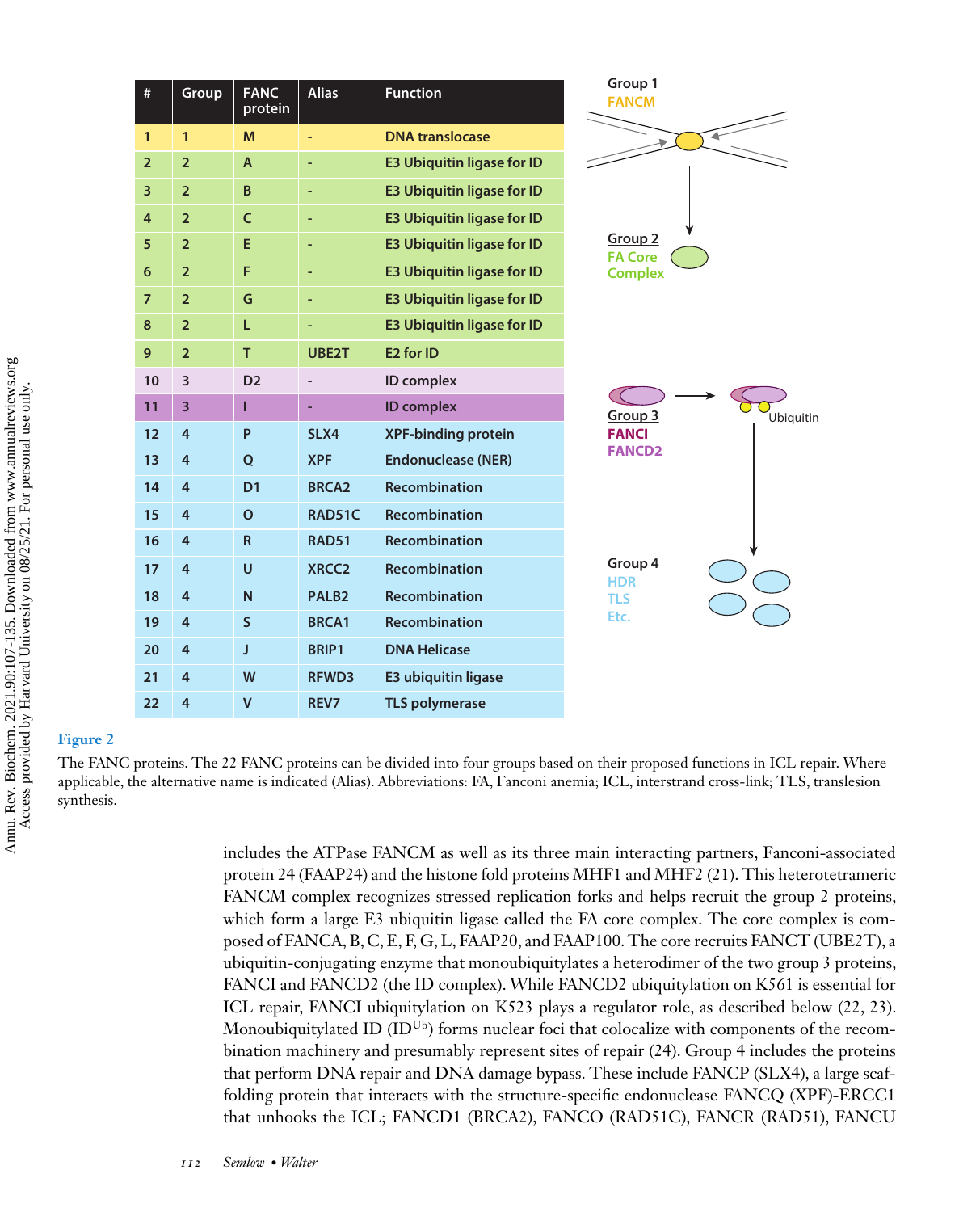(XRCC2), FANCN (PALB2), and FANCS (BRCA1), all of which play well-established roles in homology-directed repair; the E3 ubiquitin ligase FANCW (RFWD3) and the 3' to 5' DNA helicase FANCJ (BRIP1/BACH1), both of which have been implicated in homologous recombination [\(25, 26\)](#page-22-0); and FANCV (REV7), which, together with REV3, forms the translesion synthesis (TLS) DNA polymerase  $\zeta$  (Pol  $\zeta$ ). In summary, the 22 FANC proteins include a damage-sensing module (group 1), an E3 ubiquitin ligase (group 2) that ubiquitylates the effector ID complex (group 3), and a large group of DNA repair/damage tolerance factors (group 4), which are not required for ID ubiquitylation.

#### **An Early Model of the Fanconi Anemia Pathway**

The first model of ICL repair by the FA pathway emerged from four early insights. First, ICL repair is coupled to DNA replication (reviewed in [27\)](#page-22-0). In support of this notion, ICL-inducing agents cause cells to arrest in late S phase with G2 DNA content. Moreover, these agents promote the formation of DSBs, but only upon S phase entry. Finally, ubiquitylation of FANCI-FANCD2 is strictly coupled to DNA replication. The second key insight was that ICL repair involves homologous recombination. This was based on the findings that the *FANCD1* gene encodes the recombinase BRCA2 and that, in chicken cells, FANCC and the RAD51 paralog XRCC2 are epistatic [\(28, 29\)](#page-22-0). Third, FA cells undergo reduced spontaneous and ICL-induced mutagenesis [\(30, 31\)](#page-22-0), and the TLS DNA polymerase Rev1 exhibits genetic epistasis with FANCC for ICL repair [\(29\)](#page-22-0), suggesting the FA pathway includes a TLS event. Fourth, cells deficient in the structure-specific endonuclease XPF, originally identified as a nucleotide excision repair protein, are highly sensitive to ICLs [\(32\)](#page-22-0). Together, these observations supported a model in which the collision of replication forks with an ICL triggers XPF-ERCC1-dependent DNA incisions that unhook the ICL and generate a DSB [\(33\)](#page-22-0) (**Figure 3***a*, **subpanel** *i*). Repair is completed when a TLS polymerase bypasses the monoadduct generated by unhooking (**Figure 3***a*, **subpanel** *ii*), the monoadduct is removed by excision repair (**Figure 3***a*, **subpanel** *iii*), and homologous recombination restores the replication fork (**Figure 3***a*, **subpanels** *iv–v*). This model accounted for key genetic and cytological observations and motivated work in the field for many years.

#### **Activation of ICL Repair by Replication Fork Convergence**

In 2008, repair of a plasmid containing a site-specific cisplatin ICL site was recapitulated in *Xenopus* egg extracts [\(34\)](#page-22-0), laying the foundation for a mechanistic analysis of ICL repair. In this system, the initiation of repair requires the convergence of two replication forks on the ICL [\(35\)](#page-22-0) (**Figure 3***b*, **subpanel** *i*). Fork convergence triggers ubiquitylation of the CMG helicase by the E3 ubiquitin ligase TRAIP [\(36\)](#page-22-0), whose loss sensitizes mammalian cells to cross-linking agents [\(37–39\)](#page-22-0). Once ubiquitylated, CMG is unloaded from the chromatin by the p97 ATPase [\(36, 40\)](#page-22-0) (**Figure 3***b*, **subpanel** *ii*). CMG unloading allows one fork to undergo reversal [\(41\)](#page-22-0) (**Figure 3***b*, **subpanel** *iii*), but it might also be critical to expose the fork for nucleolytic cleavage. Although purified FANCM promotes reversal of model DNA templates [\(42\)](#page-22-0), a role for FANCM in fork reversal at ICLs has not been documented. Without the identification of a specific fork reversal enzyme, it has been impossible to ascertain whether reversed forks represent an essential intermediate in ICL repair.

Collision of forks with the ICL leads to the generation of  $ID^{Ub}$  [\(34\)](#page-22-0), which binds near the ICL and promotes ICL unhooking by recruiting the scaffolding protein FANCQ (SLX4) [\(43–45\)](#page-22-0) (**Figure 3***b*, **subpanel** *iv*). Whether IDUb also recruits SLX4 to sites of damage in cells is controversial [\(46, 47\)](#page-23-0). SLX4's MUS312/MEI9 interaction-like region (MLR) domain binds and recruits XPF-ERCC1, a 3- flap endonuclease that is critical for unhooking [\(43,](#page-22-0) [48\)](#page-23-0), as seen also in cells [\(32,](#page-22-0) [49–52\)](#page-23-0). Importantly, purified XPF does not cleave X-shaped structures, whereas it readily cleaves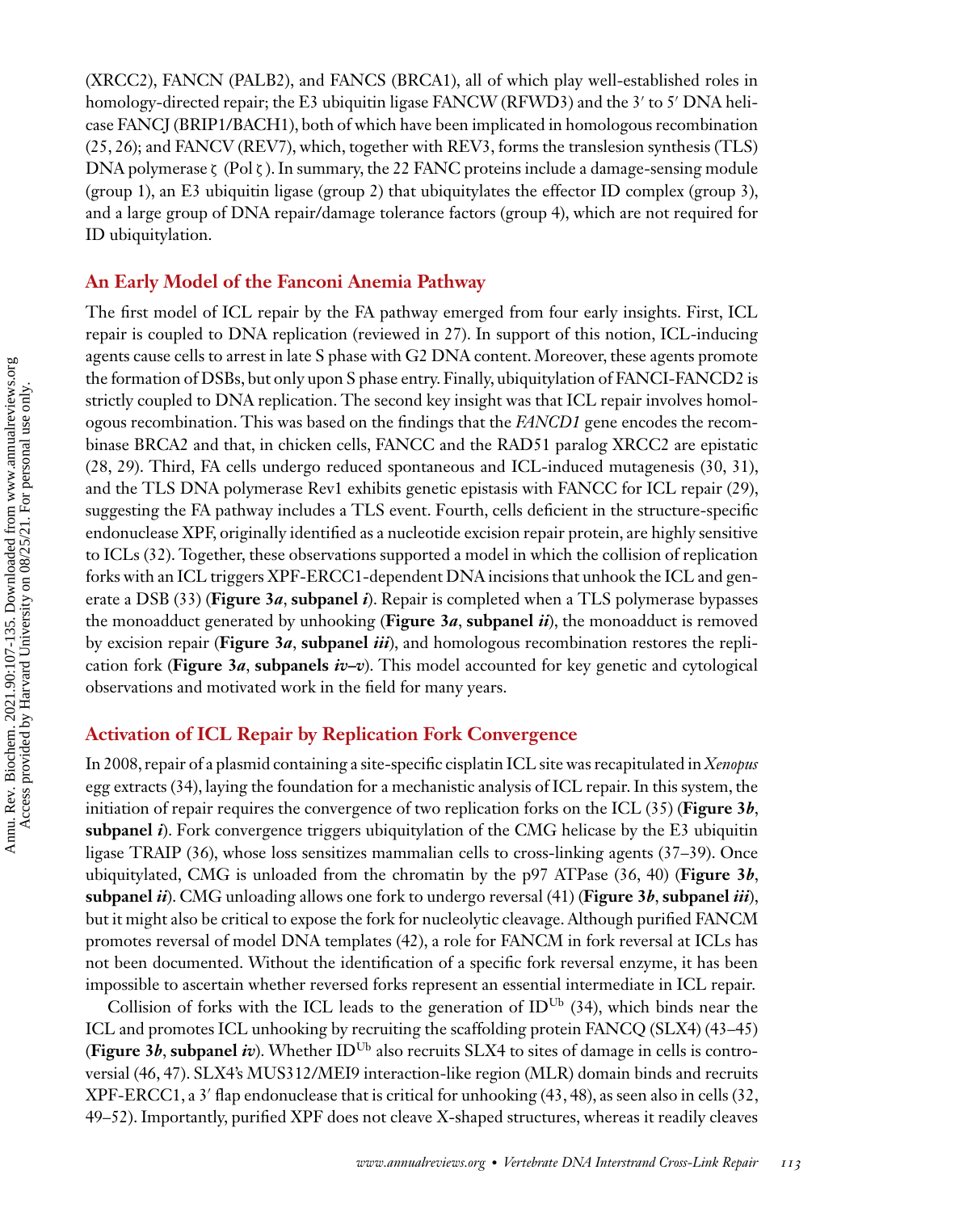

## The Fanconi Anemia Pathway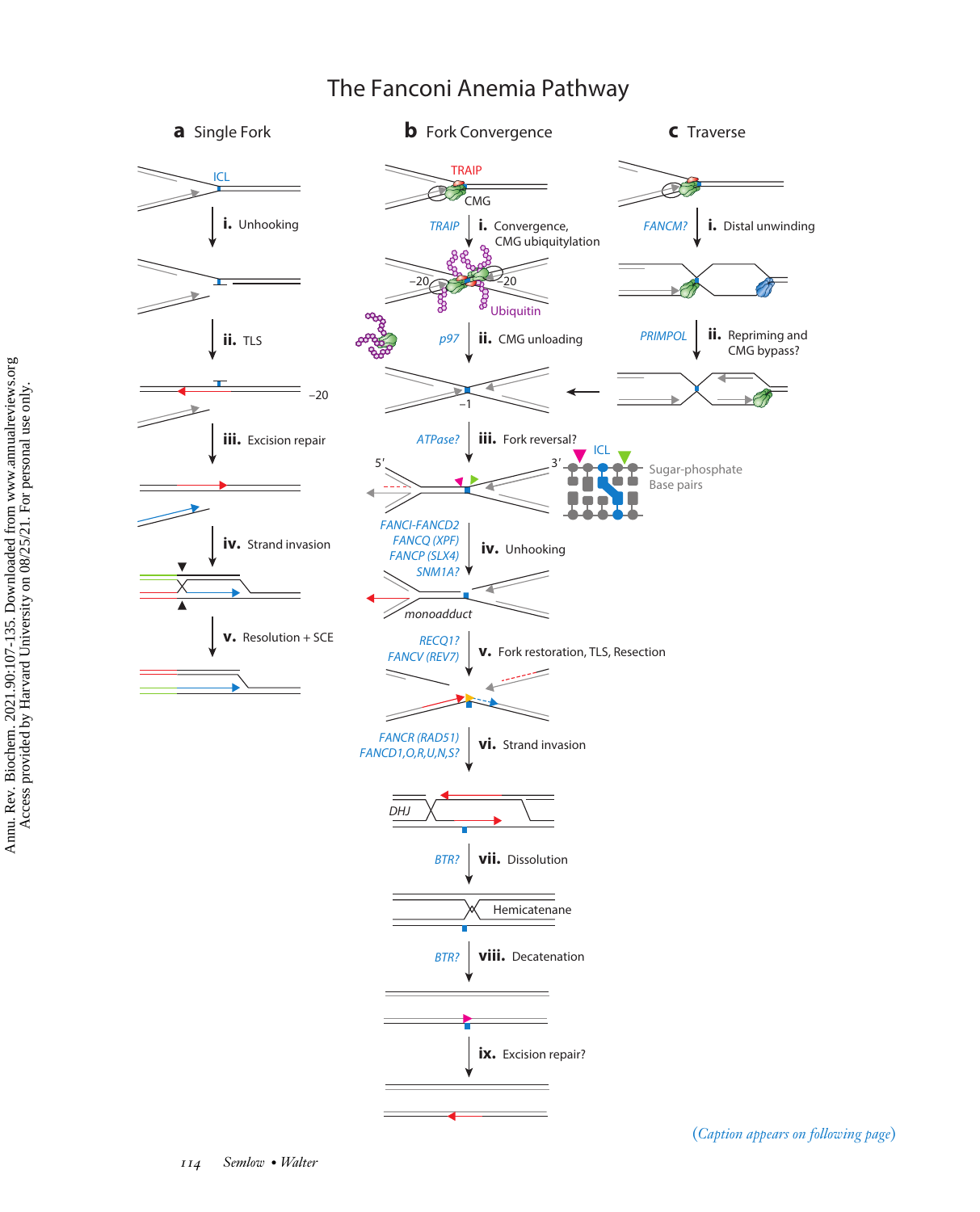Three models of ICL repair via the Fanconi anemia pathway. (*a*) The early model, in which a single replication fork triggers ICL repair [\(33\)](#page-22-0). (*b*) Fork convergence model. The importance of fork reversal for ICL repair (*iii*) has not been clearly established because the ATPase responsible has not been identified. Pink and green arrowheads indicate XPF and SNM1A incisions, respectively. The yellow arrowhead indicates an insertion of a nucleotide across from the unhooked monoadduct. (*c*) Model of replication traverse. Abbreviations: BTR, BLOOM-TOP3A-RMI1-RMI2 complex; CMG, CDC45-MCM2–7-GINS; DHJ, double Holliday junction; ICL, interstrand cross-link; SCE, sister chromatid exchange; TLS, translesion synthesis.

fork structures several nucleotides from the single-stranded DNA (ssDNA)–double-stranded DNA (dsDNA) junction [\(41,](#page-22-0) [53\)](#page-23-0) (see the pink arrowhead in **Figure 3***b*, **subpanels** *iii*). This observation suggests that fork reversal might convert X-shaped DNA into an appropriate structure for XPF cleavage. At present, the nuclease that incises the other side of the ICL is unknown [\(54\)](#page-23-0) (see the green arrowhead in **Figure 3***b*, **subpanel** *iii*). While XPF has been proposed to incise both sides of an ICL [\(55–57\)](#page-23-0), such a mechanism is difficult to reconcile with its propensity to cleave forks within duplex DNA. Moreover, current evidence disfavors essential roles for FAN1, SLX1, or MUS81 in ICL repair by the FA pathway (**Supplemental Appendix 2**). In contrast, SNM1A is an excellent candidate. This nuclease has the appropriate specificity, being able to degrade a DNA strand past an ICL starting from an incision on the 5 $^{\prime}$  side of the lesion, such as would be made by XPF [\(58\)](#page-23-0). Additionally, genetic epistasis suggests that in mammalian cells, SNM1A collaborates with XPF in ICL repair [\(58\)](#page-23-0), and SNM1A correlates highly with FANC genes in genome-wide CRISPR (clustered regularly interspaced short palindromic repeat) screens [\(39\)](#page-22-0). The fact that SNM1A depletion itself causes moderate ICL sensitivity [\(59\)](#page-23-0) could be due to redundancy with another nuclease such as FAN1 [\(60, 61\)](#page-23-0).

Cell-free ICL repair allowed leading-strand bypass of the lesion to be monitored at nucleotide resolution [\(34\)](#page-22-0). Upon initial fork stalling, leading strands arrest 20–40 nucleotides from the ICL due to the CMG footprint [\(35\)](#page-22-0) (**Figure 3***b*, **subpanel** *i*). Once CMG is unloaded, leading strands advance to within one nucleotide of the ICL (**Figure 3***b*, **subpanel** *ii*), but whether one or both leading strands advance is unclear. The polymerase that inserts a nucleotide across from the unhooked ICL (**Figure 3***b*, **subpanel** *v*) has not been identified. Generally, the insertion polymerase probably depends on the chemical structure of the ICL, and for some ICLs, there appears to be redundancy between TLS polymerases and possibly replicative polymerases [\(62\)](#page-23-0). After the insertion step, a complex of the scaffold REV1 (a deoxcytidine monophosphate transferase) and Pol  $\zeta$  extends the leading strand past the ICL remnant [\(34,](#page-22-0) [63\)](#page-23-0) (**Figure 3***b*, **subpanel** *v*). This is consistent with genetic studies demonstrating the exquisite sensitivity of REV1, REV3, and REV7 mutant mammalian cells to ICL-inducing agents, as well as biochemical studies showing that Pol ζ often promotes strand extension beyond an abnormal base pair [\(62\)](#page-23-0). Interestingly, evidence in extracts and cells indicates that TLS is stimulated by the FA core complex independently of ID ubiquitylation [\(63, 64\)](#page-23-0). After extension, the leading strand is ligated to the downstream Okazaki fragment of the converging fork (**Figure 3***b*, **subpanel** *v*, dotted arrow). If incisions require prior fork reversal, then once incisions have occurred, the leading strand would need to be restored to its original location before TLS can take place (**Figure 3***b*, **subpanel** *v*). It is unknown which proteins would support restoration, but RECQ1 is an attractive candidate [\(65\)](#page-23-0).

The next event in cell-free ICL repair is homologous recombination. The two-ended DSB generated by unhooking (and possibly restoration of a reversed fork; **Figure 3***b*, **subpanel** *v*) is repaired by Rad51-dependent homologous recombination [\(66\)](#page-23-0) (**Figure 3***b*, **subpanel** *vi*). In cells, this process likely requires FANCD1 (BRCA2), FANCO (RAD51C), FANCR (RAD51), FANCU (XRCC2), FANCN (PALB2), and FANCS (BRCA1) [\(4, 17,](#page-21-0) [67\)](#page-23-0) (**Figure 2**). Before strand invasion can occur, the ends of the DSB must be resected to produce 3' ssDNA overhangs for assembly of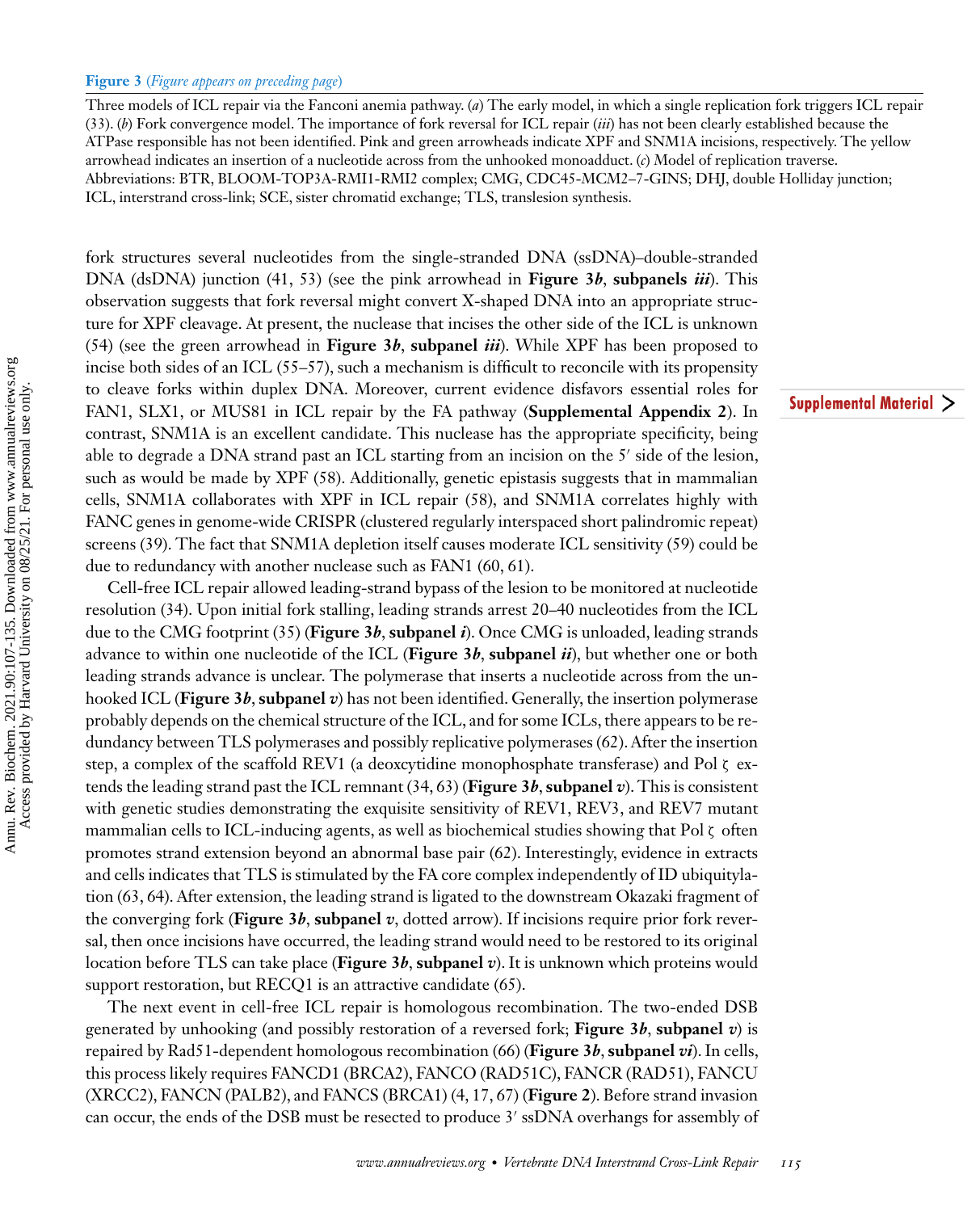the RAD51 presynaptic filament. Resection of nascent lagging strands begins soon after forks converge and depends on CMG unloading [\(34, 41\)](#page-22-0) (see the dashed red line in **Figure 3***b*, **subpanel** *iii*). The enzymes that perform resection in this system are unknown, but in mammalian cells, the process depends on Dna2, Exo1 [\(68\)](#page-24-0), and possibly the Werner DNA helicase [\(69\)](#page-24-0), whose activities are carefully regulated to prevent over-resection [\(70–72\)](#page-24-0). Strand invasion into the intact sister chromatid likely produces a double Holliday junction (DHJ) (**Figure 3***b*, **subpanel** *vi*), whose subsequent dissolution forms a mobile hemicatenane [\(66\)](#page-23-0) (**Figure 3***b*, **subpanel** *vii*). Dissolution and decatenation probably depend on the BLM-TOPO3α-RMI1-RMI2 (BTR) complex [\(73–75\)](#page-24-0). Interestingly, in egg extracts, RAD51, BRCA1, and BRCA2 bind to chromatin prior to ID-dependent incisions, consistent with cell-based studies demonstrating that RAD51 focus formation does not require incisions [\(19\)](#page-21-0). The function of preincision recombinase binding is unclear, but it might initiate recombination before strand breakage [\(3\)](#page-21-0) or help suppress aberrant nascent strand degradation by DNA2 and the WRN helicase [\(71, 72\)](#page-24-0).

Once the DSB has been fixed, the remnant of the ICL remains attached to one strand of the two sister chromatids. In egg extracts, this monoadduct remains on the DNA indefinitely [\(34\)](#page-22-0). In cells, both base excision repair and nucleotide excision repair have been implicated in the removal of monoadducts, and which pathway is used likely depends on the structure of the adduct [\(27\)](#page-22-0) (**Figure 3***b*, **subpanel** *ix*).

#### **Traverse**

The use of a small plasmid to study ICL repair in egg extracts leads inevitably to rapid fork convergence. The question arises of how forks interact with ICLs in cells, where the average interorigin distance is approximately 100 kb [\(76\)](#page-24-0). To address this, Seidman and colleagues [\(77\)](#page-24-0) performed DNA combing to simultaneously visualize ICLs and the directionality of replication forks. As expected, some ICLs (∼20%) abutted a single replication fork, whereas others were sandwiched between converging forks (∼15%). Surprisingly, in about 60% of cases, a single replication fork passed through the intact ICL (traverse), suggesting that, unlike in egg extracts, the replication machinery can bypass an ICL in cells (**Figure 3***c*).

Traverse takes only about 5 min and depends on FANCM-MHF1-MHF2 (but not FAAP24), FANCM's ATPase activity, the BTR complex, FANCI-FANCD2 (but not its ubiquitylation), the checkpoint kinase ATR, and PRIMPOL [\(77–79\)](#page-24-0). Traverse is associated with displacement of the GINS subunit from the CMG helicase at the ICL, which depends on ATR phosphorylation of FANCM and its interaction with the MCM2–7 complex, but not on FANCM ATPase activity [\(79\)](#page-24-0). A possible model is that GINS displacement allows the CMG ring to open so it can bypass the ICL and continue unwinding beyond the lesion, followed by PRIMPOL-dependent repriming of the leading strand beyond the ICL. However, direct evidence that CMG unwinds DNA beyond the ICL is lacking. Importantly, CMG bypass of DNA protein cross-links occurs in the absence of GINS dissociation [\(80\)](#page-24-0). We suspect that CMG uses the same mechanism to bypass ICLs, DPCs, and any other bulky lesions on the translocation strand. For example, bypass may involve opening of a CMG gate that resides distal to the GINS and CDC45 binding sites on the MCM2–7 ring, as recently proposed [\(81\)](#page-24-0). The role of FANCM's ATPase activity in traverse is unclear. One possibility is that FANCM and/or BLM cooperate to unwind DNA beyond the ICL to allow reengagement of CMG or recruitment of a new helicase [\(75, 78, 82\)](#page-24-0) (**Figure 3***c*). Because FANCM ATPase activity is not required for FANCD2 ubiquitylation [\(83\)](#page-24-0), its essential function in ICL repair might be in promoting traverse. Although it has been proposed that traverse requires prior fork reversal [\(84\)](#page-24-0), the mechanistic basis for such a link is uncertain (**Supplemental Appendix 3**). Clearly, more work is needed to elucidate the mechanism underlying ICL traverse.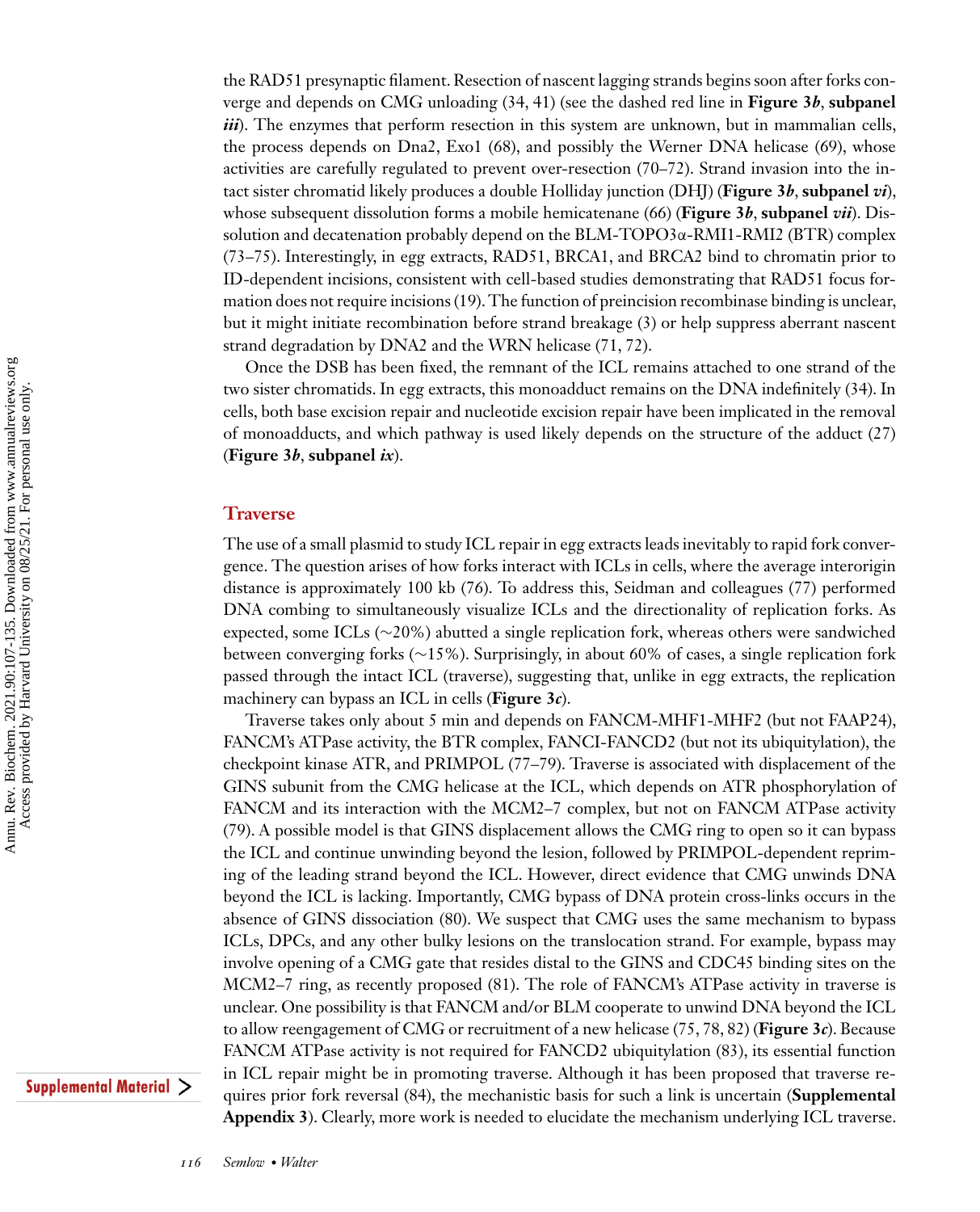Given that similar X-shaped structures are formed during fork convergence and after traverse (compare **Figures 3***b*, **subpanel** *ii* and **3***c***, <b>subpanel** *ii*), it has been proposed that the ICL is unhooked by essentially the same mechanism in both cases [\(77\)](#page-24-0). Consistent with this idea, Lopes and colleagues [\(84\)](#page-24-0) found that in the absence of SLX4 or XPF, but not MUS81, sister chromatids remained linked after traverse. Since traverse and fork convergence both appear to feed into the FA pathway, the balance between these two subpathways is of interest. While numerous genetic manipulations that impair traverse have little effect on the frequency of fork convergence [\(77\)](#page-24-0), the elimination of PRIMPOL increases convergence to approximately 35% [\(85\)](#page-24-0). This result suggests that traverse and convergence can compete. When adjacent ICLs are located between two prereplication complexes (pre-RCs), or when an ICL is situated between the telomere and the last pre-RC, fork convergence cannot occur, and traverse is predicted to be essential for ICL repair. Conversely, convergence might be prioritized in cells with very short interorigin distances, as seen in the early frog embryo.

#### **Does ICL Repair Normally Involve a One-Ended or Two-Ended Double-Strand Break?**

The description of replication fork convergence in egg extracts triggered a debate about whether ICL repair is normally initiated by one or two forks [\(6,](#page-21-0) [54\)](#page-23-0). With the subsequent discovery of traverse, which yields essentially the same X-shaped structure as fork convergence, the critical question has become whether ICL repair involves a one-ended DSB (**Figure 3***a*) or two-ended DSB (**Figure 3***b,c*). Several arguments have been advanced in favor of the former mechanism [\(6\)](#page-21-0). First, because nonhomologous end joining (NHEJ) normally appears to play a minimal role in ICL repair [\(32,](#page-22-0) [86\)](#page-24-0), ICL repair cannot involve a two-ended break. However, when an X-shaped structure is converted to a two-ended DSB, at least one of the DNA ends may contain a ssDNA overhang of sufficient length to preclude Ku binding and prevent NHEJ [\(34\)](#page-22-0) (**Figure 3***b,c*). In addition, although it has been reported that, in the absence of the FA pathway, NHEJ is toxic [\(87, 88\)](#page-24-0), other evidence shows that, in this setting, end joining helps overcome cross-linking agents, consistent with a two-ended break intermediate [\(89, 90\)](#page-24-0). Second, DNA damage activates ATR signaling and globally inhibits origin firing, reducing the probability of fork convergence. However, while checkpoint signaling inhibits late origin firing, it stimulates activation of local dormant origins [\(91\)](#page-24-0) and thus might actually stimulate fork convergence. Moreover, as discussed above, ATR signaling promotes traverse. Third, ICLs cause sister chromatid exchange (SCE) [\(19\)](#page-21-0). The probability of SCE is higher after formation of a one-ended DSB (**Figure 3***a*, **subpanel** *v*) than of a two-ended DSB because a DHJ can be dissolved without SCE [\(92\)](#page-25-0) (**Figure 3***b*, **subpanels** *vi–viii*). On this basis, it was inferred that ICL repair is usually triggered by single replication forks [\(6\)](#page-21-0). However, although ICLs induce SCEs, in most instances these SCEs do not depend on the FA pathway (reviewed in [19,](#page-21-0) but see [29\)](#page-22-0). We propose that the FA-independent SCEs caused by ICLs result from processing of the unrepaired lesions in mitosis by the same mechanism involved in common fragile site expression (**Supplemental Figure 1**). Notably, the lack of FA-dependent SCEs does not prove that repair is triggered by convergence or traverse, because after incision of a single fork (**Figure 3***a*), the arrival of a second fork could generate a two-ended DSB that is repaired without SCE formation. Thus, SCE data do not definitively argue in favor of the one-ended or two-ended DSB mechanism.

In conclusion, current evidence does not distinguish between one- and two-ended DSB mechanisms. Nevertheless, we propose that the postreplicative mechanisms of fork convergence and traverse are more advantageous than a single fork mechanism. The drawback of triggering repair with a single fork is that it would be difficult to distinguish between fork arrest at an ICL versus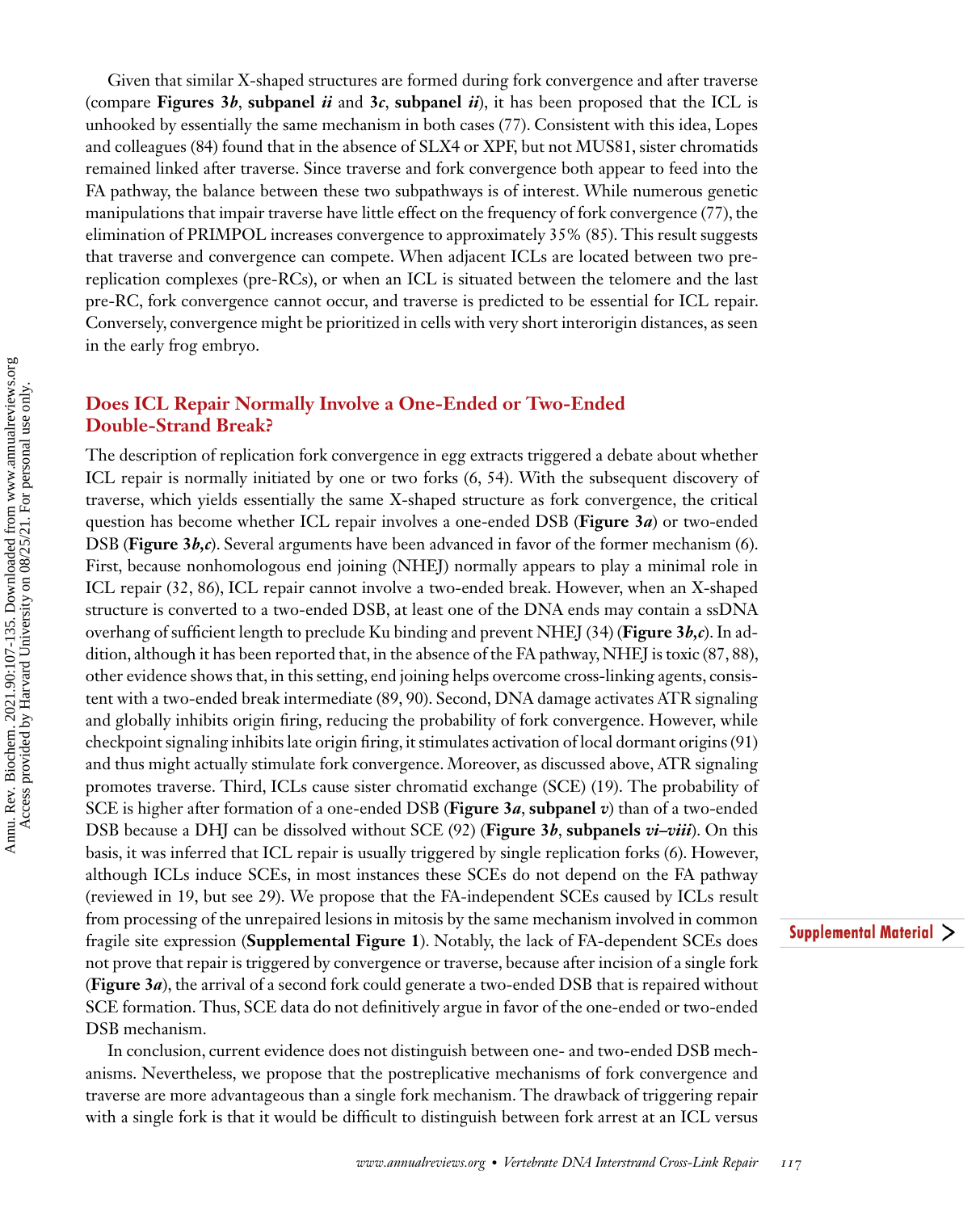at transient barriers such as stable nucleoprotein complexes. As a result, a single fork mechanism would probably lead to unnecessary fork collapse and genome instability.

#### **Recruitment of the Core Complex to Stressed Replication Forks**

A critical question is how the FA core complex recognizes stressed replication forks and promotes ID ubiquitylation at these sites. Because ID and  $ID^{Ub}$  exhibit limited preference for structured DNAs [\(93–95\)](#page-25-0), they cannot be responsible for sensing stalled forks. Instead, this function is encoded at least in part by the FANCM module, which interacts stably with the FA core complex through an interaction with FANCF [\(75\)](#page-24-0) (see the dashed arrow in **Figure 4**). FANCM contains an



#### **Figure 4**

Schematic of the FANCM and FA core complexes. (*a*) The FANCM complex, showing the identity and location of key functional domains in FANCM and FAAP24, the proteins they bind, and DNA-binding activities associated with select domains. The ERCC4-like nuclease domains in FANCM and FAAP24 are inactive. The double-headed arrow indicates the interaction between MM1 of FANCM and FANCF of the core complex. (*b*) Schematic of the A-G-20, C-E-F, and B-L-100 complexes. The flexible linker between the N-terminal and C-terminal domains of FANC is illustrated as a dotted line. (*c*) Schematic of the entire FA core complex, including the asymmetric binding of A-G-20 to B-L-100, which allows only one C-E-F module to associate, establishing active and inactive sides of the complex. (*d*) Schematic of the FA core complex binding to unubiquitylated ID lacking DNA. Upon ID binding to the core complex, the C terminus of FANCE becomes ordered. Abbreviations: BTR, BLOOM-TOP3A-RMI1-RMI2; FA, Fanconi anemia; HhH, helix-hairpin-helix; HJ, Holliday junction; MID, MHF-interacting domain; MM1, FANCM motif 1; MM2, FANCM motif 2; ssDNA, single-stranded DNA.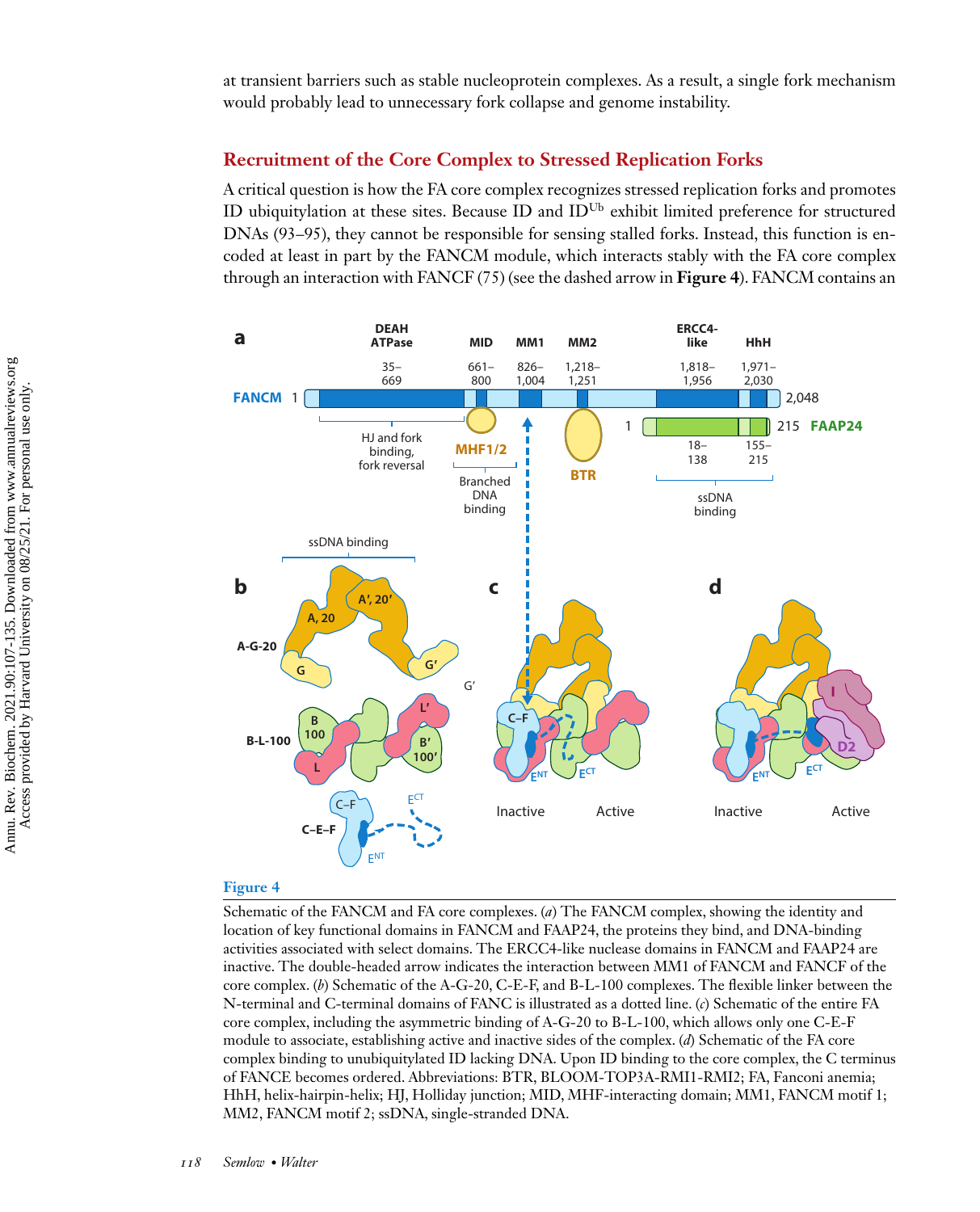N-terminal DEAH-type ATPase domain, an inactive nuclease fold at its C terminus that dimerizes with FAAP24 [\(96\)](#page-25-0), and internal motifs that bind to FANCF, BTR, and the MHF1-MHF2 histone fold heterodimer, respectively [\(97\)](#page-25-0) (**Figure 4***a*). Localization of the core complex to chromatin after DNA damage depends on FANCM, FAAP24, and MHF1 but is independent of FANCD2, FANCI, and FANCM ATPase activity [\(78,](#page-24-0) [98–101\)](#page-25-0). Consistent with this, efficient FANCD2 ubiquitylation and ICL tolerance requires FANCM, FAAP24 [\(96\)](#page-25-0), MHF1, and MHF2 [\(100, 102\)](#page-25-0). The FANCM module contains at least three DNA-binding domains (**Figure 4***a*). First, using its Nterminal DEAH domain, FANCM binds and remodels replication forks and Holliday junctions [\(83,](#page-24-0) [103\)](#page-25-0). Second, the C-terminus of FANCM complexed with FAAP24 binds preferentially to ssDNA [\(96\)](#page-25-0). Third, when bound to a FANCM peptide, the MHF1-MHF2 histone fold complex prefers binding to a branched duplex DNA structure such as a Holliday junction [\(104, 105\)](#page-25-0).

Importantly, diverse forms of replication stress, including ICLs, hydroxyurea, and ultraviolet light promote ID ubiquitylation [\(106–108\)](#page-25-0). Therefore, the FANCM module must be able to detect different types of stressed forks. Most likely, the DEAH domain of FANCM binds to the branchpoint of the stalled fork, and the FAAP24 and MHF DNA-binding domains further stabilize the complex on DNA by interacting with the two arms of the fork [\(102, 104, 105\)](#page-25-0), whether these both comprise ssDNA, as expected after HU exposure, or one contains dsDNA and the other ssDNA, as expected at ICLs (**Figure 3***b*, **subpanel** *ii*). In addition to the DNA-binding activities of the FANCM module, FANCA of the core complex binds tightly to ssDNA and thus might also help recruit the core to chromatin [\(109\)](#page-25-0). Consistent with independent roles for FANCM and FANCA in core complex recruitment, mutation of FANCM or FANCG [which tethers FANCA to the core complex [\(110\)](#page-25-0)] causes a partial defect in core complex recruitment, whereas simultaneous deletion of FANCG and FANCM eliminates recruitment [\(111\)](#page-25-0). Interestingly, some evidence indicates that MutSα contributes to chromatin recruitment of the core complex [\(112, 113\)](#page-25-0), but the functional significance of this mechanism is unclear. A future challenge will be to understand how these multiple DNA-binding functionalities cooperate to recruit the core complex to diverse forms of replication stress. It will also be important to explore the role of chromatin in core complex recruitment, especially since the UBZ domain of FAAP20 has been proposed to bind ubiquitinated histones [\(114\)](#page-25-0).

#### **The Mechanism of ID Ubiquitylation by the Core Complex**

Biochemical and genetic evidence have shown that the FA core complex consists of three subassemblies [\(111, 115\)](#page-25-0) (**Figure 4***b*): FANCC-FANCE-FANCF (C-E-F), FANCA-FANCG-FAAP20 (A-G-20), and FANCB-FANCL-FAAP100 (B-L-100). B-L-100 is the catalytic module, with FANCL using its RING finger domain to bind the E2-conjugating enzyme FANCT (UBE2T), which transfers ubiquitin to ID [\(116, 117\)](#page-26-0). Although FANCL and UBE2T are sufficient to ubiquitylate FANCD2 in the test tube, the presence of FANCB, FAAP100, and the C-E-F module greatly stimulates the reaction [\(115,](#page-25-0) [118\)](#page-26-0). Consistent with the central role of B-L-100, deletions of FANCL, FANCB, or FAAP100 completely eliminate FANCD2 ubiquitylation in cells [\(111,](#page-25-0) [118\)](#page-26-0). In contrast, mutations in C-E-F or A-G-20 drastically reduce but do not eliminate ubiquitylation, consistent with these modules helping to recruit ID and possibly to localize the core at stressed forks.

The FA core complex is built around a dimer of B-L-100 modules [\(115,](#page-25-0) [119, 120\)](#page-26-0), which interacts with a dimer of A-G-20 modules [\(110\)](#page-25-0) (**Figure 4***b,c*). Importantly, the symmetry of the core complex is broken because the FANCG subunits of the two A-G-20 modules interact with different surfaces of the two B-L-100 modules [\(110\)](#page-25-0) (**Figure 4***c*). As a result, only one side of the core complex binds a C-E-F module (see the left side of **Figure 4***c*). Importantly, C-E-F blocks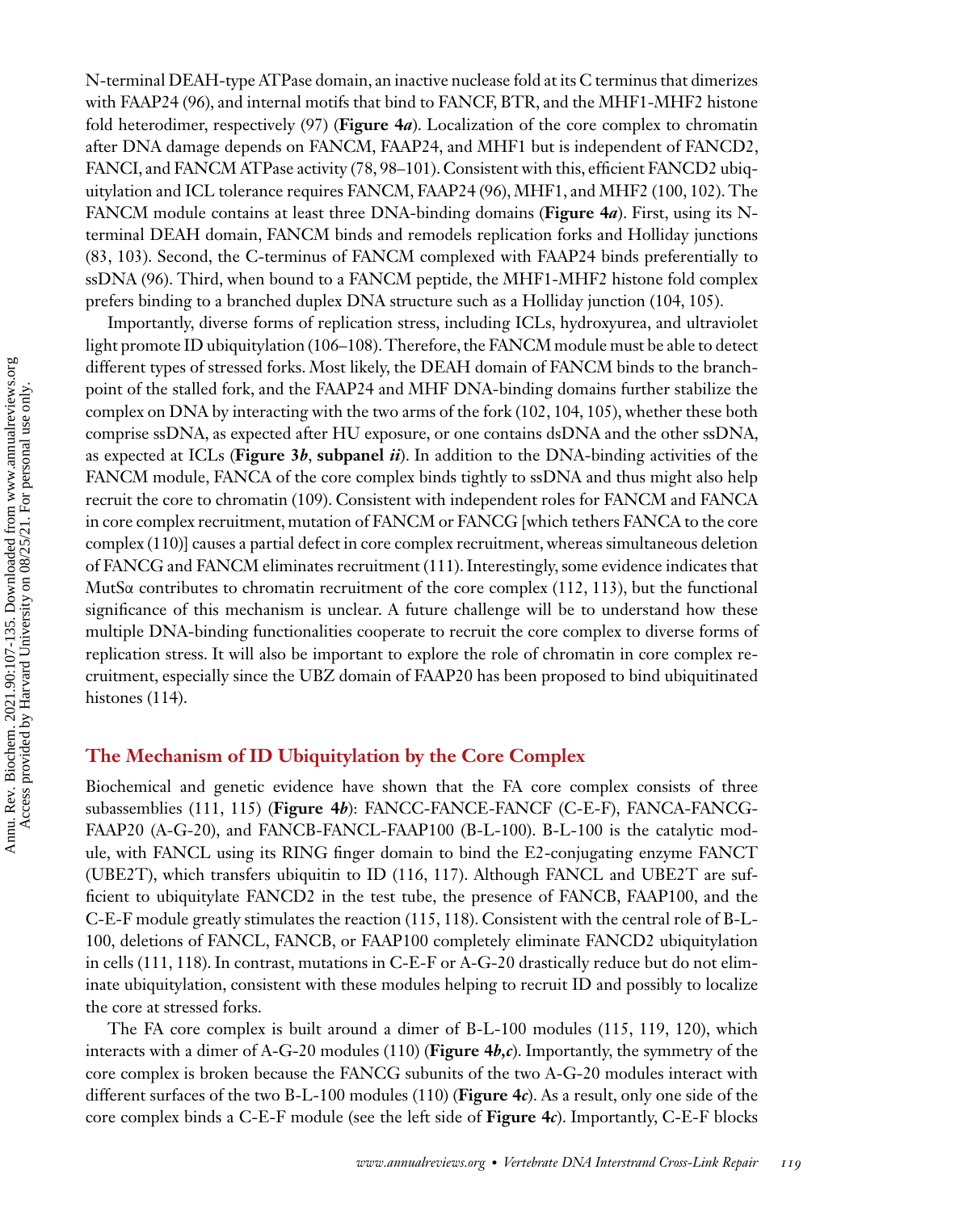

#### **Figure 5**

Mechanism of ID ubiquitylation. (*a*) In free ID, FANCI and FANCD2 interact via their NTDs. Ubiquitylation sites are buried within the NTD interface, and CTDs are far apart. The red arrow indicates the 8° movement of the CTDs toward each other upon binding of the FA core complex. (*b*) The FA core complex binds ID with the RING domain of FANCL reaching into the ID interface and the CTD of FANCE binding the outside surface of FANCD2's NTD. The red arrow indicates the additional 50° movement of the CTDs toward each other that is required to mimic the conformation of IDUb. (*c*) In a speculative intermediate step, DNA binding to ID closes the trough around DNA and exposes K561 for ubiquitylation. (*d*) Ubiquitylation on FANCD2 K561 locks ID into an open conformation and maintains FANCI K523 accessible for subsequent ubiquitylation (not shown). Abbreviations: CTD, C-terminal domain; FA, Fanconi anemia; ID<sup>Ub</sup>, monoubiquitylated FANCI and FANCD2 heterodimer; NTD, N-terminal helical repeat domain.

the interaction of FANCL with ID, rendering one side of the core complex catalytically inactive. The absence of C-E-F on the other side enables FANCL to bind UBE2T and ID, rendering this side of the core catalytically active (see the right side of **Figure 4***d*). FANCE binds directly to FANCD2 and recruits it to the core complex [\(121\)](#page-26-0). Interestingly, FANCE is anchored on the inactive side of the core via its N-terminal domain and contributes to ID recruitment on the active side via its C-terminal α-helical domain [\(122\)](#page-26-0), which resides at the end of a long, flexible linker (**Figure 4***d*). Upon ID binding, the C-terminal domain of FANCE binds to ID and thus becomes ordered within the overall structure (**Figure 4***c,d*).

Together with the original ID structure [\(95\)](#page-25-0), recent structures of the ID-FA core complex [\(110\)](#page-25-0) and ID<sup>Ub</sup> [\(93,](#page-25-0) [123\)](#page-26-0) suggest a detailed mechanism of ID ubiquitylation. In the unmodified form, ID forms an open, trough-like structure in which the ubiquitylated lysines of both proteins are buried near the dimer interface, which is formed by the N-terminal helical repeat domains (NTDs) of each protein (**Figure 5***a*). When ID docks onto the FA core complex via interactions with FANCE and FANCL, FANCL's RING domain inserts into and partially pries open the ID dimer interface near the target lysines, causing the C-terminal domains of FANCI and FANCD2 to rotate toward each other by approximately  $8^\circ$ , which initiates closing of the trough [\(110\)](#page-25-0) (**Figure 5***a,b*). However, the lysine residues are still buried, raising the question of how ID can be ubiquitylated. Strikingly, in ID<sup>Ub</sup>, the C termini rotate toward each other by a further 50° and interact, closing the trough around the DNA [\(93,](#page-25-0) [123\)](#page-26-0) (**Figure 5***d*). In this conformation, the lysines are fully exposed. A mutation in the CTD of FANCI that disrupts the interaction with FANCD2's CTD is less efficiently ubiquitylated and binds less tightly to DNA [\(23,](#page-22-0) [93,](#page-25-0) [124\)](#page-26-0). Based on these observations, an attractive hypothesis is that DNA binding to the ID-FA core complex closes the trough and exposes the lysines for subsequent ubiquitylation [\(123\)](#page-26-0) (**Figure 5***b,c*). Ubiquitylation thus locks the ID complex into a conformation that cannot release DNA. This model is consistent with prior evidence showing that DNA strongly stimulates ID ubiquitylation in vitro [\(118, 125\)](#page-26-0) and that the ID complex binds chromatin in vivo before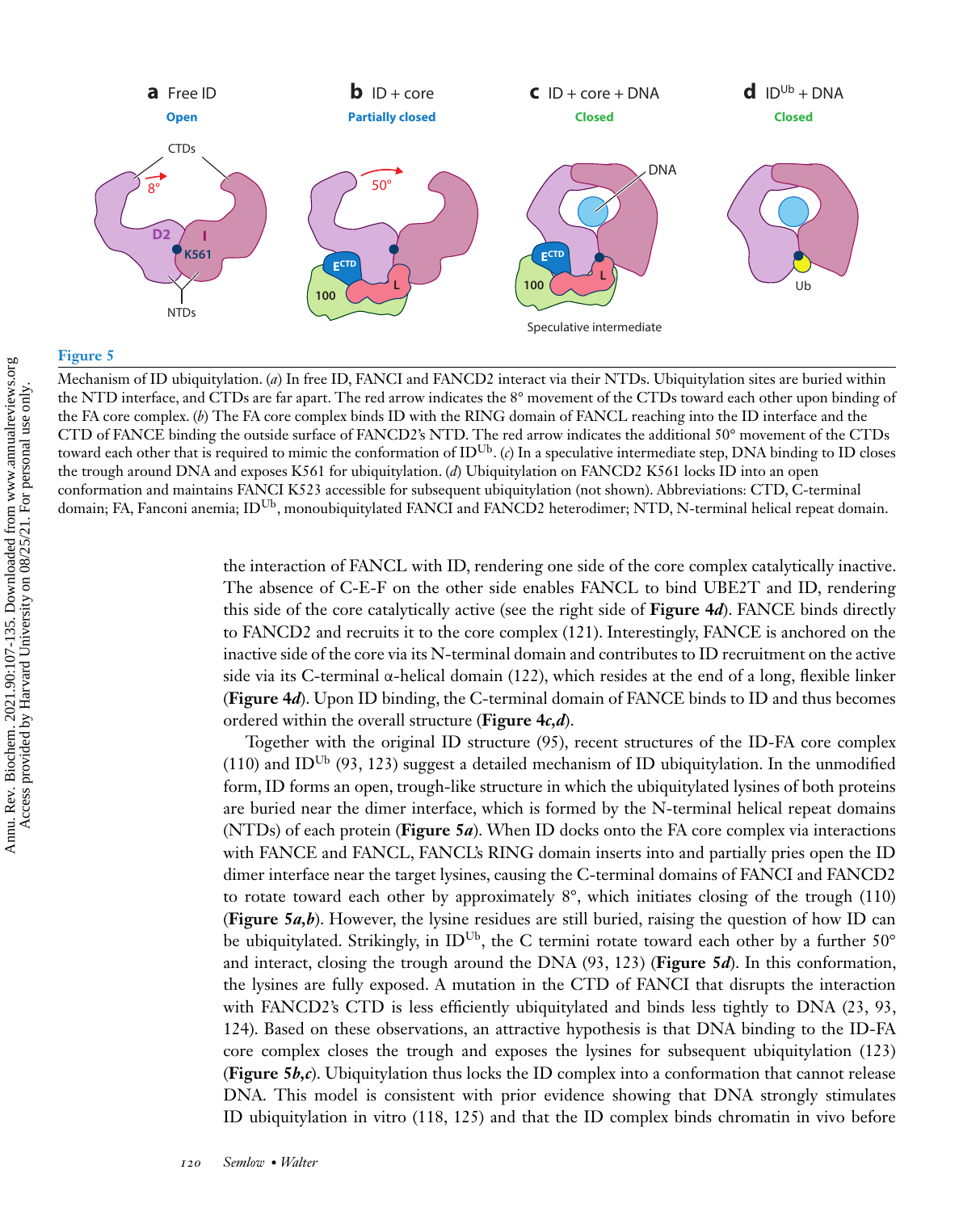

#### **Figure 6**

Mechanism and effects of ID ubiquitylation at a stressed replication fork. After FANCM-dependent core complex recruitment (*a*), fork reversal (*b*), and ID recruitment (*c*), ID undergoes closure (*d*) and ubiquitylation (*d*). Recruitment and ubiquitylation of additional ID complexes stabilize the reversed fork (*e*) and/or create a platform for XPF-dependent unhooking (*f*). Abbreviations: ICL, interstrand cross-link; Ub, ubiquitin.

undergoing ubiquitylation [\(126\)](#page-26-0). Consistent with it forming a clamp around DNA, ID<sup>Ub</sup> has a higher affinity for and a slower off rate from DNA than ID [\(93,](#page-25-0) [123, 124, 127\)](#page-26-0). Together, these results suggest the following sequence of events at stressed forks. FANCM binds the stressed replication fork, bringing with it the core complex (**Figure 6***a*). The core complex recruits and partially closes the ID trough (**Figure 6***b*), whose subsequent interaction with DNA fully closes the trough, exposing K561 (**Figure 6***c*) and promoting FANCD2 ubiquitylation by the core complex (**Figure 6***d*). FANCD2 ubiquitylation in turn helps expose K523 in FANCI, allowing its subsequent ubiquitylation [\(110, 115\)](#page-25-0). A crucial test of this model will be to address whether DNA binding to the ID-FA core complex closes the trough prior to ubiquitylation (**Figure 5***c*).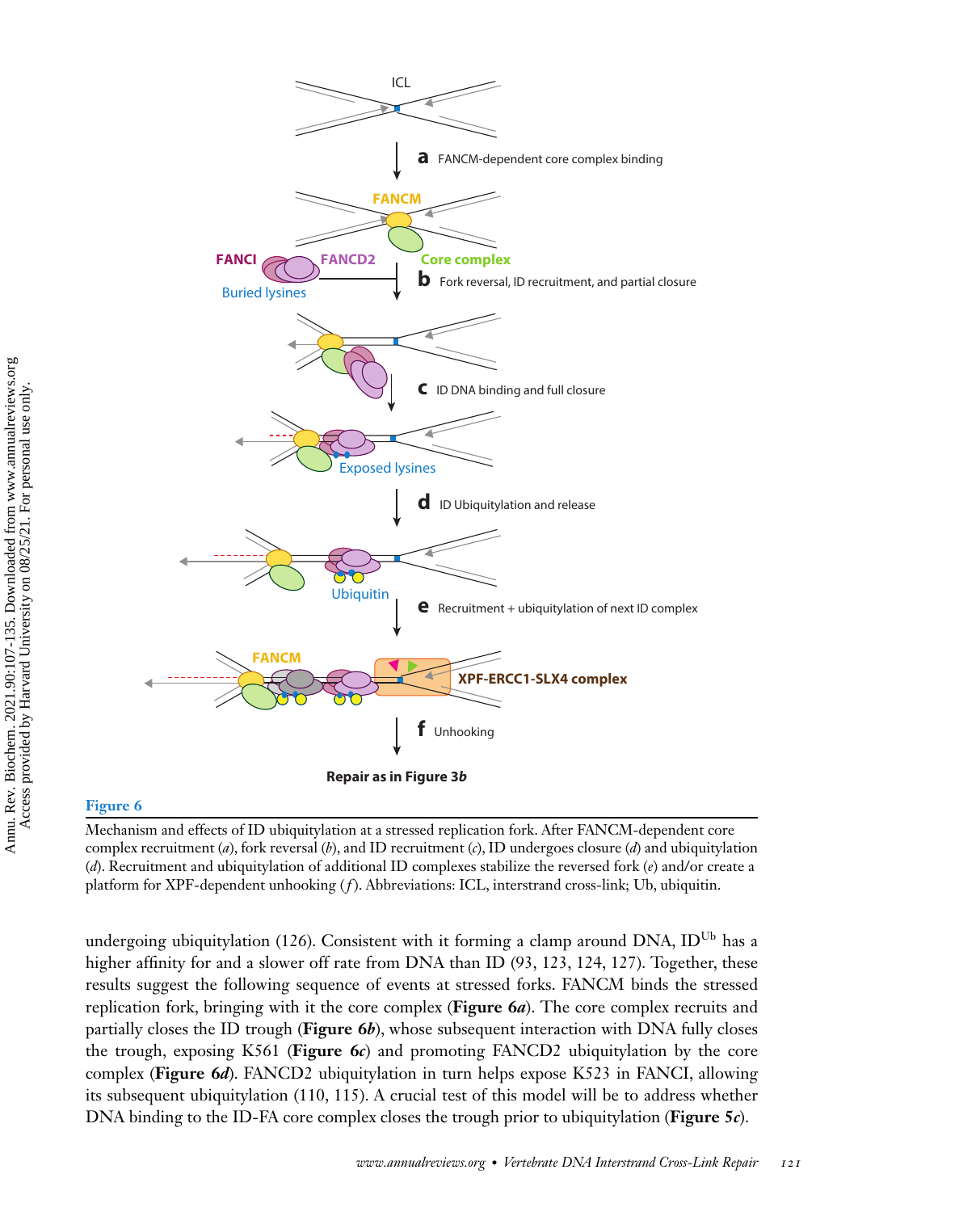#### **Supplemental Material >**

ID ubiquitylation is subject to several forms of positive and negative regulation. Cellular exposure to ICLs leads to activation of the ATR checkpoint kinase via a poorly defined mechanism (**Supplemental Appendix 4**). ATR activity is required for FANCD2 ubiquitylation and suppression of ICL sensitivity [\(108\)](#page-25-0). ATR phosphorylates FANCI at several sites along the FANCI-FANCD2 NTD interface and thereby might help promote closing of the ID clamp, exposing K561 and K523 for ubiquitylation [\(22,](#page-22-0) [95,](#page-25-0) [128\)](#page-26-0). ID<sup>Ub</sup> is deubiquitylated by Usp1 [\(129\)](#page-26-0), whose activity depends on its dimerization partner UAF1 [\(130\)](#page-26-0). FANCI ubiquitylation and ATR phos-phorylation impairs FANCD2 deubiquitylation by USP1 and thus helps preserve ID<sup>Ub</sup> [\(124, 128,](#page-26-0) [131\)](#page-26-0). Strikingly, cells lacking Usp1 contain constitutively ubiquitylated FANCD2 and are sensi-tive to cross-linking agents [\(132, 133\)](#page-26-0). These results raise the possibility that after ID<sup>Ub</sup> performs its function, its clamp-like interaction with DNA is inhibitory for subsequent steps of repair, requiring ID<sup>Ub</sup> removal. However, it cannot be ruled out that in the absence of USP1, constitutively ubiquitylated ID is sequestered on chromatin and unable to relocalize to ICLs where these arise. Interestingly, a fusion of FANCD2 and ubiquitin is partially functional, arguing against an absolute requirement for FANCD2 deubiquitylation in ICL repair [\(134\)](#page-26-0). On the other hand, sumo-directed ubiquitylation and clearance of ID from sites of DNA damage by the p97 ATPase promotes cell survival in the face of ICLs, consistent with the possibility that  $ID^{Ub}$  removal from sites of damage contributes to repair [\(135\)](#page-26-0).

### **The Role of IDUb in Repair**

For years, it was widely assumed that ubiquitylated FANCD2 recruits one or more effectors of ICL repair. However, it is now clear that the hydrophobic patch (including residue I44) of the ubiquitin attached to FANCD2 is buried at the ID interface [\(93,](#page-25-0) [123\)](#page-26-0). Therefore, canonical ubiquitin-binding motifs, which recognize I44 [\(136\)](#page-26-0), cannot bind ubiquitin within ID<sup>Ub</sup>. Indeed, a host of putative FA pathway effectors exhibit no preferential binding to ID<sup>Ub</sup> compared to ID [\(127\)](#page-26-0). Nevertheless, SLX4 recruitment to ICLs requires FANCD2 ubiquitylation in egg extracts [\(43\)](#page-22-0), but whether this is true in mammalian cells is controversial [\(46, 47, 50\)](#page-23-0). An updated model is that IDUb effectors such as SLX4-XPF bind the solvent-exposed surface of ubiquitin or interact with regions of DNA-bound IDUb that are distant from ubiquitin (**Figure 6***e*). An alternative but not mutually exclusive hypothesis is that ID<sup>Ub</sup> promotes ICL repair indirectly by organizing local DNA or chromatin structure. For example, if FANCM promotes fork reversal at ICLs, as it travels away from the ICL, it might deposit multiple  $ID^{Ub}$  molecules in its wake, generating an  $ID^{Ub}$ array [\(127\)](#page-26-0) (**Figure 6***e*). This would prevent fork restoration, allowing time for XPF-dependent incision of the ICL. If fork reversal is not integral to ICL repair,  $ID^{Ub}$  is probably deposited on one or more arms of the X-shaped structure surrounding the ICL, but how this would promote unhooking is unclear. In addition to its essential role in promoting incisions,  $ID^{Ub}$  also enhances homologous recombination via poorly defined mechanisms (**Supplemental Appendix 5**). In conclusion, how ID<sup>Ub</sup> promotes ICL repair and how the clamping of ID<sup>Ub</sup> on DNA relates to this function remains an enduring mystery of the FA pathway.

#### **THE NEIL3 PATHWAY**

To address whether different ICLs are repaired by different mechanisms, Semlow et al. [\(137\)](#page-26-0) investigated repair of psoralen-ICLs and AP-ICLs in *Xenopus* egg extracts. Surprisingly, these lesions are not unhooked via incisions in the phosphodiester backbone, as seen in the FA pathway. Instead, they are resolved by the DNA glycosylase NEIL3, which cleaves one of the two *N*-glycosyl bonds that form the cross-link (**Figure 7**). Like the FA pathway, the NEIL3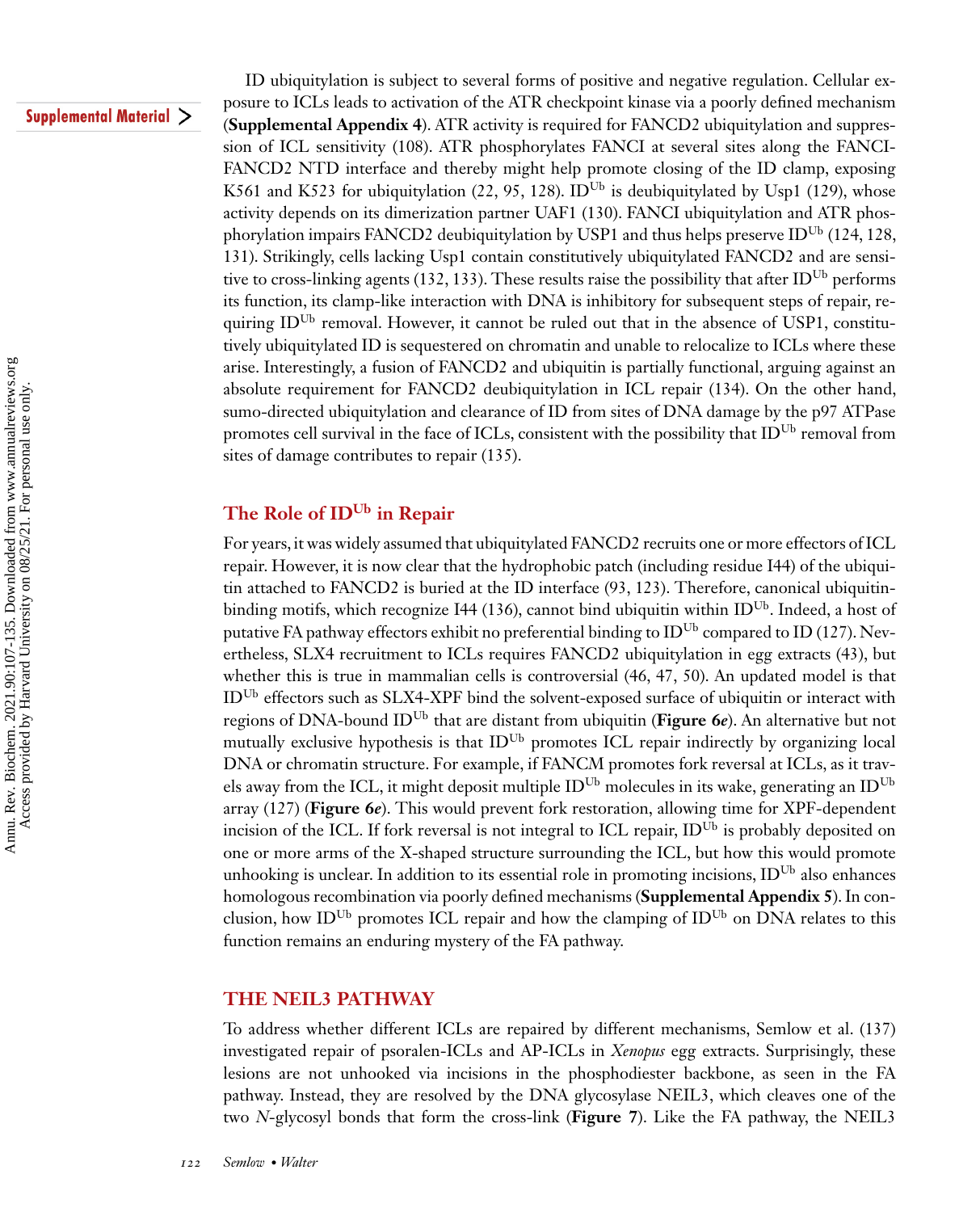

The NEIL3 pathway

#### **Figure 7**

The NEIL3 pathway of ICL repair. The pink arrowhead illustrates NEIL3-dependent cleavage of one of the two glycosyl bonds that form the ICL, leaving an abasic (AP) site in one strand and a monoadduct in the other strand. Yellow arrowheads indicate the insertion of a nucleotide across from the AP site and monoadduct, respectively. Red arrowheads indicate the excision repair of an AP site and monoadduct (hypothetical). The green hexamer indicates CMG and the red oval TRAIP. In the case of AP-ICLs, NEIL3 action generates an AP site in one strand and a normal adenosine in the other strand (not shown). Abbreviations: AP, apurinic/apyrimidinic; ICL, interstrand cross-link; TLS, translesion synthesis.

pathway requires replication fork convergence at the ICL to activate TRAIP-dependent CMG ubiquitylation (**Figure 7***a*) and probably to place the lesion into an ssDNA context, which NEIL3 prefers [\(138\)](#page-26-0). However, CMG unloading is not required for AP- or psoralen-ICL unhooking. Rather, CMG ubiquitylation recruits NEIL3 via the latter's NPL4-type zinc finger (NZF) ubiquitin-binding motif [\(36\)](#page-22-0). In the case of psoralen ICLs, NEIL3 unhooking yields an AP site in one strand and a psoralen monoadduct in the other strand (**Figure 7***b*), both of which are bypassed using the DNA Pol ζ –Rev1 complex (**Figure 7***c*). In the case of AP-ICLs (**Figure 1**), NEIL3 reverses the ICL, regenerating a normal adenosine in one strand and an AP site in the other strand that is bypassed by TLS. The final steps of repair probably involve excision of the AP site and monoadduct. After ICL unhooking, CMG likely translocates onto dsDNA (**Figure 7***c*), from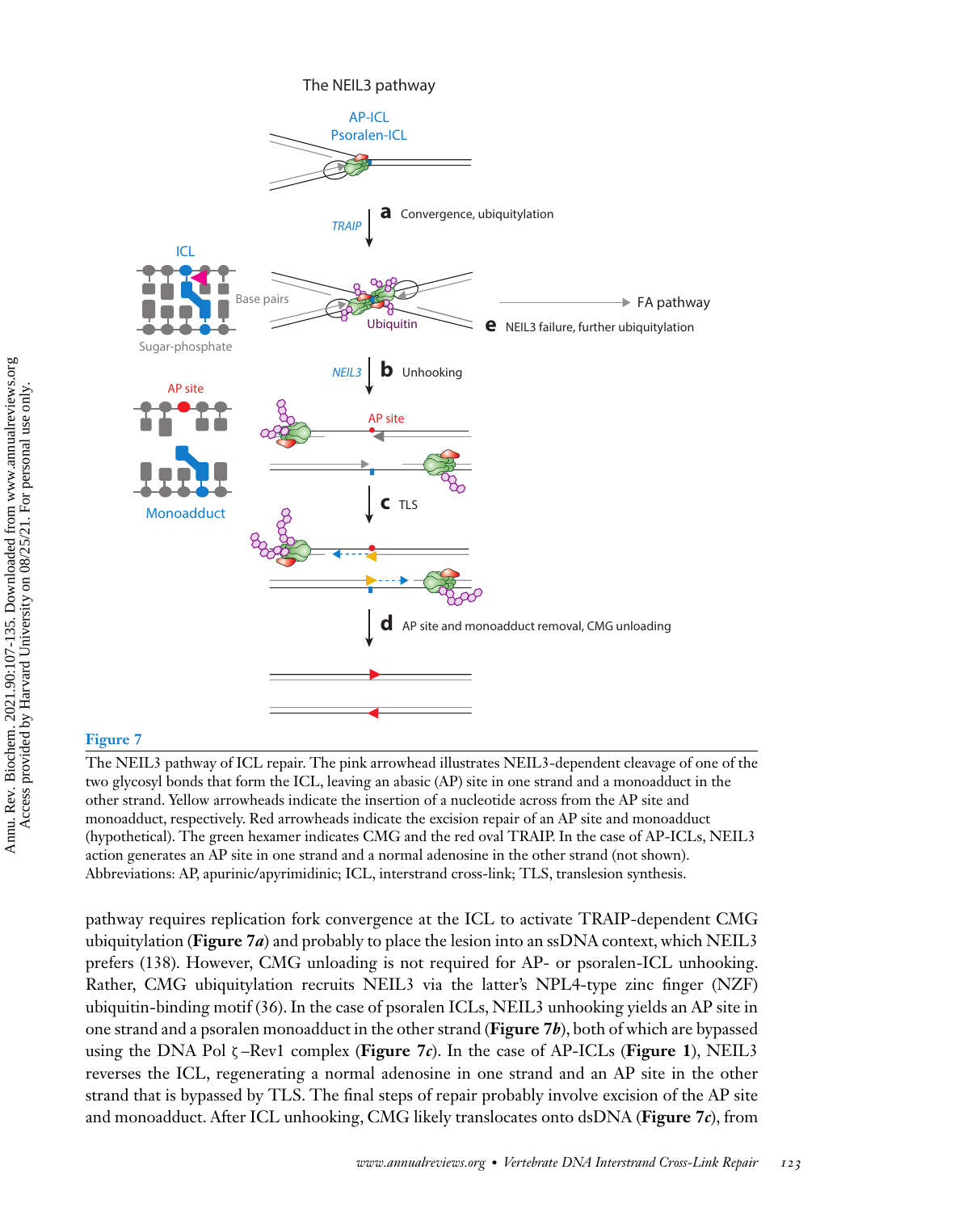which it is probably removed by the same pathway that operates during replication termination [\(139\)](#page-27-0) (**Figure 7***d*). Although the NEIL3 pathway avoids a DSB intermediate, the production of an AP site virtually guarantees the generation of a point mutation. Importantly, cisplatin-ICLs are not processed by NEIL3, possibly because their distorted DNA structure [\(8\)](#page-21-0) precludes the action of NEIL3 and thus requires the FA pathway, which incises DNA adjacent to the ICL.

Consistent with their relative complexities (**Figure 3***b* versus **Figure 7**), the NEIL3 pathway is faster and more efficient than the FA pathway [\(137\)](#page-26-0). This explains why psoralen- and AP-ICLs are unhooked almost exclusively by the NEIL3 pathway in extracts. However, in the absence of NEIL3, these lesions are funneled into the FA pathway [\(137\)](#page-26-0), an effect also seen in mammalian cells [\(36, 38\)](#page-22-0). This prioritization of the NEIL3 pathway is linked to CMG ubiquitylation [\(36\)](#page-22-0). Thus, short ubiquitin chains are sufficient to recruit NEIL3, whereas longer chains are required to activate the p97 ATPase. In this manner, NEIL3 first gains access to the stalled CMGs, but if NEIL3 fails to cleave the ICL, as seen for cisplatin ICLs, the ubiquitin chains grow, leading to recruitment of p97, CMG unloading, and FA pathway activation (**Figure 7***e*). Together, the data establish NEIL3-dependent unhooking as a new mechanism of ICL repair that avoids DSB formation. Moreover, while NEIL3 is prioritized over the FA pathway, the latter is more versatile, as it appears able to unhook any ICL.

What are the endogenous lesions repaired by the NEIL3 pathway? Given that several thousand AP sites are present at steady state in mammalian cells [\(140\)](#page-27-0), AP-ICLs are a good candidate, but this must be examined directly. Also, what is the consequence of a defective NEIL3 pathway? Like *FANC*−*/*<sup>−</sup> mice, *NEIL3*−*/*<sup>−</sup> mice do not recapitulate the human FA phenotype [\(141\)](#page-27-0). Notably, a hypomorphic allele of *NEIL3* causes a human autoimmune disorder with no symptoms of FA [\(142\)](#page-27-0). The absence of an FA phenotype could be due to residual glycosylase activity in the mutant protein or redundancy with the FA pathway. Thus, although NEIL3 might normally process the majority of certain lesions, the versatility of the FA pathway probably makes it more important for cell survival. Given that ICL traverse appears to predominate over fork convergence [\(77\)](#page-24-0), why is NEIL3 recruitment coupled to CMG ubiquitylation, which requires fork convergence [\(137\)](#page-26-0)? Perhaps NEIL3 can also be recruited independently of convergence in mammalian cells via the rapid, PARP-dependent mechanism recently identified [\(38\)](#page-22-0). In conclusion, the NEIL3 pathway shows that ICLs can be unhooked in the absence of DSB formation, but its significance remains to be elucidated.

#### **THE ACETALDEHYDE PATHWAY**

Supplemental Material >

Given the possible connection of acetaldehyde-induced ICLs (AA-ICLs) to the etiology of FA (**Supplemental Appendix 1**), it was of particular interest to determine how these lesions are repaired. Like all other ICLs tested so far, replication-coupled repair of AA-ICLs in egg extracts requires fork convergence [\(143\)](#page-27-0) (**Figure 8***a*). However, while approximately 50% of these ICLs are incised by the FA pathway, the other half are unhooked without incisions (**Figure 8***b*). Surprisingly, AA-ICL unhooking does not involve NEIL3 or generate an abasic site, indicating it does not involve a DNA glycosylase. Instead, unhooking appears to regenerate an undamaged dG in one strand and a propanoguanine adduct in the other strand, from which the cross-link is initially formed (**Figure 1***f*). After unhooking, gap filling past the propanoguanine requires TLS. These results suggest that the cross-link undergoes enzymatic reversal, but the enzyme responsible has not been identified. Surprisingly, when the FA pathway is blocked, flux through the AA-ICL unhooking pathway does not increase, suggesting that after fork convergence, a fraction of lesions becomes irreversibly committed to the FA pathway. Alternatively, the AA-ICL repair pathway may not be able to process all three AA-ICL isoforms generated during synthesis (**Figure 1***f* ).

Amu. Rev. Biochem. 2021.90:107-135. Downloaded from www.annualreviews.org  $\bullet$  Access provided by Harvard University on 08/25/21. For personal use only. Ann[u](https://www.annualreviews.org/doi/suppl/10.1146/annurev-biochem-080320-112510). Rev. Biochem. 2021.90:107-135. Downloaded from www.annualreviews.org Access provided by Harvard University on 08/25/21. For personal use only.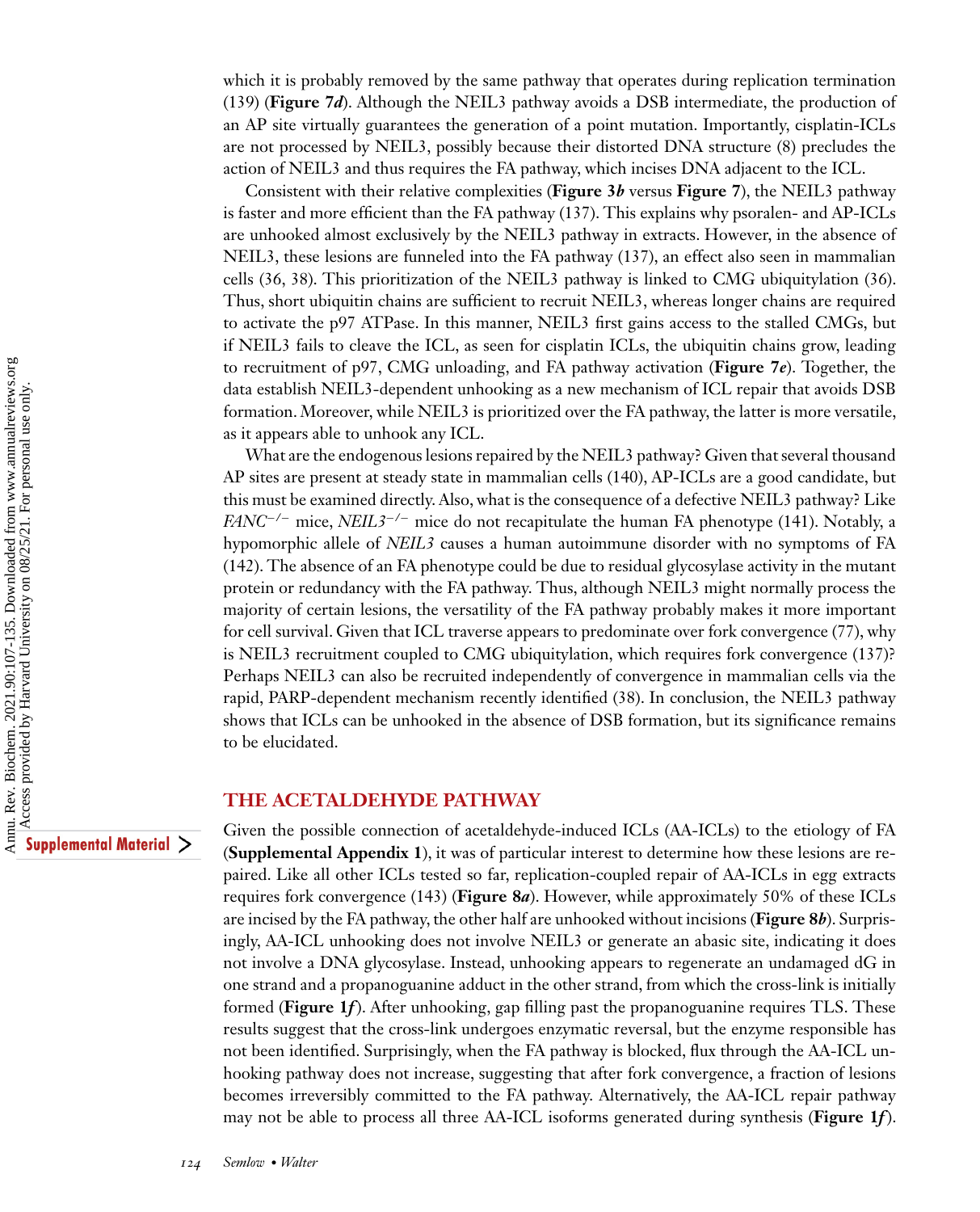#### The acetaldehyde pathway



#### **Figure 8**

The AA pathway of ICL repair. The pink arrowhead illustrates cleavage in the middle of the AA-ICL by an unknown enzyme, which is predicted to create two monoadducts, both of which are bypassed by TLS (*yellow arrowheads*). Red arrowheads indicate excision repair of monoadducts (hypothetical). Abbreviations: AA, acetaldehyde; AP, apurinic/apyrimidinic; FA, Fanconi anemia; ICL, interstrand cross-link; TLS, translesion synthesis.

Whatever the underlying reason, the reliance on the FA pathway to process some AA-ICLs would explain why loss of the FA pathway causes human disease. The principle future challenge is to identify the putative AA-ICL unhooking enzyme and determine whether its loss causes an FA phenotype in humans.

#### **REPLICATION-INDEPENDENT ICL REPAIR**

While the loss of replication-coupled ICL repair, especially the FA pathway, causes extreme sensitivity to ICL-inducing agents, there is evidence that ICLs can also be sensed and repaired independently of replication. Such a mechanism is crucial in nondividing cells, especially when an ICL disrupts an essential gene. The logic of replication-independent interstrand cross-link repair (RIR) most closely resembles that of the FA pathway in that the ICL appears to be unhooked using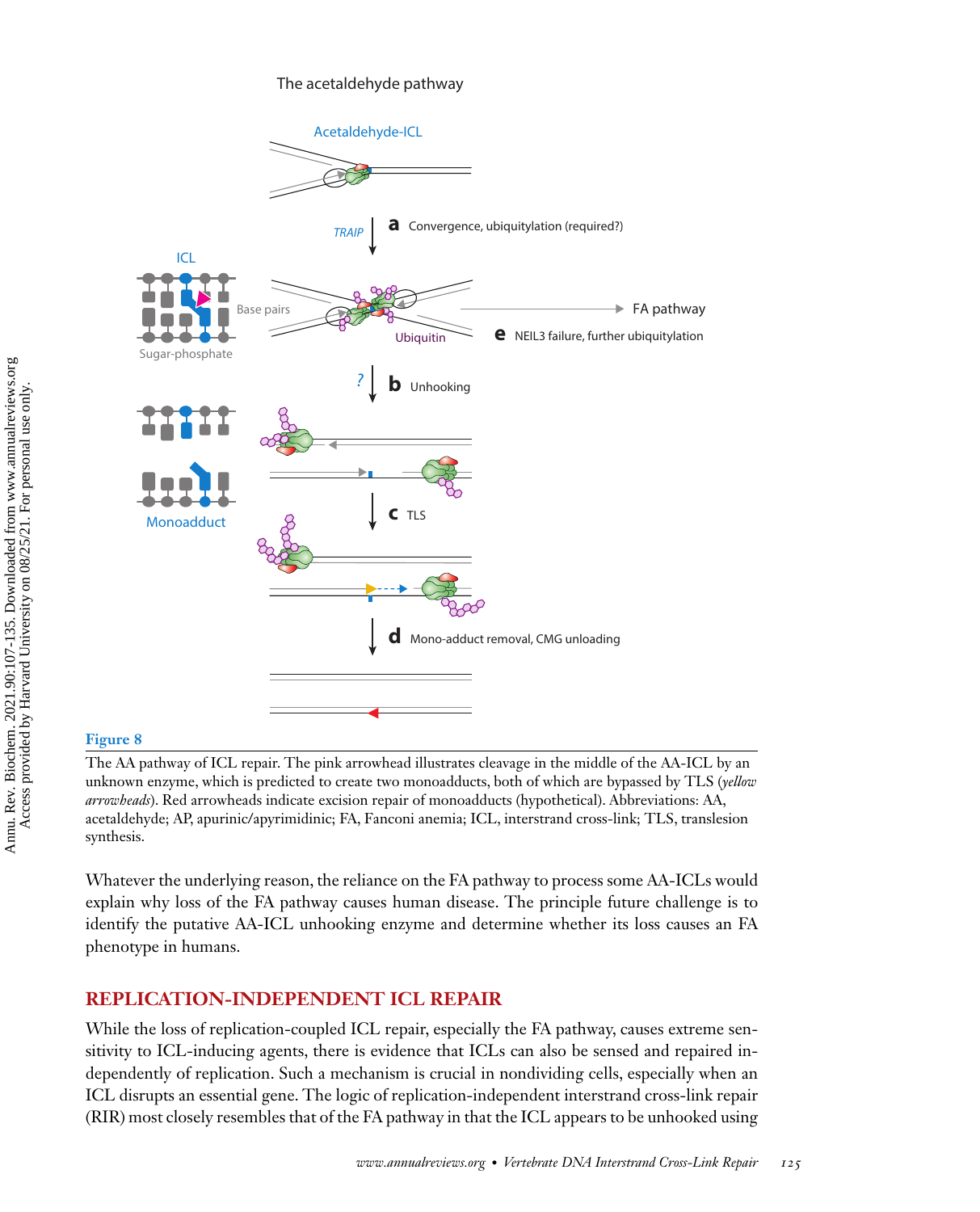Replication-independent repair



#### **Figure 9**

Mechanism of RIR. In bacteria, RIR involves two rounds of excision repair according to the following general steps (reviewed in [27,](#page-22-0) [144\)](#page-27-0): (*a*) ICL sensing (ICL-sensing factor, *tan square*); (*b*) dual incisions (*pink* and *green arrowheads*) in one strand that unhook the ICL and leave behind a remnant (monoadduct) of the ICL attached to the other strand; (*c*) strand extension past the monoadduct using a translesion DNA polymerase (*yellow* and *red arrows*) or homologous recombination (not depicted); (*d*) dual incisions (*pink* and *green arrowheads*) to remove the remaining monoadduct via a second round of incisions; and (*e*) a second round of gap filling (*red arrow*). Abbreviations: ICL, interstrand cross-link; RIR, replication-independent interstrand cross-link repair; TLS, translesion synthesis.

nucleolytic incisions. In bacteria, RIR involves two rounds of excision repair (reviewed in [27,](#page-22-0) [144\)](#page-27-0) (**Figure 9**). Evidence suggests that a similar mechanism of RIR operates in yeast and vertebrates with possible modifications (reviewed in [7,](#page-21-0) [27\)](#page-22-0). In mammalian cells, ICLs are sensed by the nucleotide excision repair protein XPC, and at least one incision is performed by XPF-ERCC1, as seen in the FA pathway. Interestingly, in mammalian cell extracts, ICLs induce dual incisions by the nucleotide excision repair pathway, but both incisions occur on the 5' side of the ICL  $(145)$ . An attractive model is that the 5' gap provides an entry point for a 5' to 3' exonuclease that degrades DNA past the ICL [\(145\)](#page-27-0). As in the FA pathway, SNM1A and FAN1 are excellent candidates for such a nuclease. Consistent with the involvement of SNM1A and FAN1 in RIR, both genes ex-hibit nonepistasis with the FA pathway [\(60,](#page-23-0) [146\)](#page-27-0). Once the ICL has been unhooked, subsequent gap filling involves the TLS enzyme Pol ζ [\(62\)](#page-23-0) (**Figure 2***c*). During RIR in *Xenopus* egg extracts, lesion recognition and at least one incision are reported to involve the MMR factors MutSα and MutLα, respectively [\(147\)](#page-27-0), and TLS involves DNA polymerase  $κ$  [\(148\)](#page-27-0). However, activation of MutL $\alpha$  during replication to remove mismatches usually involves a strand discontinuity, and it is unclear how such a signal would be generated at an ICL. Thus, both ICL detection and sensing during RIR remain to be fully elucidated.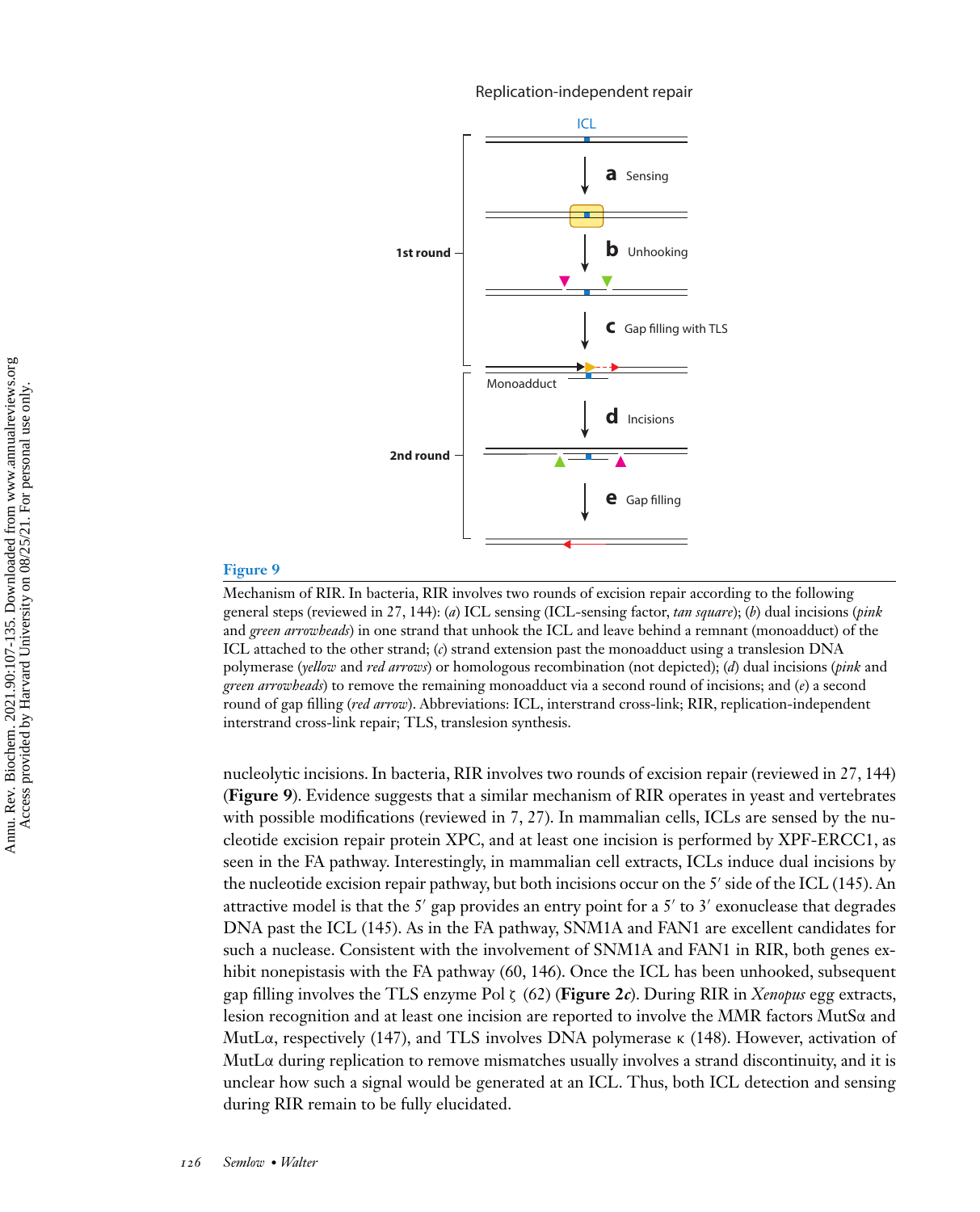Importantly, vertebrate RIR is greatly enhanced on ICLs that induce distortions in the double helix, presumably because these can be detected by XPC and/or MutSα independently of replication [\(147, 149\)](#page-27-0). However, repair of nondistorting lesions can be triggered through collision with an RNA polymerase [\(150\)](#page-27-0). As seen for transcription-coupled nucleotide excision repair [\(151\)](#page-27-0), transcription-coupled ICL repair involves the Cockayne syndrome proteins CSA and CSB. How these proteins couple RNAPII pausing to ICL repair is unclear, but one possibility is the direct recruitment of the SNM1A nuclease [\(152\)](#page-27-0). In summary, RIR represents an important mode of ICL repair that not only removes ICLs in nonproliferating cells but also reduces the ICL burden before dividing cells enter S phase [\(150\)](#page-27-0).

#### **SYNOPSIS OF ICL REPAIR PATHWAY CHOICE**

Three factors likely dominate ICL repair pathway choice. The first is the chemistry of the crosslink. ICLs that are highly distorting are recognized independently of DNA replication and can be removed in G1 or G2. Conversely, ICLs that do not significantly distort the double helix are not recognized until they block replication fork progression. Further, the structure of the ICL dictates which replication-dependent pathway acts on the lesion. The second factor involves timing. Even a highly distorting ICL will be processed by replication-coupled repair if it is generated in S phase, right before passage of a DNA replication fork. Finally, the location of ICLs determines their fate. ICLs located in highly transcribed regions are expected to be processed by transcription-coupled repair even if the lesions are nondistorting. Furthermore, it is possible that specific chromatin structures favor specific ICL repair pathways.

#### **CONCLUSION**

We now appreciate that vertebrates enlist at least five distinct mechanism to resolve ICLs (two replication-independent and three replication-coupled pathways). The RIR and FA pathways are related, because invariably the 5' incision appears to be carried out by XPF-ERCC1. Moreover, in all cases, the 3' incision might involve 5' to 3' exonuclease activity past the ICL using FAN1 and/or SNM1A. A future challenge is to develop robust cell-free systems of RIR, especially the transcription-coupled form, which is essential for a thorough understanding of this mechanism. Unexpectedly, the NEIL3 and acetaldehyde pathways unhook ICLs by fundamentally distinct mechanisms that avoid incisions and DSB formation. These pathways are prioritized over the FA pathway and probably resolve the majority of certain ICLs. However, the FA pathway, being able to act on any ICL, appears to be the most important for suppressing genome instability and human disease. It will be important to test the prediction that the incision-independent pathways generate point mutations but fewer gross chromosomal rearrangements than does the FA pathway. Another important goal is to experimentally manipulate the balance between these various repair pathways. Upregulating a non-FA repair pathway, or changing its specificity to operate on ICLs normally targeted by the FA mechanism, might ameliorate the symptoms of FA. Conversely, targeted downregulation of ICL repair can induce synthetic lethality, as seen for NEIL3 and FA [\(36\)](#page-22-0) or FAN1 and SNM1A [\(60\)](#page-23-0). Combined with the right chemotherapy agent, inhibition of NEIL3 could be used to target BRCA1 and BRCA2 tumors that are deficient in the FA pathway. The ultimate goal of DNA repair studies is to elucidate mechanisms at the molecular level. In this regard, the structural elucidation of the FA core complex and  $ID<sup>Ub</sup>$  is a spectacular advance that will surely transform research into the FA pathway. One can only hope that similar advances in the structural understanding of other ICL repair pathways will soon follow.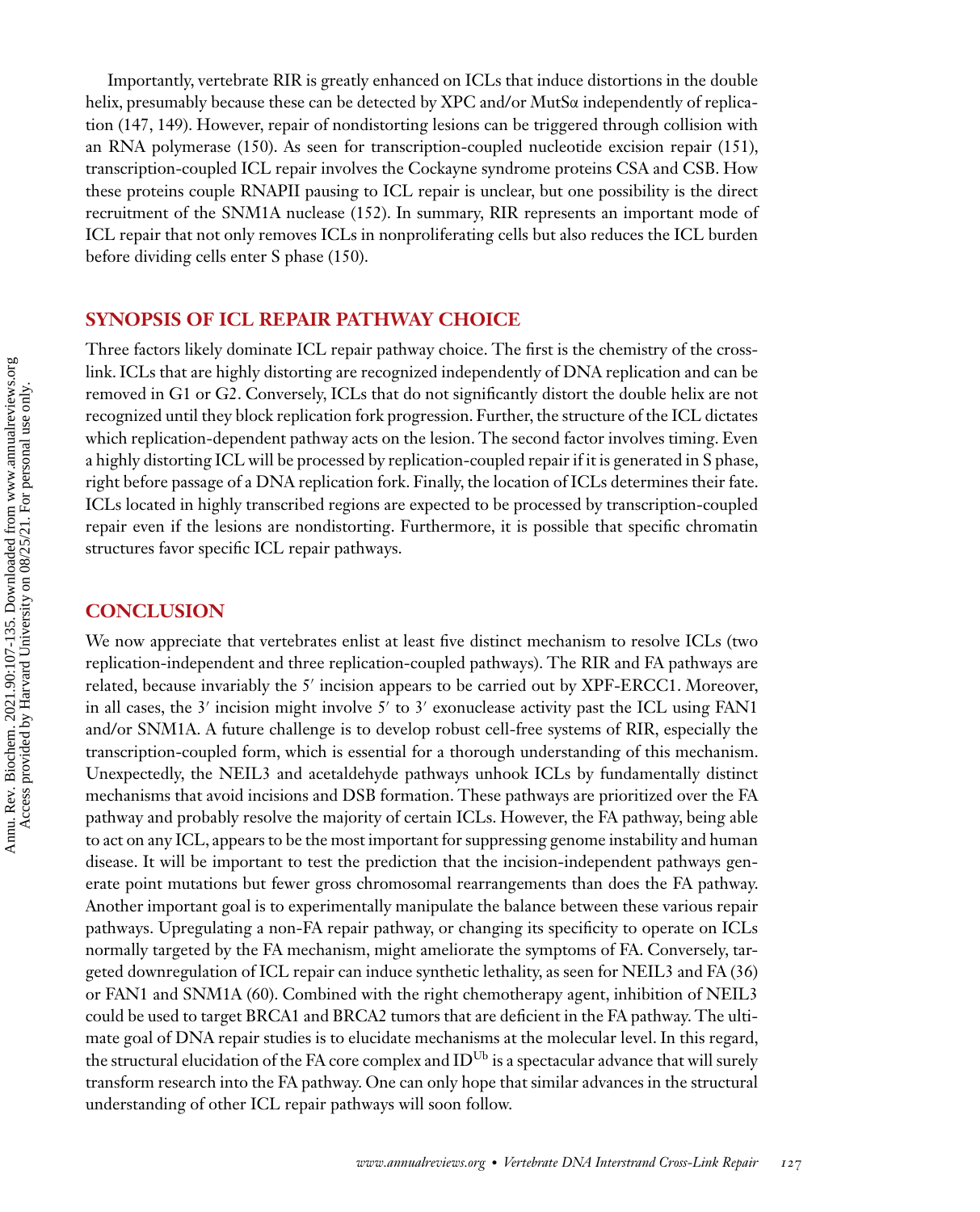#### <span id="page-21-0"></span>**DISCLOSURE STATEMENT**

J.C.W. is a cofounder of MoMa Therapeutics, in which he has a financial interest.

#### **ACKNOWLEDGMENTS**

We apologize to colleagues whose papers we could not discuss due to space limitations. We thank Michael Seidman, Alex Wu, and Ravi Amunugama for helpful discussions and feedback. Work on ICL repair in J.C.W.'s laboratory is supported by R01HL098316. J.C.W. is an American Cancer Society Research Professor and an investigator of the Howard Hughes Medical Institute.

#### **LITERATURE CITED**

- 1. Lawley PD, Phillips DH. 1996. DNA adducts from chemotherapeutic agents. *Mutat. Res.* 355:13–40
- 2. Brookes P, Lawley PD. 1960. The reaction of mustard gas with nucleic acids in vitro and in vivo. *Biochem. J.* 77:478–84
- 3. Deans AJ, West SC. 2011. DNA interstrand crosslink repair and cancer. *Nat. Rev. Cancer* 11:467–80
- 4. Niraj J, Farkkila A, D'Andrea AD. 2019. The Fanconi anemia pathway in cancer. *Annu. Rev. Cancer Biol.* 3:457–78
- 5. Gates KS. 2009. An overview of chemical processes that damage cellular DNA: spontaneous hydrolysis, alkylation, and reactions with radicals. *Chem. Res. Toxicol.* 22:1747–60
- 6. Legerski RJ. 2010. Repair of DNA interstrand cross-links during S phase of the mammalian cell cycle. *Environ. Mol. Mutagen.* 51:540–51
- 7. Williams HL, Gottesman ME, Gautier J. 2013. The differences between ICL repair during and outside of S phase. *Trends Biochem. Sci.* 38:386–93
- 8. Huang H, Zhu L, Reid BR, Drobny GP, Hopkins PB. 1995. Solution structure of a cisplatin-induced DNA interstrand cross-link. *Science* 270:1842–45
- 9. Huang H, Hopkins PB. 1993. DNA interstrand cross-linking by formaldehyde: nucleotide sequence preference and covalent structure of the predominant cross-link formed in synthetic oligonucleotides. *J. Am. Chem. Soc.* 115:9401–8
- 10. Lu K, Collins LB, Ru H, Bermudez E, Swenberg JA. 2010. Distribution of DNA adducts caused by inhaled formaldehyde is consistent with induction of nasal carcinoma but not leukemia. *Toxicol. Sci.* 116:441–51
- 11. Hata T, Hoshi T, Kanamori K, Matsumae A, Sano Y, Shima T, Sugawara R. 1956. Mitomycin, a new antibiotic from *Streptomyces*. I. *J. Antibiot.* 9:141–46
- 12. Hata T, Koga F, Sano Y, Kanamori K, Matsumae A, et al. 1954. Carzinophilin, a new tumor inhibitory substance produced by *Streptomyces*. I. *J. Antibiot.* 7:107–12
- 13. Xue M, Kim CS, Healy AR, Wernke KM, Wang Z, et al. 2019. Structure elucidation of colibactin and its DNA cross-links. *Science* 365:eaax2685
- 14. Wilson MR, Jiang Y, Villalta PW, Stornetta A, Boudreau PD, et al. 2019. The human gut bacterial genotoxin colibactin alkylates DNA. *Science* 363:eaar7785
- 15. Xue M, Wernke KM, Herzon SB. 2020. Depurination of colibactin-derived interstrand cross-links. *Biochemistry* 59:892–900
- 16. Burgers PMJ, Kunkel TA. 2017. Eukaryotic DNA replication fork. *Annu. Rev. Biochem.* 86:417–38
- 17. Kottemann MC, Smogorzewska A. 2013. Fanconi anaemia and the repair of Watson and Crick DNA crosslinks. *Nature* 493:356–63
- 18. Auerbach AD. 2009. Fanconi anemia and its diagnosis. *Mutat. Res.* 668:4–10
- 19. Thompson LH, Hinz JM. 2009. Cellular and molecular consequences of defective Fanconi anemia proteins in replication-coupled DNA repair: mechanistic insights. *Mutat. Res.* 668:54–72
- 20. Duxin JP, Walter JC. 2015. What is the DNA repair defect underlying Fanconi anemia? *Curr. Opin. Cell Biol.* 37:49–60
- 21. Basbous J, Constantinou A. 2019. A tumor suppressive DNA translocase named FANCM. *Crit. Rev. Biochem. Mol. Biol.* 54:27–40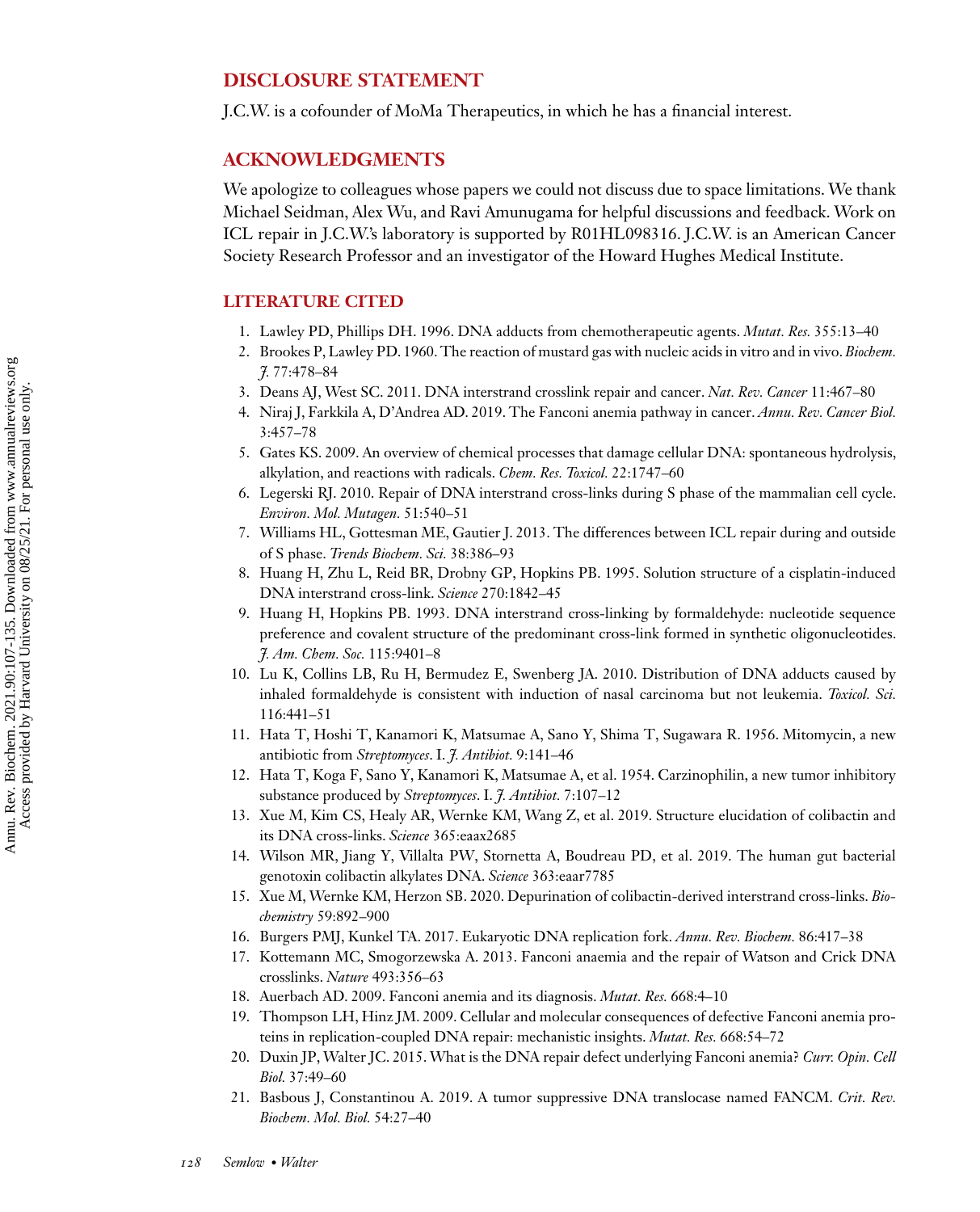- <span id="page-22-0"></span>22. Ishiai M, Kitao H, Smogorzewska A, Tomida J, Kinomura A, et al. 2008. FANCI phosphorylation functions as a molecular switch to turn on the Fanconi anemia pathway. *Nat. Struct. Mol. Biol.* 15:1138–46
- 23. Smogorzewska A, Matsuoka S, Vinciguerra P, McDonald ER 3rd, Hurov KE, et al. 2007. Identification of the FANCI protein, a monoubiquitinated FANCD2 paralog required for DNA repair. *Cell* 129:289– 301
- 24. Taniguchi T, Garcia-Higuera I, Andreassen PR, Gregory RC, Grompe M, D'Andrea AD. 2002. S-phasespecific interaction of the Fanconi anemia protein, FANCD2, with BRCA1 and RAD51. *Blood* 100:2414– 20
- 25. Peng M, Litman R, Jin Z, Fong G, Cantor SB. 2006. BACH1 is a DNA repair protein supporting BRCA1 damage response. *Oncogene* 25:2245–53
- 26. Elia AE, Wang DC, Willis NA, Boardman AP, Hajdu I, et al. 2015. RFWD3-dependent ubiquitination of RPA regulates repair at stalled replication forks. *Mol. Cell* 60:280–93
- 27. Muniandy PA, Liu J, Majumdar A, Liu ST, Seidman MM. 2010. DNA interstrand crosslink repair in mammalian cells: step by step. *Crit. Rev. Biochem. Mol. Biol.* 45:23–49
- 28. Howlett NG, Taniguchi T, Olson S, Cox B, Waisfisz Q, et al. 2002. Biallelic inactivation of BRCA2 in Fanconi anemia. *Science* 297:606–9
- 29. Niedzwiedz W, Mosedale G, Johnson M, Ong CY, Pace P, Patel KJ. 2004. The Fanconi anaemia gene *FANCC* promotes homologous recombination and error-prone DNA repair. *Mol. Cell* 15:607–20
- 30. Mirchandani KD, McCaffrey RM, D'Andrea AD. 2008. The Fanconi anemia core complex is required for efficient point mutagenesis and Rev1 foci assembly. *DNA Repair* 7:902–11
- 31. Papadopoulo D, Guillouf C, Mohrenweiser H, Moustacchi E. 1990. Hypomutability in Fanconi anemia cells is associated with increased deletion frequency at the HPRT locus. *PNAS* 87:8383–87
- 32. De Silva IU, McHugh PJ, Clingen PH, Hartley JA. 2000. Defining the roles of nucleotide excision repair and recombination in the repair of DNA interstrand cross-links in mammalian cells. *Mol. Cell. Biol.* 20:7980–90
- 33. Niedernhofer LJ, Lalai AS, Hoeijmakers JH. 2005. Fanconi anemia (cross)linked to DNA repair. *Cell* 123:1191–98
- 34. Raschle M, Knipsheer P, Enoiu M, Angelov T, Sun J, et al. 2008. Mechanism of replication-coupled DNA interstrand crosslink repair. *Cell* 134:969–80
- 35. Zhang J, Dewar JM, Budzowska M, Motnenko A, Cohn MA, Walter JC. 2015. DNA interstrand crosslink repair requires replication-fork convergence. *Nat. Struct. Mol. Biol.* 22:242–47
- 36. Wu RA, Semlow DR, Kamimae-Lanning AN, Kochenova OV, Chistol G, et al. 2019. TRAIP is a master regulator of DNA interstrand crosslink repair. *Nature* 567:267–72
- 37. Hoffmann S, Smedegaard S, Nakamura K, Mortuza GB, Raschle M, et al. 2016. TRAIP is a PCNAbinding ubiquitin ligase that protects genome stability after replication stress. *J. Cell Biol.* 212:63–75
- 38. Li N,Wang J,Wallace SS, Chen J, Zhou J, D'Andrea AD. 2020. Cooperation of the NEIL3 and Fanconi anemia/BRCA pathways in interstrand crosslink repair. *Nucleic Acids Res*. 48:3014–28
- 39. Olivieri M, Cho T, Alvarez-Quilon A, Li K, Schellenberg MJ, et al. 2020. A genetic map of the response to DNA damage in human cells. *Cell* 182:481–96.e21
- 40. Fullbright G, Rycenga HB, Gruber JD, Long DT. 2016. p97 promotes a conserved mechanism of helicase unloading during DNA cross-link repair. *Mol. Cell. Biol.* 36:2983–94
- 41. Amunugama R, Willcox S, Wu A, Abdullah UB, El-Sagheer AH, et al. 2018. Replication fork reversal during DNA interstrand crosslink repair requires CMG unloading. *Cell Rep*. 23:3419–28
- 42. Gari K, Decaillet C, Delannoy M, Wu L, Constantinou A. 2008. Remodeling of DNA replication structures by the branch point translocase FANCM. *PNAS* 105:16107–12
- 43. Klein Douwel D, Boonen RA, Long DT, Szypowska AA, Raschle M, et al. 2014. XPF-ERCC1 acts in unhooking DNA interstrand crosslinks in cooperation with FANCD2 and FANCP/SLX4. *Mol. Cell* 54:460–71
- 44. Long DT, Joukov V, Budzowska M,Walter JC. 2014. BRCA1 promotes unloading of the CMG helicase from a stalled DNA replication fork. *Mol. Cell* 56:174–85
- 45. Knipscheer P, Raschle M, Smogorzewska A, Enoiu M, Ho TV, et al. 2009. The Fanconi anemia pathway promotes replication-dependent DNA interstrand cross-link repair. *Science* 326:1698–701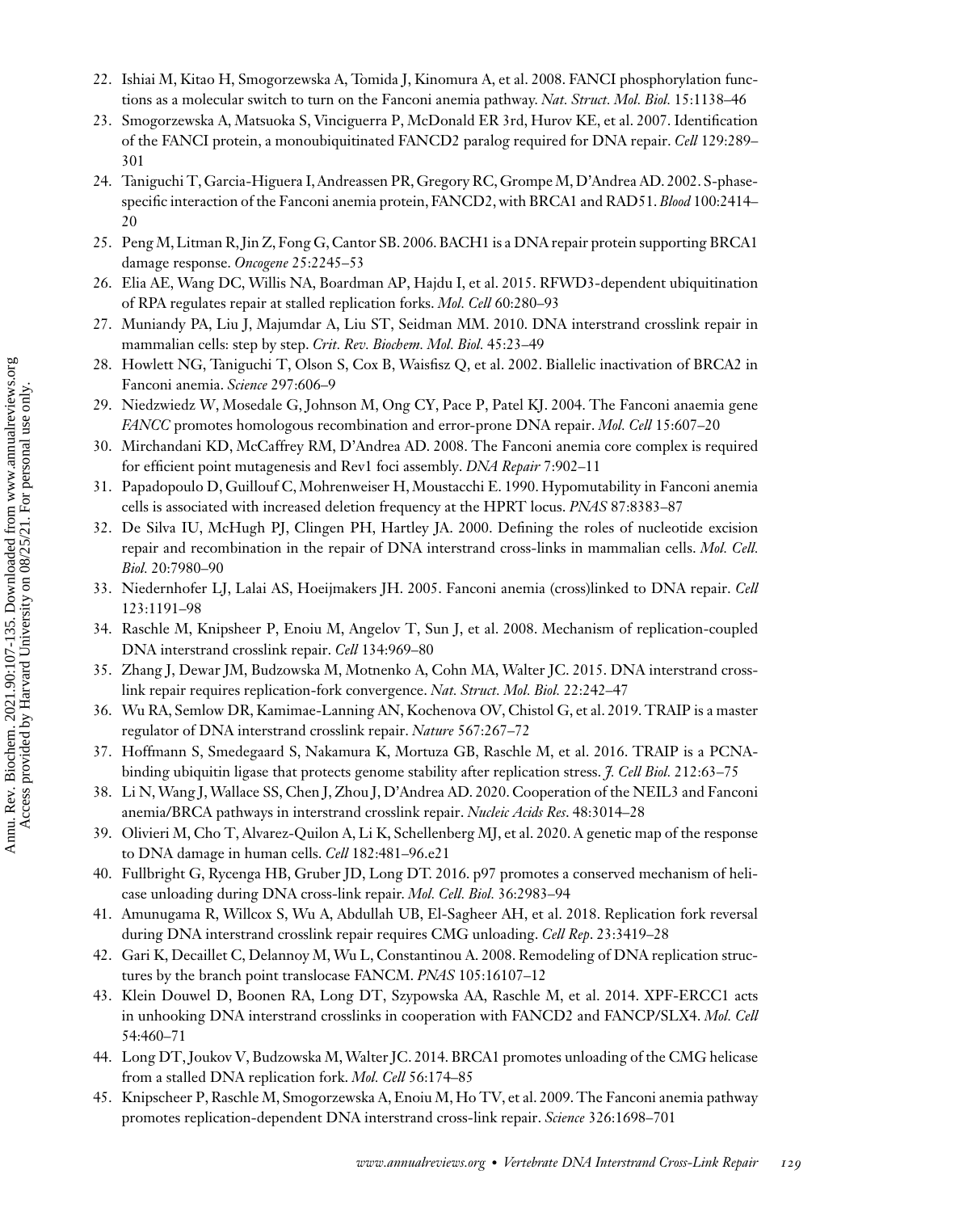- <span id="page-23-0"></span>46. Lachaud C, Castor D, Hain K, Munoz I,Wilson J, et al. 2014. Distinct functional roles for the two SLX4 ubiquitin-binding UBZ domains mutated in Fanconi anemia. *J. Cell Sci.* 127:2811–17
- 47. Yamamoto KN, Kobayashi S, Tsuda M, Kurumizaka H, Takata M, et al. 2011. Involvement of SLX4 in interstrand cross-link repair is regulated by the Fanconi anemia pathway. *PNAS* 108:6492–96
- 48. Hoogenboom WS, Boonen R, Knipscheer P. 2019. The role of SLX4 and its associated nucleases in DNA interstrand crosslink repair. *Nucleic Acids Res*. 47:2377–88
- 49. Guervilly JH, Takedachi A,Naim V, Scaglione S, Chawhan C, et al. 2015. The SLX4 complex is a SUMO E3 ligase that impacts on replication stress outcome and genome stability. *Mol. Cell* 57:123–37
- 50. Kim Y, Spitz GS, Veturi U, Lach FP, Auerbach AD, Smogorzewska A. 2013. Regulation of multiple DNA repair pathways by the Fanconi anemia protein SLX4. *Blood* 121:54–63
- 51. Hashimoto K, Wada K, Matsumoto K, Moriya M. 2015. Physical interaction between SLX4 (FANCP) and XPF (FANCQ) proteins and biological consequences of interaction-defective missense mutations. *DNA Repair* 35:48–54
- 52. Crossan GP, van der Weyden L, Rosado IV, Langevin F, Gaillard PH, et al. 2011. Disruption of mouse Slx4, a regulator of structure-specific nucleases, phenocopies Fanconi anemia. *Nat. Genet.* 43:147–52
- 53. Abdullah UB, McGouran JF, Brolih S, Ptchelkine D, El-Sagheer AH, et al. 2017. RPA activates the XPF-ERCC1 endonuclease to initiate processing of DNA interstrand crosslinks. *EMBO J*. 36:2047–60
- 54. Zhang J, Walter JC. 2014. Mechanism and regulation of incisions during DNA interstrand cross-link repair. *DNA Repair* 19:135–42
- 55. Hodskinson MR, Silhan J, Crossan GP, Garaycoechea JI, Mukherjee S, et al. 2014. Mouse SLX4 is a tumor suppressor that stimulates the activity of the nuclease XPF-ERCC1 in DNA crosslink repair. *Mol. Cell* 54:472–84
- 56. Kuraoka I, Kobertz WR, Ariza RR, Biggerstaff M, Essigmann JM, Wood RD. 2000. Repair of an interstrand DNA cross-link initiated by ERCC1-XPF repair/recombination nuclease. *J. Biol. Chem.* 275:26632–36
- 57. Fisher LA, Bessho M, Bessho T. 2008. Processing of a psoralen DNA interstrand cross-link by XPF-ERCC1 complex in vitro. *J. Biol. Chem.* 283:1275–81
- 58. Wang AT, Sengerova B, Cattell E, Inagawa T, Hartley JM, et al. 2011. Human SNM1A and XPF-ERCC1 collaborate to initiate DNA interstrand cross-link repair. *Genes Dev*. 25:1859–70
- 59. Dronkert ML, de Wit J, Boeve M, Vasconcelos ML, van Steeg H, et al. 2000. Disruption of mouse SNM1 causes increased sensitivity to the DNA interstrand cross-linking agent mitomycin C. *Mol. Cell. Biol.* 20:4553–61
- 60. Thongthip S, Bellani M, Gregg SQ, Sridhar S, Conti BA, et al. 2016. *Fan1* deficiency results in DNA interstrand cross-link repair defects, enhanced tissue karyomegaly, and organ dysfunction. *Genes Dev*. 30:645–59
- 61. Fontebasso Y, Etheridge TJ, Oliver AW, Murray JM, Carr AM. 2013. The conserved Fanconi anemia nuclease Fan1 and the SUMO E3 ligase Pli1 act in two novel Pso2-independent pathways of DNA interstrand crosslink repair in yeast. *DNA Repair* 12:1011–23
- 62. Roy U, Scharer OD. 2016. Involvement of translesion synthesis DNA polymerases in DNA interstrand crosslink repair. *DNA Repair* 44:33–41
- 63. Budzowska M, Graham TG, Sobeck A, Waga S, Walter JC. 2015. Regulation of the Rev1-pol ζ complex during bypass of a DNA interstrand cross-link. *EMBO J*. 34:1971–85
- 64. Kim H, Yang K, Dejsuphong D, D'Andrea AD. 2012. Regulation of Rev1 by the Fanconi anemia core complex. *Nat. Struct. Mol. Biol.* 19:164–70
- 65. Berti M, Chaudhuri AR, Thangavel S, Gomathinayagam S, Kenig S, et al. 2013. Human RECQ1 promotes restart of replication forks reversed by DNA topoisomerase I inhibition. *Nat. Struct. Mol. Biol.* 20:347–54
- 66. Long DT, Raschle M, Joukov V, Walter JC. 2011. Mechanism of RAD51-dependent DNA interstrand cross-link repair. *Science* 333:84–87
- 67. Kim H, D'Andrea AD. 2012. Regulation of DNA cross-link repair by the Fanconi anemia/BRCA pathway. *Genes Dev*. 26:1393–408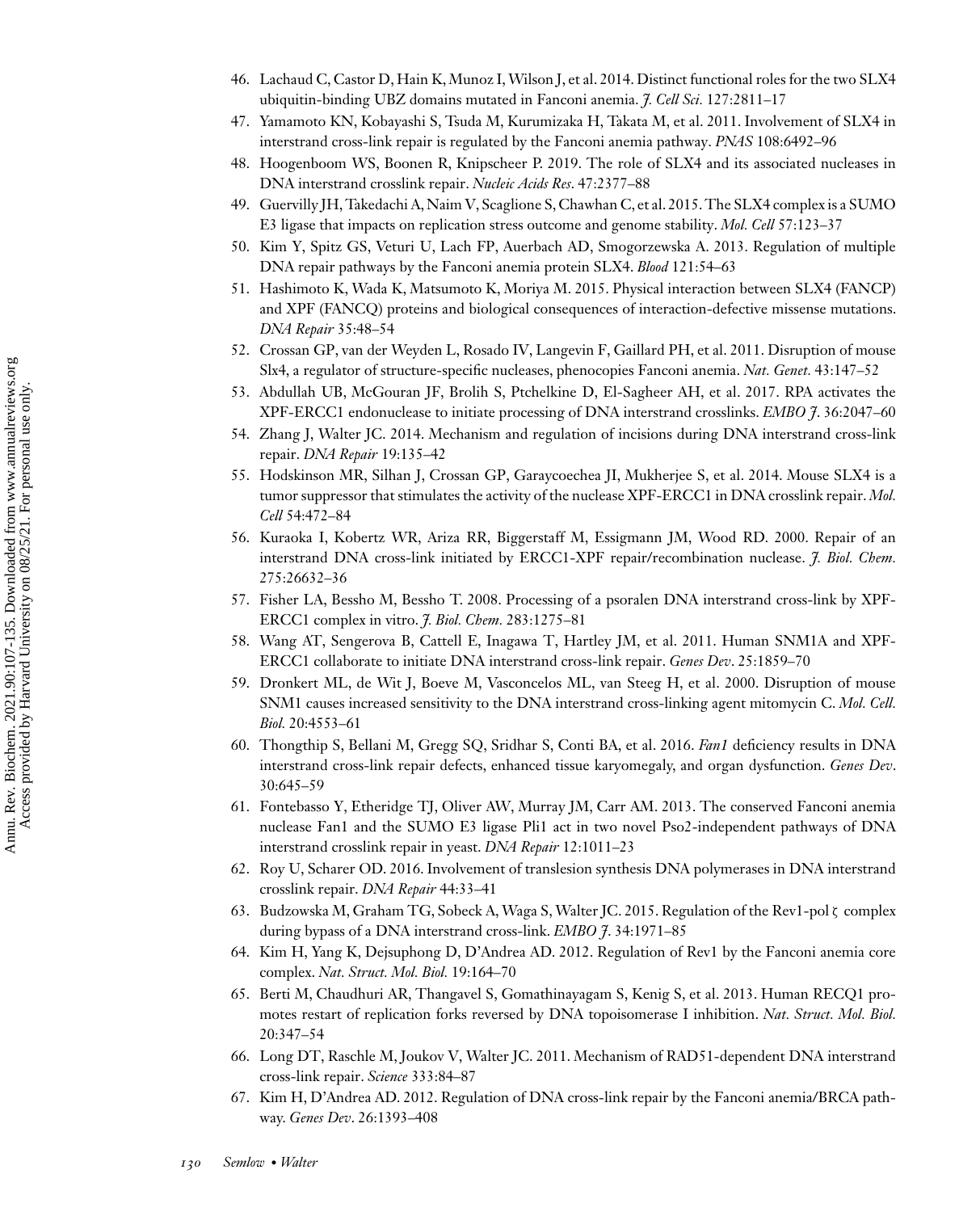- <span id="page-24-0"></span>68. Karanja KK, Cox SW, Duxin JP, Stewart SA, Campbell JL. 2012. DNA2 and EXO1 in replicationcoupled, homology-directed repair and in the interplay between HDR and the FA/BRCA network. *Cell Cycle* 11:3983–96
- 69. Cheng WH, Kusumoto R, Opresko PL, Sui X, Huang S, et al. 2006. Collaboration of Werner syndrome protein and BRCA1 in cellular responses to DNA interstrand cross-links. *Nucleic Acids Res*. 34:2751–60
- 70. Karanja KK, Lee EH, Hendrickson EA, Campbell JL. 2014. Preventing over-resection by DNA2 helicase/nuclease suppresses repair defects in Fanconi anemia cells. *Cell Cycle* 13:1540–50
- 71. Rickman KA, Noonan RJ, Lach FP, Sridhar S,Wang AT, et al. 2020. Distinct roles of BRCA2 in replication fork protection in response to hydroxyurea and DNA interstrand cross-links. *Genes Dev*. 34:832–46
- 72. Wang AT, Kim T, Wagner JE, Conti BA, Lach FP, et al. 2015. A dominant mutation in human RAD51 reveals its function in DNA interstrand crosslink repair independent of homologous recombination. *Mol. Cell* 59:478–90
- 73. Shiraishi Y, Sandberg AA. 1978. Effects of mitomycin C on sister chromatid exchange in normal and Bloom's syndrome cells. *Mutat. Res.* 49:233–38
- 74. Hirano S, Yamamoto K, Ishiai M, Yamazoe M, Seki M, et al. 2005. Functional relationships of FANCC to homologous recombination, translesion synthesis, and BLM. *EMBO J*. 24:418–27
- 75. Deans AJ, West SC. 2009. FANCM connects the genome instability disorders Bloom's syndrome and Fanconi anemia. *Mol. Cell* 36:943–53
- 76. Berezney R, Dubey DD, Huberman JA. 2000. Heterogeneity of eukaryotic replicons, replicon clusters, and replication foci. *Chromosoma* 108:471–84
- 77. Huang J, Liu S, Bellani MA, Thazhathveetil AK, Ling C, et al. 2013. The DNA translocase FANCM/MHF promotes replication traverse of DNA interstrand crosslinks. *Mol. Cell* 52:434–46
- 78. Ling C, Huang J, Yan Z, Li Y, Ohzeki M, et al. 2016. Bloom syndrome complex promotes FANCM recruitment to stalled replication forks and facilitates both repair and traverse of DNA interstrand crosslinks. *Cell Discov*. 2:16047
- 79. Huang J, Zhang J, Bellani MA, Pokharel D, Gichimu J, et al. 2019. Remodeling of interstrand crosslink proximal replisomes is dependent on ATR, FANCM, and FANCD2. *Cell Rep*. 27:1794–808.e5
- 80. Sparks JL, Chistol G, Gao AO, Raschle M, Larsen NB, et al. 2019. The CMG helicase bypasses DNAprotein cross-links to facilitate their repair. *Cell* 176:167–81.e21
- 81. Wasserman MR, Schauer GD, O'Donnell ME, Liu S. 2019. Replication fork activation is enabled by a single-stranded DNA gate in CMG helicase. *Cell* 178:600–11.e16
- 82. Huang M, Kim JM, Shiotani B, Yang K, Zou L, D'Andrea AD. 2010. The FANCM/FAAP24 complex is required for the DNA interstrand crosslink-induced checkpoint response. *Mol. Cell* 39:259–68
- 83. Xue Y, Li Y, Guo R, Ling C, Wang W. 2008. FANCM of the Fanconi anemia core complex is required for both monoubiquitination and DNA repair. *Hum. Mol. Genet.* 17:1641–52
- 84. Mutreja K, Krietsch J, Hess J, Ursich S, Berti M, et al. 2018. ATR-mediated global fork slowing and reversal assist fork traverse and prevent chromosomal breakage at DNA interstrand cross-links. *Cell Rep*. 24:2629–42.e5
- 85. Gonzalez-Acosta D, Blanco-Romero E, Mutreja K, Llanos S, Miguez S, et al. 2020. PrimPol primase [mediates replication traverse of DNA interstrand crosslinks. bioRxiv 2020.05.19.104729.](https://doi.org/10.1101/2020.05.19.104729) **https://doi. org/10.1101/2020.05.19.104729**
- 86. Muller C, Calsou P, Salles B. 2000. The activity of the DNA-dependent protein kinase (DNA-PK) complex is determinant in the cellular response to nitrogen mustards. *Biochimie* 82:25–28
- 87. Adamo A, Collis SJ, Adelman CA, Silva N, Horejsi Z, et al. 2010. Preventing nonhomologous end joining suppresses DNA repair defects of Fanconi anemia. *Mol. Cell* 39:25–35
- 88. Pace P, Mosedale G, Hodskinson MR, Rosado IV, Sivasubramaniam M, Patel KJ. 2010. Ku70 corrupts DNA repair in the absence of the Fanconi anemia pathway. *Science* 329:219–23
- 89. Bunting SF, Callen E, Kozak ML, Kim JM, Wong N, et al. 2012. BRCA1 functions independently of homologous recombination in DNA interstrand crosslink repair. *Mol. Cell* 46:125–35
- 90. Garaycoechea JI, Crossan GP, Langevin F,Mulderrig L, Louzada S, et al. 2018. Alcohol and endogenous aldehydes damage chromosomes and mutate stem cells. *Nature* 553:171–77
- 91. Moiseeva TN, Bakkenist CJ. 2019. Dormant origin signaling during unperturbed replication. *DNA Repair* 81:102655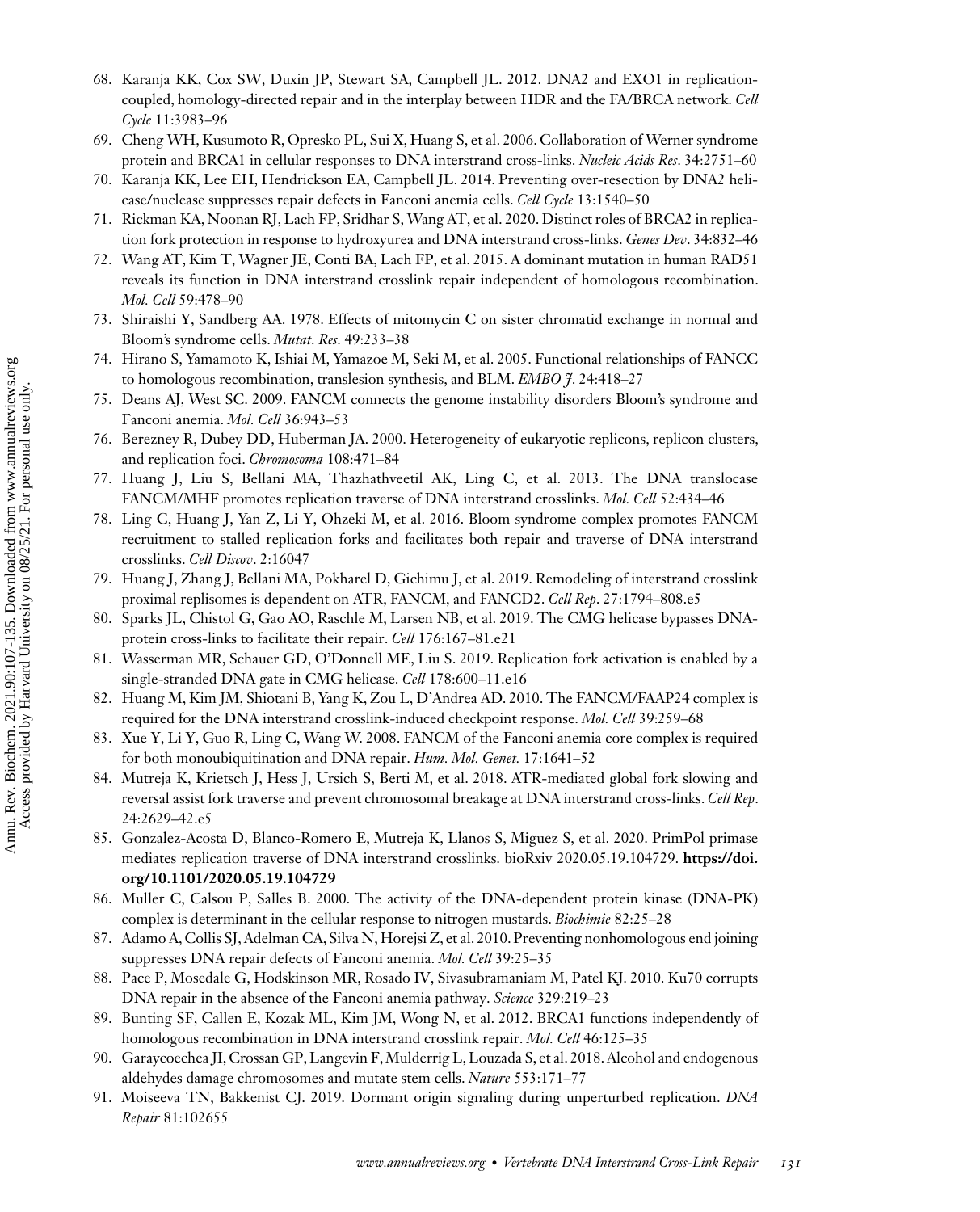- <span id="page-25-0"></span>92. Bizard AH, Hickson ID. 2014. The dissolution of double Holliday junctions. *Cold Spring Harb. Perspect. Biol.* 6:a016477
- 93. Wang R,Wang S, Dhar A, Peralta C, Pavletich NP. 2020. DNA clamp function of the monoubiquitinated Fanconi anaemia ID complex. *Nature* 580:278–82
- 94. Yuan F, El Hokayem J, Zhou W, Zhang Y. 2009. FANCI protein binds to DNA and interacts with FANCD2 to recognize branched structures. *J. Biol. Chem.* 284:24443–52
- 95. Joo W, Xu G, Persky NS, Smogorzewska A, Rudge DG, et al. 2011. Structure of the FANCI-FANCD2 complex: insights into the Fanconi anemia DNA repair pathway. *Science* 333:312–16
- 96. Ciccia A, Ling C, Coulthard R, Yan Z, Xue Y, et al. 2007. Identification of FAAP24, a Fanconi anemia core complex protein that interacts with FANCM. *Mol. Cell* 25:331–43
- 97. Tao Y, Jin C, Li X, Qi S, Chu L, et al. 2012. The structure of the FANCM-MHF complex reveals physical features for functional assembly. *Nat. Commun.* 3:782
- 98. Kim JM, Kee Y, Gurtan A, D'Andrea AD. 2008. Cell cycle-dependent chromatin loading of the Fanconi anemia core complex by FANCM/FAAP24. *Blood* 111:5215–22
- 99. Mosedale G, Niedzwiedz W, Alpi A, Perrina F, Pereira-Leal JB, et al. 2005. The vertebrate Hef ortholog is a component of the Fanconi anemia tumor-suppressor pathway. *Nat. Struct. Mol. Biol.* 12:763–71
- 100. Singh TR, Saro D, Ali AM, Zheng XF, Du CH, et al. 2010. MHF1-MHF2, a histone-fold-containing protein complex, participates in the Fanconi anemia pathway via FANCM. *Mol. Cell* 37:879–86
- 101. Wang Y, Leung JW, Jiang Y, Lowery MG, Do H, et al. 2013. FANCM and FAAP24 maintain genome stability via cooperative as well as unique functions. *Mol. Cell* 49:997–1009
- 102. Yan Z, Delannoy M, Ling C, Daee D, Osman F, et al. 2010. A histone-fold complex and FANCM form a conserved DNA-remodeling complex to maintain genome stability. *Mol. Cell* 37:865–78
- 103. Gari K, Decaillet C, Stasiak AZ, Stasiak A, Constantinou A. 2008. The Fanconi anemia protein FANCM can promote branch migration of Holliday junctions and replication forks. *Mol. Cell* 29:141–48
- 104. Zhao Q, Saro D, Sachpatzidis A, Singh TR, Schlingman D, et al. 2014. The MHF complex senses branched DNA by binding a pair of crossover DNA duplexes. *Nat. Commun.* 5:2987
- 105. Fox D 3rd, Yan Z, Ling C, Zhao Y, Lee DY, et al. 2014. The histone-fold complex MHF is remodeled by FANCM to recognize branched DNA and protect genome stability. *Cell Res*. 24:560–75
- 106. Garcia-Higuera I, Taniguchi T, Ganesan S,Meyn MS, Timmers C, et al. 2001. Interaction of the Fanconi anemia proteins and BRCA1 in a common pathway. *Mol. Cell* 7:249–62
- 107. Howlett NG, Taniguchi T, Durkin SG, D'Andrea AD, Glover TW. 2005. The Fanconi anemia pathway is required for the DNA replication stress response and for the regulation of common fragile site stability. *Hum. Mol. Genet.* 14:693–701
- 108. Andreassen PR, D'Andrea AD, Taniguchi T. 2004. ATR couples FANCD2 monoubiquitination to the DNA-damage response. *Genes Dev*. 18:1958–63
- 109. Yuan F, Qian L, Zhao X, Liu JY, Song L, et al. 2012. Fanconi anemia complementation group A (FANCA) protein has intrinsic affinity for nucleic acids with preference for single-stranded forms. *J. Biol. Chem.* 287:4800–7
- 110. Wang S, Wang R, Peralta C, Yaseen A, Pavletich NP. 2020. Structure of the Fanconi Anemia Core– [UBE2T complex poised to ubiquitinate bound FANCI–FANCD2. bioRxiv 854158.](https://doi.org/10.1101/854158) **https://doi.org/ 10.1101/854158**
- 111. Huang Y, Leung JW, Lowery M, Matsushita N, Wang Y, et al. 2014. Modularized functions of the Fanconi anemia core complex. *Cell Rep*. 7:1849–57
- 112. Huang M, Kennedy R, Ali AM, Moreau LA, Meetei AR, et al. 2011. Human MutS and FANCM complexes function as redundant DNA damage sensors in the Fanconi anemia pathway. *DNA Repair* 10:1203–12
- 113. Williams SA,Wilson JB, Clark AP,Mitson-Salazar A, Tomashevski A, et al. 2011. Functional and physical interaction between the mismatch repair and FA-BRCA pathways. *Hum. Mol. Genet.* 20:4395–410
- 114. Ali AM, Pradhan A, Singh TR, Du C, Li J, et al. 2012. FAAP20: a novel ubiquitin-binding FA nuclear core-complex protein required for functional integrity of the FA-BRCA DNA repair pathway. *Blood* 119:3285–94
- 115. van Twest S, Murphy VJ, Hodson C, Tan W, Swuec P, et al. 2017. Mechanism of ubiquitination and deubiquitination in the Fanconi anemia pathway. *Mol. Cell* 65:247–59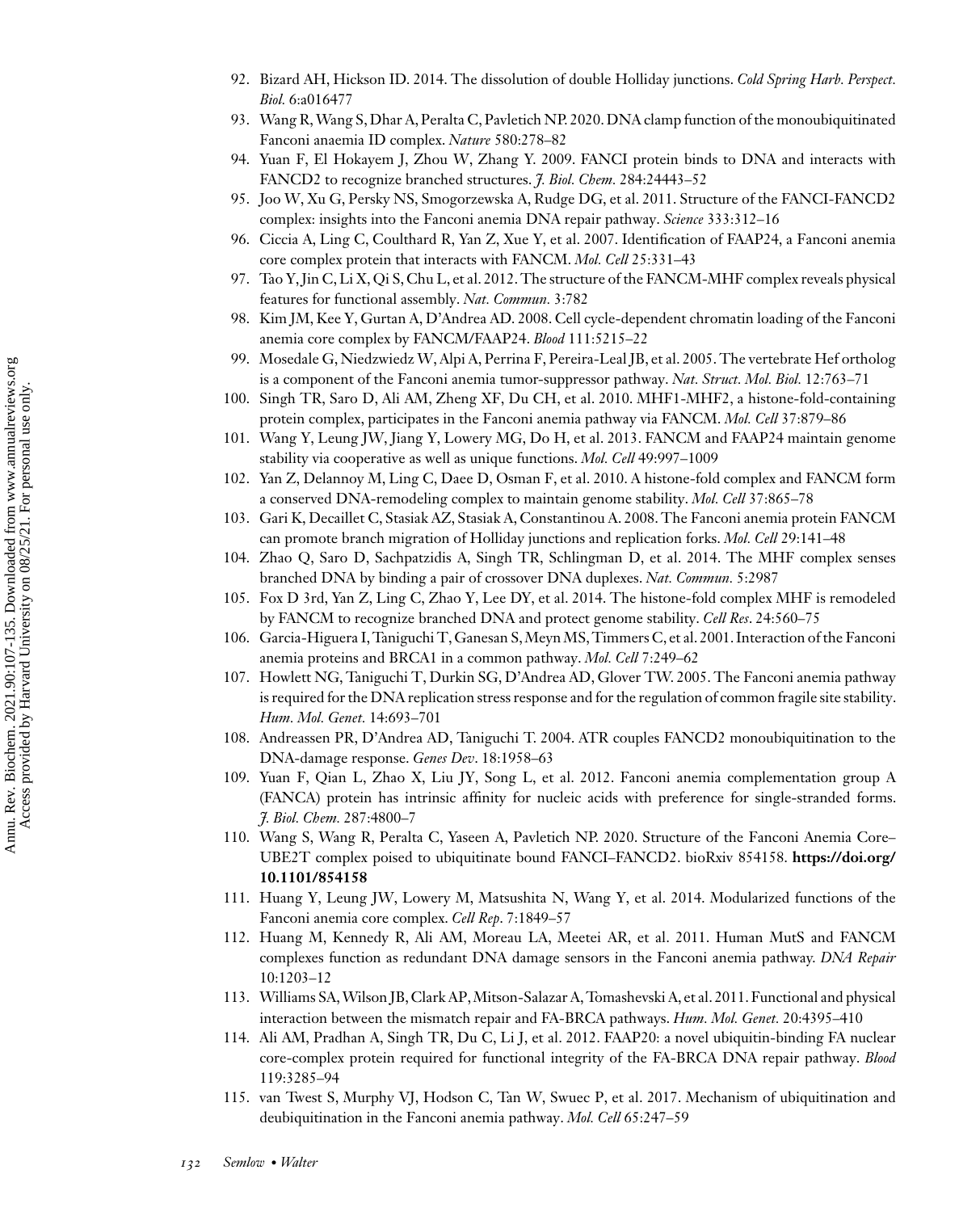- <span id="page-26-0"></span>116. Alpi AF, Pace PE, Babu MM, Patel KJ. 2008.Mechanistic insight into site-restricted monoubiquitination of FANCD2 by Ube2t, FANCL, and FANCI. *Mol. Cell* 32:767–77
- 117. Longerich S, San Filippo J, Liu D, Sung P. 2009. FANCI binds branched DNA and is monoubiquitinated by UBE2T-FANCL. *J. Biol. Chem.* 284:23182–86
- 118. Rajendra E, Oestergaard VH, Langevin F, Wang M, Dornan GL, et al. 2014. The genetic and biochemical basis of FANCD2 monoubiquitination. *Mol. Cell* 54:858–69
- 119. Shakeel S, Rajendra E, Alcon P, O'Reilly F, Chorev DS, et al. 2019. Structure of the Fanconi anaemia monoubiquitin ligase complex. *Nature* 575:234–37
- 120. Swuec P, Renault L, Borg A, Shah F, Murphy VJ, et al. 2017. The FA core complex contains a homodimeric catalytic module for the symmetric mono-ubiquitination of FANCI-FANCD2.*Cell Rep*. 18:611– 23
- 121. Polito D, Cukras S, Wang X, Spence P, Moreau L, et al. 2014. The carboxyl terminus of FANCE recruits FANCD2 to the Fanconi anemia (FA) E3 ligase complex to promote the FA DNA repair pathway. *J. Biol. Chem.* 289:7003–10
- 122. Nookala RK, Hussain S, Pellegrini L. 2007. Insights into Fanconi anaemia from the structure of human FANCE. *Nucleic Acids Res*. 35:1638–48
- 123. Alcon P, Shakeel S, Chen ZA, Rappsilber J, Patel KJ, Passmore LA. 2020. FANCD2-FANCI is a clamp stabilized on DNA by monoubiquitination of FANCD2 during DNA repair. *Nat. Struct. Mol. Biol.* 27:240–48
- 124. Rennie ML, Lemonidis K, Arkinson C, Chaugule VK, Clarke M, et al. 2020. Differential functions of FANCI and FANCD2 ubiquitination stabilize ID2 complex on DNA. *EMBO Rep*. 21:e50133
- 125. Sato K, Toda K, Ishiai M, Takata M, Kurumizaka H. 2012. DNA robustly stimulates FANCD2 monoubiquitylation in the complex with FANCI. *Nucleic Acids Res*. 40:4553–61
- 126. Liang CC, Li Z, Lopez-Martinez D, Nicholson WV, Venien-Bryan C, Cohn MA. 2016. The FANCD2- FANCI complex is recruited to DNA interstrand crosslinks before monoubiquitination of FANCD2. *Nat. Commun.* 7:12124
- 127. Tan W, van Twest S, Leis A, Bythell-Douglas R, Murphy VJ, et al. 2020. Monoubiquitination by the human Fanconi anemia core complex clamps FANCI:FANCD2 on DNA in filamentous arrays. *eLife* 9:e54128
- 128. Cheung RS, Castella M, Abeyta A, Gafken PR, Tucker N, Taniguchi T. 2017. Ubiquitination-linked phosphorylation of the FANCI S/TQ cluster contributes to activation of the Fanconi anemia I/D2 complex. *Cell Rep*. 19:2432–40
- 129. Nijman SM, Huang TT, Dirac AM, Brummelkamp TR, Kerkhoven RM, et al. 2005. The deubiquitinating enzyme USP1 regulates the Fanconi anemia pathway. *Mol. Cell* 17:331–39
- 130. Cohn MA, Kowal P, Yang K, Haas W, Huang TT, et al. 2007. A UAF1-containing multisubunit protein complex regulates the Fanconi anemia pathway. *Mol. Cell* 28:786–97
- 131. Tan W, van Twest S, Murphy VJ, Deans AJ. 2020. ATR-mediated FANCI phosphorylation regulates both ubiquitination and deubiquitination of FANCD2. *Front. Cell Dev. Biol.* 8:2
- 132. Oestergaard VH, Langevin F, Kuiken HJ, Pace P, Niedzwiedz W, et al. 2007. Deubiquitination of FANCD2 is required for DNA crosslink repair. *Mol. Cell* 28:798–809
- 133. Kim JM, Parmar K, Huang M,Weinstock DM, Ruit CA, et al. 2009. Inactivation of murine Usp1 results in genomic instability and a Fanconi anemia phenotype. *Dev. Cell* 16:314–20
- 134. Matsushita N, Kitao H, Ishiai M, Nagashima N, Hirano S, et al. 2005. A FancD2-monoubiquitin fusion reveals hidden functions of Fanconi anemia core complex in DNA repair. *Mol. Cell* 19:841–47
- 135. Gibbs-Seymour I, Oka Y, Rajendra E,Weinert BT, Passmore LA, et al. 2015. Ubiquitin-SUMO circuitry controls activated fanconi anemia ID complex dosage in response to DNA damage. *Mol. Cell* 57:150–64
- 136. Husnjak K, Dikic I. 2012. Ubiquitin-binding proteins: decoders of ubiquitin-mediated cellular functions. *Annu. Rev. Biochem.* 81:291–322
- 137. Semlow DR, Zhang J, Budzowska M, Drohat AC, Walter JC. 2016. Replication-dependent unhooking of DNA interstrand cross-links by the NEIL3 glycosylase. *Cell* 167:498–511
- 138. Liu M, Bandaru V, Bond JP, Jaruga P, Zhao X, et al. 2010. The mouse ortholog of NEIL3 is a functional DNA glycosylase in vitro and in vivo. *PNAS* 107:4925–30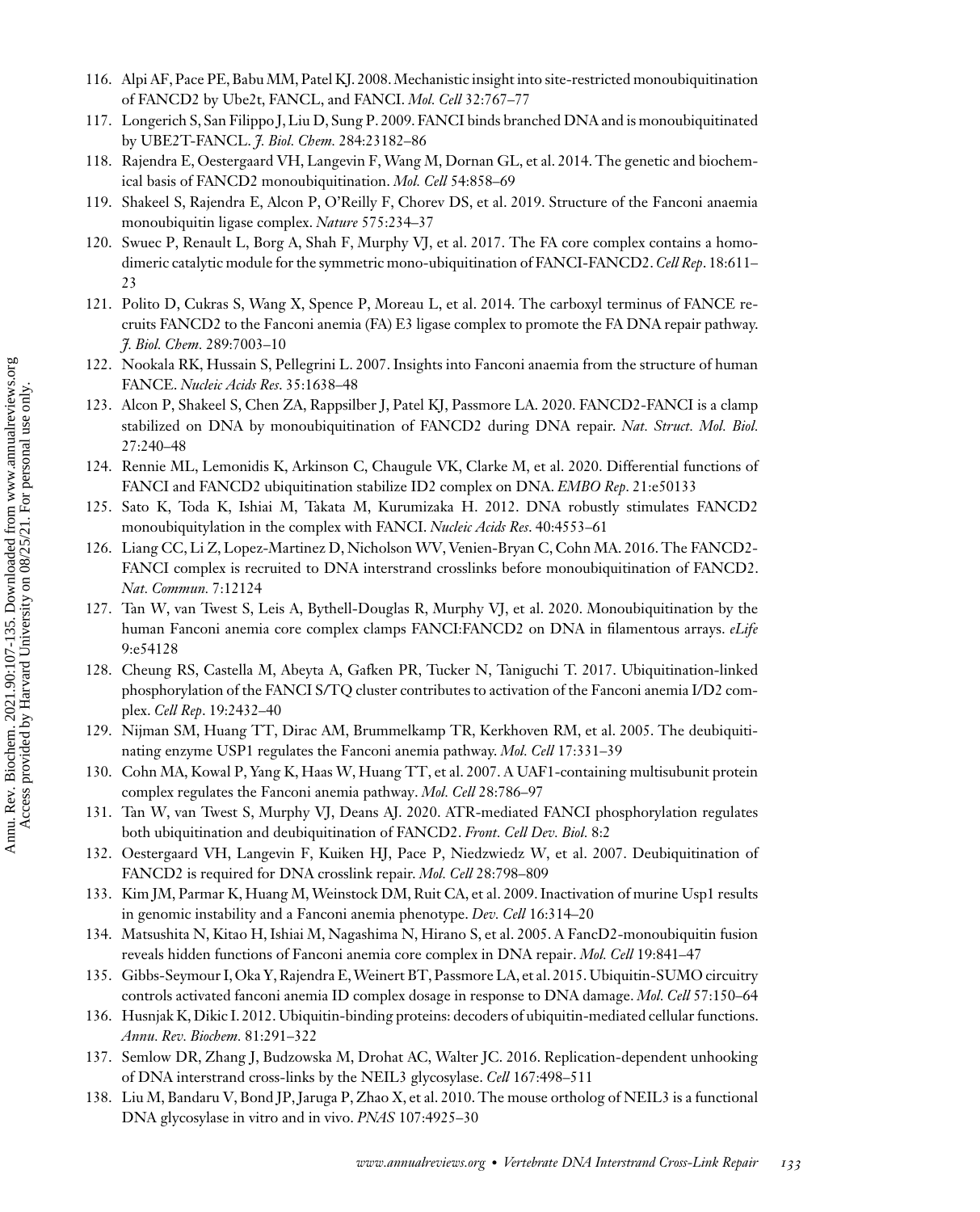- <span id="page-27-0"></span>139. Dewar JM, Walter JC. 2017. Mechanisms of DNA replication termination. *Nat. Rev. Mol. Cell Biol.* 18:507–16
- 140. Atamna H, Cheung I, Ames BN. 2000. A method for detecting abasic sites in living cells: age-dependent changes in base excision repair. *PNAS* 97:686–91
- 141. Sejersted Y, Hildrestrand GA, Kunke D, Rolseth V, Krokeide SZ, et al. 2011. Endonuclease VIII-like 3 (Neil3) DNA glycosylase promotes neurogenesis induced by hypoxia-ischemia. *PNAS* 108:18802–7
- 142. Massaad MJ, Zhou J, Tsuchimoto D, Chou J, Jabara H, et al. 2016. Deficiency of base excision repair enzyme NEIL3 drives increased predisposition to autoimmunity. *J. Clin. Investig.* 126:4219–36
- 143. Hodskinson MR, Bolner A, Sato K, Kamimae-Lanning AN, Rooijers K, et al. 2020. Alcohol-derived DNA crosslinks are repaired by two distinct mechanisms. *Nature* 579:603–8
- 144. Dronkert ML, Kanaar R. 2001. Repair of DNA interstrand cross-links. *Mutat. Res.* 486:217–47
- 145. Bessho T, Mu D, Sancar A. 1997. Initiation of DNA interstrand cross-link repair in humans: the nucleotide excision repair system makes dual incisions 5' to the cross-linked base and removes a 22- to 28-nucleotide-long damage-free strand. *Mol. Cell. Biol.* 17:6822–30
- 146. Ishiai M, Kimura M, Namikoshi K, Yamazoe M, Yamamoto K, et al. 2004. DNA cross-link repair protein SNM1A interacts with PIAS1 in nuclear focus formation. *Mol. Cell. Biol.* 24:10733–41
- 147. Kato N, Kawasoe Y, Williams H, Coates E, Roy U, et al. 2017. Sensing and processing of DNA interstrand crosslinks by the mismatch repair pathway. *Cell Rep*. 21:1375–85
- 148. Williams HL, Gottesman ME, Gautier J. 2012. Replication-independent repair of DNA interstrand crosslinks. *Mol. Cell* 47:140–47
- 149. Smeaton MB, Hlavin EM, McGregor Mason T, Noronha AM, Wilds CJ, Miller PS. 2008. Distortiondependent unhooking of interstrand cross-links in mammalian cell extracts. *Biochemistry* 47:9920–30
- 150. Enoiu M, Jiricny J, Scharer OD. 2012. Repair of cisplatin-induced DNA interstrand crosslinks by a replication-independent pathway involving transcription-coupled repair and translesion synthesis. *Nucleic Acids Res*. 40:8953–64
- 151. Vermeulen W, Fousteri M. 2013. Mammalian transcription-coupled excision repair. *Cold Spring Harb. Perspect. Biol.* 5:a012625
- 152. Iyama T, Lee SY, Berquist BR, Gileadi O, Bohr VA, et al. 2015. CSB interacts with SNM1A and promotes DNA interstrand crosslink processing. *Nucleic Acids Res*. 43:247–58
- 153. Lopez-Martinez D, Liang CC, Cohn MA. 2016. Cellular response to DNA interstrand crosslinks: the Fanconi anemia pathway. *Cell Mol. Life Sci.* 73:3097–114
- 154. Cole RS. 1970. Light-induced cross-linking of DNA in the presence of a furocoumarin (psoralen). Studies with phage λ, *Escherichia coli*, and mouse leukemia cells. *Biochim. Biophys. Acta* 217:30–39
- 155. Spielmann HP, Dwyer TJ, Hearst JE, Wemmer DE. 1995. Solution structures of psoralen monoadducted and cross-linked DNA oligomers by NMR spectroscopy and restrained molecular dynamics. *Biochemistry* 34:12937–53
- 156. Gruppi F, Hejazi L, Christov PP, Krishnamachari S, Turesky RJ, Rizzo CJ. 2015. Characterization of nitrogen mustard formamidopyrimidine adduct formation of bis(2-chloroethyl)ethylamine with calf thymus DNA and a human mammary cancer cell line. *Chem. Res. Toxicol.* 28:1850–60
- 157. Rink SM, Solomon MS, Taylor MJ, Rajur SB, McLaughlin LW, Hopkins PB. 1993. Covalent structure of a nitrogen mustard-induced DNA interstrand cross-link: an N7-to-N7 linkage of deoxyguanosine residues at the duplex sequence 5'-d(GNC). *J. Am. Chem. Soc.* 115:2551–57
- 158. Osborne MR, Lawley PD. 1993. Alkylation of DNA by melphalan with special reference to adenine derivatives and adenine-guanine cross-linking. *Chem. Biol. Interact.* 89:49–60
- 159. Fischhaber PL, Gall AS, Duncan JA, Hopkins PB. 1999. Direct demonstration in synthetic oligonucleotides that *N*,*N*'-bis(2-chloroethyl)-nitrosourea cross links  $N^1$  of deoxyguanosine to  $N^3$  of deoxycytidine on opposite strands of duplex DNA. *Cancer Res*. 59:4363–68
- 160. Wang M, McIntee EJ, Cheng G, Shi Y, Villalta PW, Hecht SS. 2000. Identification of DNA adducts of acetaldehyde. *Chem. Res. Toxicol.* 13:1149–57
- 161. Cho YJ, Wang H, Kozekov ID, Kurtz AJ, Jacob J, et al. 2006. Stereospecific formation of interstrand carbinolamine DNA cross-links by crotonaldehyde- and acetaldehyde-derived α-CH3-γ-OH-1,*N*2 propano-2'-deoxyguanosine adducts in the 5'-CpG-3' sequence. *Chem. Res. Toxicol.* 19:195–208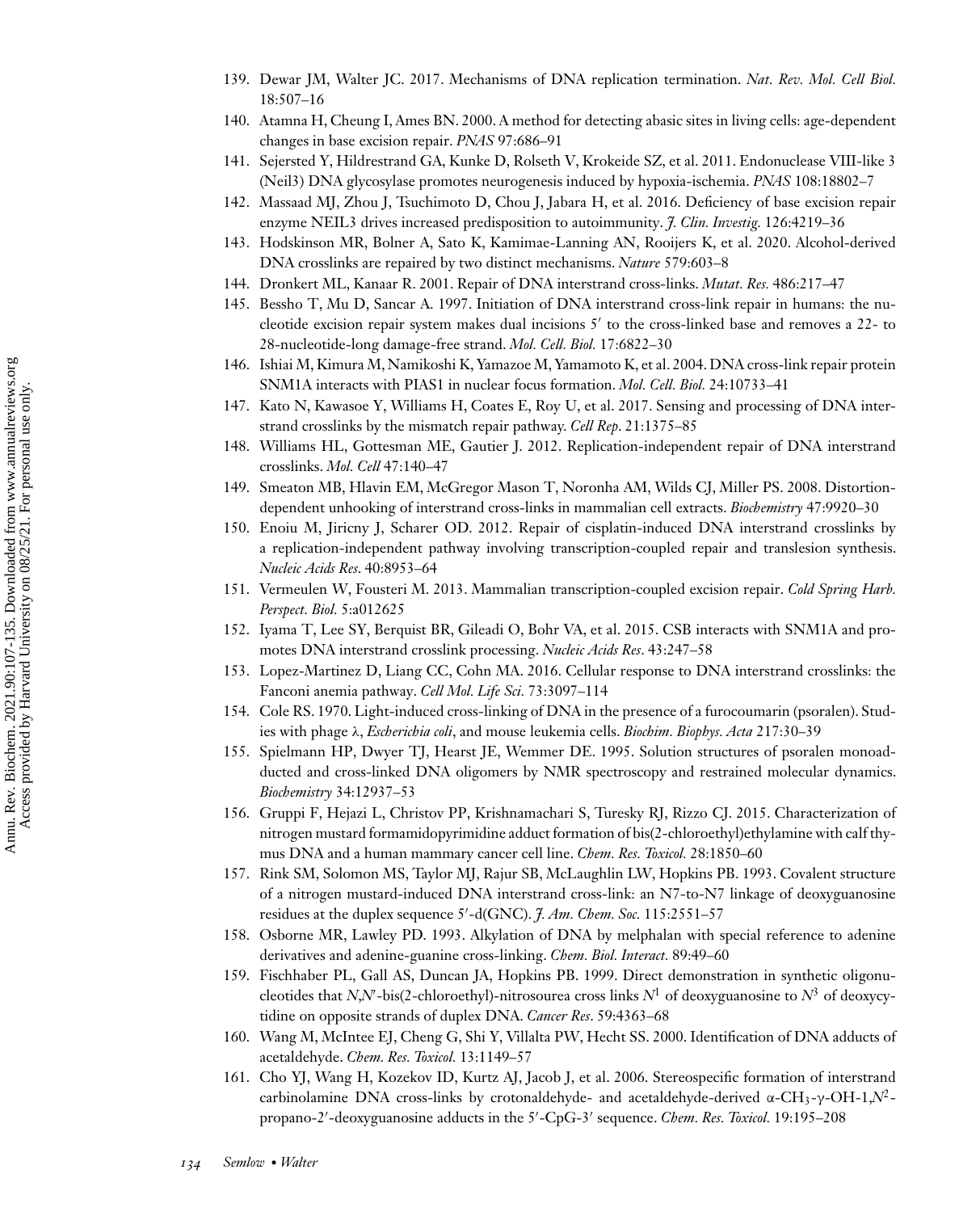- <span id="page-28-0"></span>162. Price NE, Johnson KM,Wang J, Fekry MI,Wang Y, Gates KS. 2014. Interstrand DNA-DNA cross-link formation between adenine residues and abasic sites in duplex DNA. *J. Am. Chem. Soc.* 136:3483–90
- 163. Niedernhofer LJ, Daniels JS, Rouzer CA, Greene RE, Marnett LJ. 2003. Malondialdehyde, a product of lipid peroxidation, is mutagenic in human cells. *J. Biol. Chem.* 278:31426–33
- 164. Kirchner JJ, Sigurdsson ST, Hopkins PB. 1992. Interstrand cross-linking of duplex DNA by nitrous acid: covalent structure of the dG-to-dG cross-link at the sequence 5'-CG. *J. Am. Chem. Soc.* 114:4021–27
- 165. Wolkenberg SE, Boger DL. 2002.Mechanisms of in situ activation for DNA-targeting antitumor agents. *Chem. Rev.* 102:2477–95
- 166. Zhao Q, He Q, Ding W, Tang M, Kang Q, et al. 2008. Characterization of the azinomycin B biosynthetic gene cluster revealing a different iterative type I polyketide synthase for naphthoate biosynthesis. *Chem. Biol.* 15:693–705
- 167. Armstrong RW, Salvati ME, Nguyen M. 1992. Novel interstrand cross-links induced by the antitumor antibiotic carzinophillin/azinomycin. *B. J. Am. Chem. Soc.* 114:3144–45
- 168. Nougayrède JP, Homburg S, Taieb F, Boury M, Brzuszkiewicz E, et al. 2006. *Escherichia coli* induces DNA double-strand breaks in eukaryotic cells. *Science* 313:848–51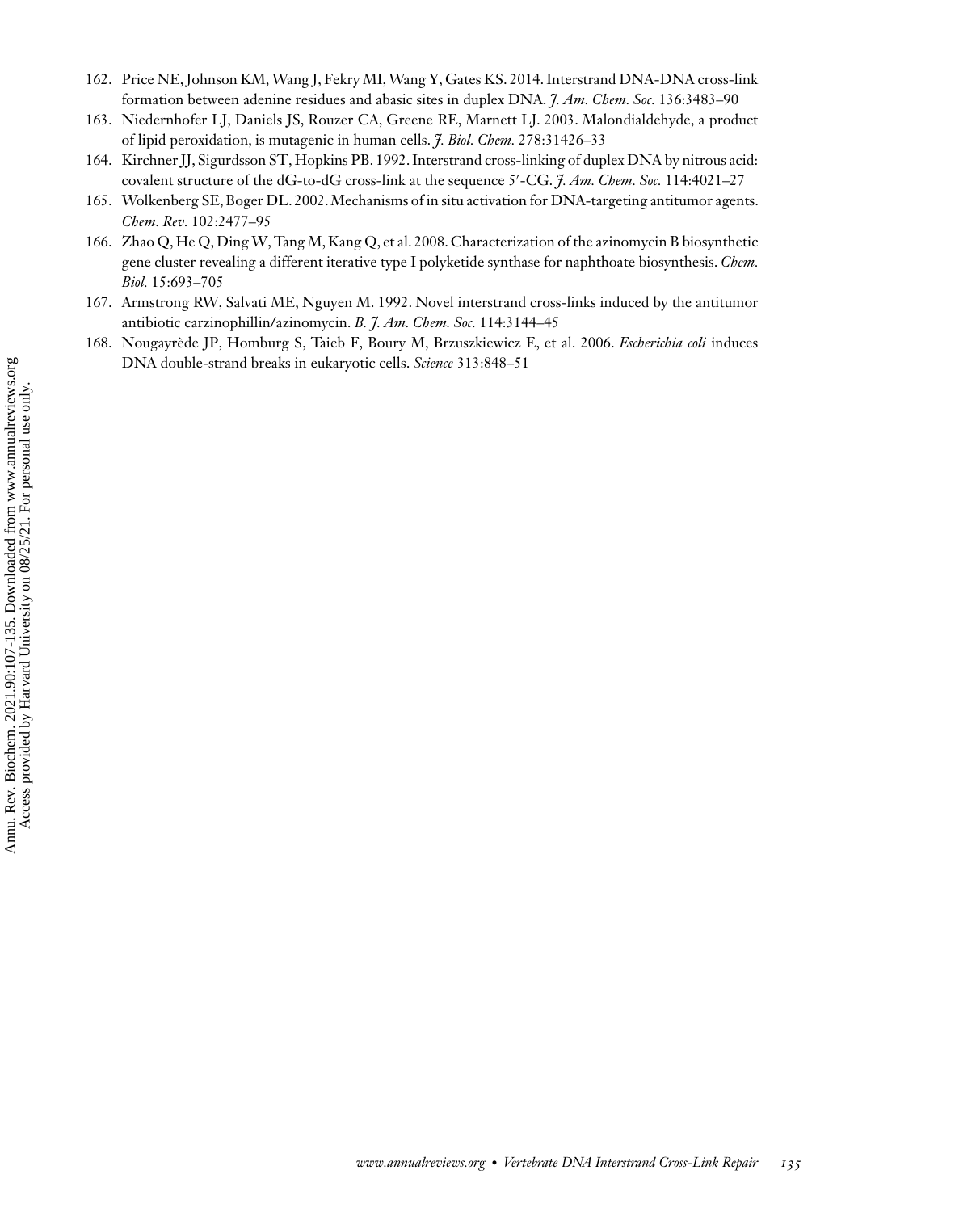## $R$

*v*

**Annual Review of**

# **Biochemistry** Contents Volume 90, 2021

| It's Better To Be Lucky Than Smart                                                                                   |
|----------------------------------------------------------------------------------------------------------------------|
| Short- and Long-Term Adaptation to Altered Levels of Glucose:<br>Fifty Years of Scientific Adventure                 |
| From Bioorganic Models to Cells                                                                                      |
| Structural Mechanisms for Replicating DNA in Eukaryotes                                                              |
| Mechanisms of Vertebrate DNA Interstrand Cross-Link Repair                                                           |
| Repair of DNA Double-Strand Breaks by the Nonhomologous End<br>Joining Pathway                                       |
| Repair of DNA Breaks by Break-Induced Replication<br>Z.W. Kockler, B. Osia, R. Lee, K. Musmaker, and A. Malkova  165 |
| The Long Road to Understanding RNAPII Transcription Initiation<br>and Related Syndromes                              |
| Designing Biological Circuits: Synthetic Biology Within the Operon<br>Model and Beyond                               |
| Understanding the Function of Mammalian Sirtuins and Protein<br>Lysine Acylation                                     |
| Molecular Epigenetics: Chemical Biology Tools Come of Age                                                            |
| Influenza Virus RNA-Dependent RNA Polymerase and the Host<br><b>Transcriptional Apparatus</b>                        |
| Tim Krischuns, Maria Lukarska, Nadia Naffakh, and Stephen Cusack  321                                                |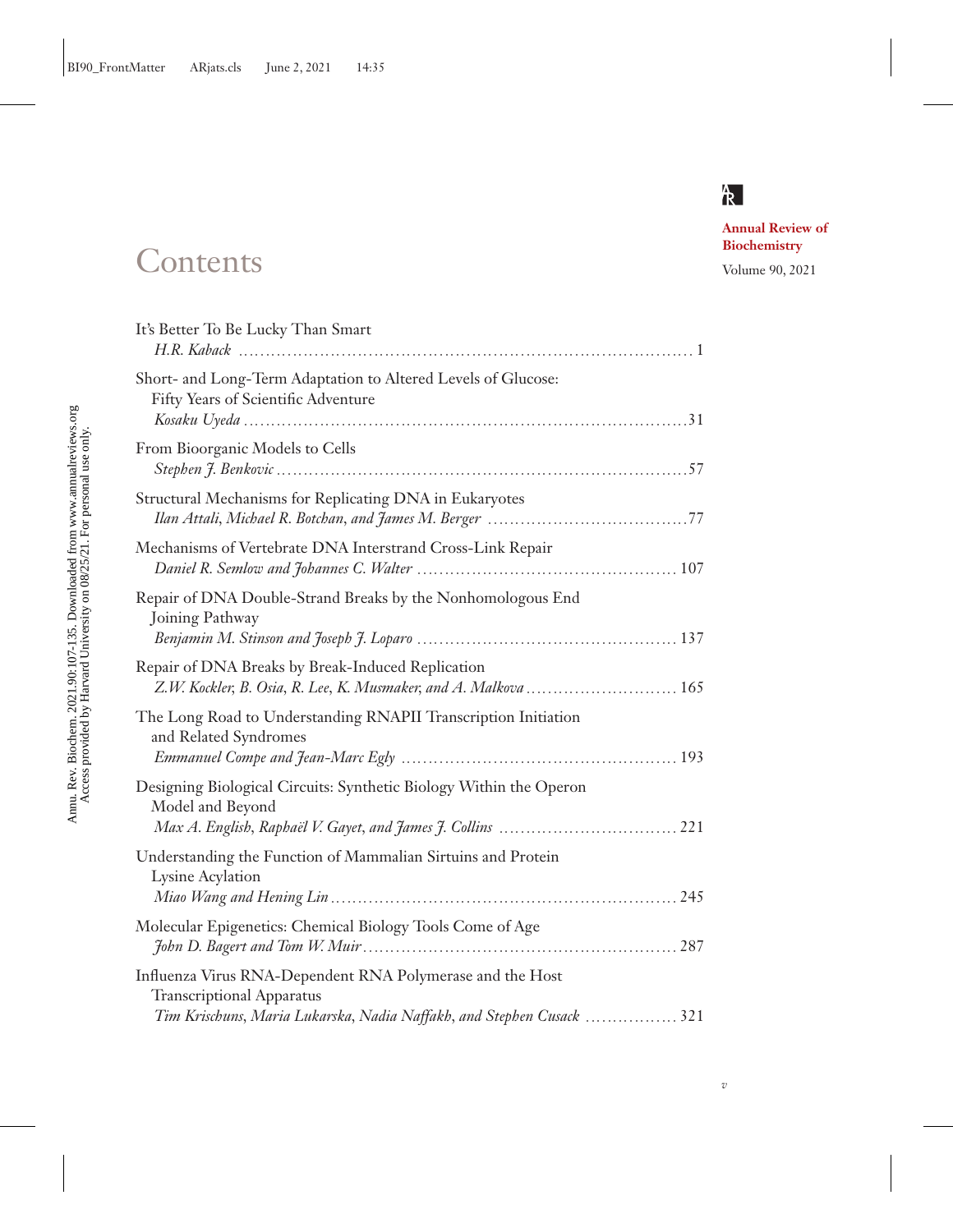| The Roots of Genetic Coding in Aminoacyl-tRNA Synthetase Duality                                                             |
|------------------------------------------------------------------------------------------------------------------------------|
| Synonymous but Not Silent: The Codon Usage Code for Gene<br><b>Expression and Protein Folding</b>                            |
| Cullin-RING Ubiquitin Ligase Regulatory Circuits: A Quarter<br>Century Beyond the F-Box Hypothesis                           |
| An Overview of Microcrystal Electron Diffraction (MicroED)<br>Xuelang Mu, Cody Gillman, Chi Nguyen, and Tamir Gonen  431     |
| Preparing Better Samples for Cryo-Electron Microscropy:<br>Biochemical Challenges Do Not End with Isolation and Purification |
| Optobiochemistry: Genetically Encoded Control of Protein<br><b>Activity by Light</b>                                         |
| Introduction to the Theme on Membrane Channels                                                                               |
| The Form and Function of PIEZO2<br>Marcin Szczot, Alec R. Nickolls, Ruby M. Lam, and Alexander T. Chesler  507               |
| Structural Mechanism of Transport of Mitochondrial Carriers                                                                  |
| Membrane Exporters of Fluoride Ion<br>Benjamin C. McIlwain, Michal T. Ruprecht, and Randy B. Stockbridge  559                |
| Chaperoning SNARE Folding and Assembly                                                                                       |
| Tunnels for Protein Export from the Endoplasmic Reticulum                                                                    |
| Quality Control of Procollagen in Cells                                                                                      |
| Posttranslational Regulation of HMG CoA Reductase, the<br>Rate-Limiting Enzyme in Synthesis of Cholesterol                   |
| $PI(4,5)P2$ Clustering and Its Impact on Biological Functions                                                                |